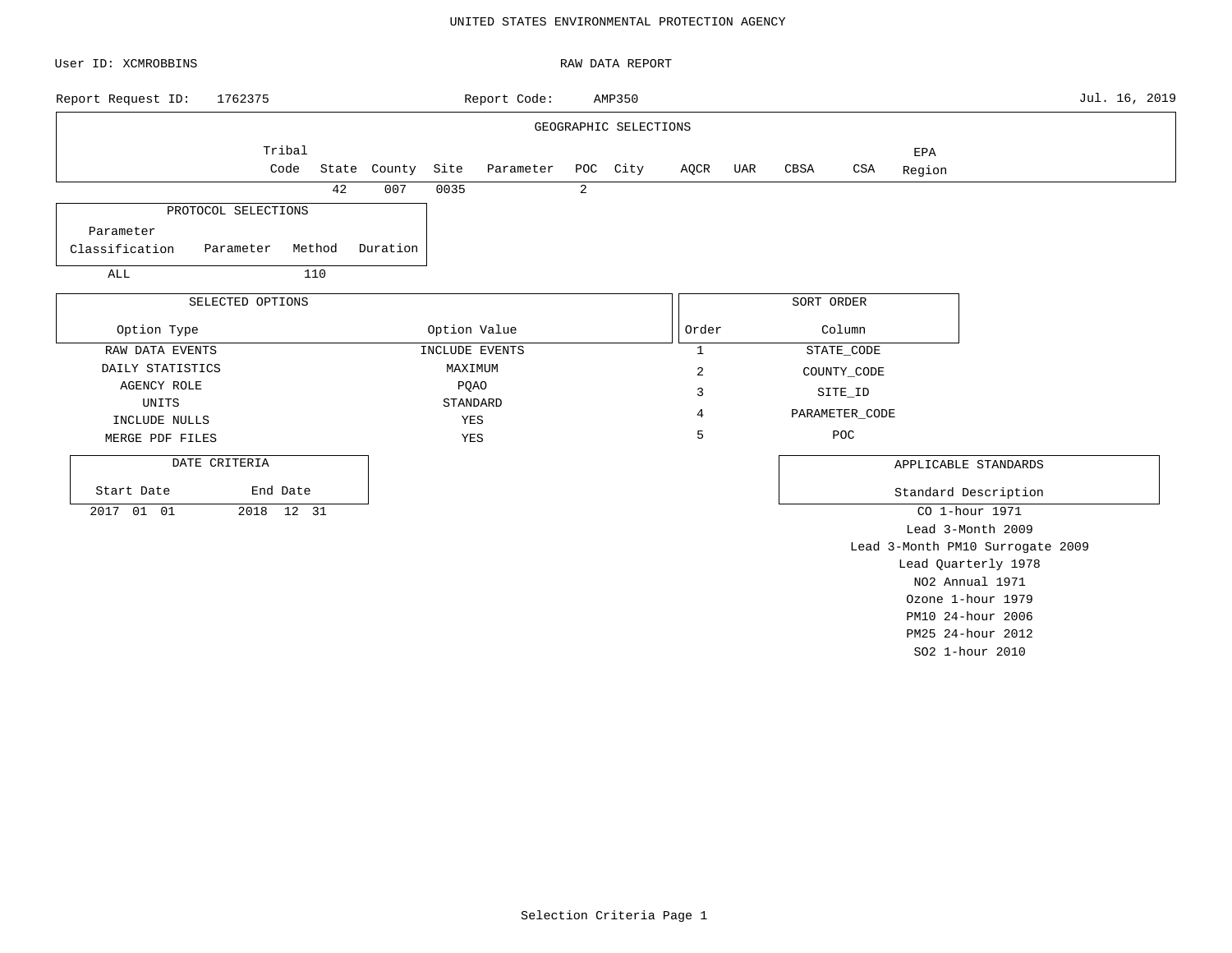|                              |                                                                                                                                                |             |                     |                                                                       |             |                     | AIR QUALITY SYSTEM | UNITED STATES ENVIRONMENTAL PROTECTION AGENCY                  |                                                                                                 |                |                 |                                                                                             |                                  |
|------------------------------|------------------------------------------------------------------------------------------------------------------------------------------------|-------------|---------------------|-----------------------------------------------------------------------|-------------|---------------------|--------------------|----------------------------------------------------------------|-------------------------------------------------------------------------------------------------|----------------|-----------------|---------------------------------------------------------------------------------------------|----------------------------------|
|                              |                                                                                                                                                |             |                     |                                                                       |             |                     | RAW DATA REPORT    |                                                                |                                                                                                 |                |                 |                                                                                             | Jul. 16, 2019                    |
|                              | (82102) Antimony PM10 STP                                                                                                                      |             |                     |                                                                       |             |                     |                    |                                                                |                                                                                                 |                |                 | CAS NUMBER:                                                                                 | $7440 - 36 - 0$                  |
|                              | SITE ID: 42-007-0035<br>COUNTY: (007) Beaver<br>CITY: (00000) Not in a city<br>SITE ADDRESS: H. S. Bell<br>SITE COMMENTS:<br>MONITOR COMMENTS: | POC: 2      |                     |                                                                       |             |                     | STATE:<br>$AQCR$ : | (42) Pennsylvania<br>LAND USE: INDUSTRIAL<br>LOCATION SETTING: | (197) SOUTHWEST PENNSYLVANIA<br>URBANIZED AREA: (0000) NOT IN AN URBAN AREA<br>${\tt SUBURBAN}$ |                |                 | LATITUDE:<br>LONGITUDE:<br>UTM ZONE:<br>UTM NORTHING:<br>UTM EASTING:<br>ELEVATION-MSL: 500 | 40.6450193109<br>$-80.508391362$ |
|                              | SUPPORT AGENCY: () Not Found                                                                                                                   |             |                     |                                                                       |             |                     |                    |                                                                |                                                                                                 |                |                 | PROBE HEIGHT:<br>DURATION: 24 HOUR                                                          |                                  |
|                              | MONITOR TYPE: OTHER                                                                                                                            |             |                     | COLLECTION AND ANALYSIS METHOD: (110) Hi-Vol SA/GMW1200 Quartz ICP/MS |             |                     |                    | 2017<br>REPORT FOR:                                            |                                                                                                 |                |                 | UNITS: Nanograms/cubic meter (25 C)                                                         |                                  |
| PQAO:                        |                                                                                                                                                |             |                     | (0851) Pennsylvania Department Of Environmental Protection            |             |                     |                    |                                                                |                                                                                                 |                | MIN DETECTABLE: |                                                                                             |                                  |
|                              | MONTH                                                                                                                                          |             |                     |                                                                       |             |                     |                    |                                                                |                                                                                                 |                |                 |                                                                                             |                                  |
| Day                          | <b>JANUARY</b>                                                                                                                                 | FEBRUARY    | MARCH               | APRIL                                                                 | MAY         | JUNE                | JULY               | <b>AUGUST</b>                                                  | SEPTEMBER                                                                                       | <b>OCTOBER</b> | <b>NOVEMBER</b> | DECEMBER                                                                                    |                                  |
| $\,1\,$                      |                                                                                                                                                |             |                     |                                                                       |             |                     |                    |                                                                |                                                                                                 |                |                 |                                                                                             |                                  |
| 2<br>$\overline{\mathbf{3}}$ |                                                                                                                                                |             |                     |                                                                       |             |                     |                    |                                                                |                                                                                                 |                | .48 $QX$        | 1.89 5                                                                                      |                                  |
| $\overline{4}$               |                                                                                                                                                |             |                     |                                                                       |             |                     |                    |                                                                |                                                                                                 |                |                 |                                                                                             |                                  |
| 5<br>6                       |                                                                                                                                                |             |                     |                                                                       |             |                     |                    |                                                                |                                                                                                 |                |                 |                                                                                             |                                  |
| 7                            |                                                                                                                                                |             |                     |                                                                       |             |                     |                    |                                                                |                                                                                                 |                |                 |                                                                                             |                                  |
| 8                            |                                                                                                                                                |             |                     |                                                                       |             |                     |                    |                                                                |                                                                                                 |                |                 |                                                                                             |                                  |
| 9                            |                                                                                                                                                |             |                     |                                                                       |             |                     |                    |                                                                |                                                                                                 |                | .61 QX          | $.00$ ND                                                                                    |                                  |
| 10<br>11                     |                                                                                                                                                |             |                     |                                                                       |             |                     |                    |                                                                |                                                                                                 |                |                 |                                                                                             |                                  |
| 12                           |                                                                                                                                                |             |                     |                                                                       |             |                     |                    |                                                                |                                                                                                 |                |                 |                                                                                             |                                  |
| 13                           |                                                                                                                                                |             |                     |                                                                       |             |                     |                    |                                                                |                                                                                                 |                |                 |                                                                                             |                                  |
| 14                           |                                                                                                                                                |             |                     |                                                                       |             |                     |                    |                                                                |                                                                                                 |                |                 |                                                                                             |                                  |
| 15<br>16                     |                                                                                                                                                |             |                     |                                                                       |             |                     |                    |                                                                |                                                                                                 | AM             | .99QX           | $.00$ ND                                                                                    |                                  |
| 17                           |                                                                                                                                                |             |                     |                                                                       |             |                     |                    |                                                                |                                                                                                 |                |                 |                                                                                             |                                  |
| 18                           |                                                                                                                                                |             |                     |                                                                       |             |                     |                    |                                                                |                                                                                                 |                |                 |                                                                                             |                                  |
| 19                           |                                                                                                                                                |             |                     |                                                                       |             |                     |                    |                                                                |                                                                                                 |                |                 |                                                                                             |                                  |
| 20                           |                                                                                                                                                |             |                     |                                                                       |             |                     |                    |                                                                |                                                                                                 |                |                 |                                                                                             |                                  |
| $2\sqrt{1}$<br>22            |                                                                                                                                                |             |                     |                                                                       |             |                     |                    |                                                                |                                                                                                 | $_{\rm TS}$    | .52 QX          | .40 $QX$                                                                                    |                                  |
| 23                           |                                                                                                                                                |             |                     |                                                                       |             |                     |                    |                                                                |                                                                                                 |                |                 |                                                                                             |                                  |
| 24                           |                                                                                                                                                |             |                     |                                                                       |             |                     |                    |                                                                |                                                                                                 |                |                 |                                                                                             |                                  |
| 25                           |                                                                                                                                                |             |                     |                                                                       |             |                     |                    |                                                                |                                                                                                 |                |                 |                                                                                             |                                  |
| 26                           |                                                                                                                                                |             |                     |                                                                       |             |                     |                    |                                                                |                                                                                                 |                |                 |                                                                                             |                                  |
| 27                           |                                                                                                                                                |             |                     |                                                                       |             |                     |                    |                                                                |                                                                                                 |                | $.71$ QX        | $.00$ ND                                                                                    |                                  |
| 28<br>29                     |                                                                                                                                                |             |                     |                                                                       |             |                     |                    |                                                                |                                                                                                 | $.68$ QX       |                 |                                                                                             |                                  |
| 30                           |                                                                                                                                                |             |                     |                                                                       |             |                     |                    |                                                                |                                                                                                 |                |                 |                                                                                             |                                  |
| 31                           |                                                                                                                                                |             |                     |                                                                       |             |                     |                    |                                                                |                                                                                                 |                |                 |                                                                                             |                                  |
| NO.:                         | $\mathbb O$                                                                                                                                    | $\mathbb O$ | $\mathsf{O}\xspace$ | $\mathbb O$                                                           | $\mathbb O$ | $\mathsf{O}\xspace$ | $\mathbb O$        | $\mathbb O$                                                    | $\mathbf{0}$                                                                                    | $\mathbf{1}$   | 5               | 5                                                                                           |                                  |
| MAX:                         |                                                                                                                                                |             |                     |                                                                       |             |                     |                    |                                                                |                                                                                                 | .68            | .99             | 1.89                                                                                        |                                  |
| MEAN:                        |                                                                                                                                                |             |                     |                                                                       |             |                     |                    |                                                                |                                                                                                 | .680           | .662            | .458                                                                                        |                                  |
|                              | ANNUAL OBSERVATIONS:                                                                                                                           | 11          | ANNUAL MEAN:        | .571                                                                  | ANNUAL MAX: | 1.89                |                    |                                                                |                                                                                                 |                |                 |                                                                                             |                                  |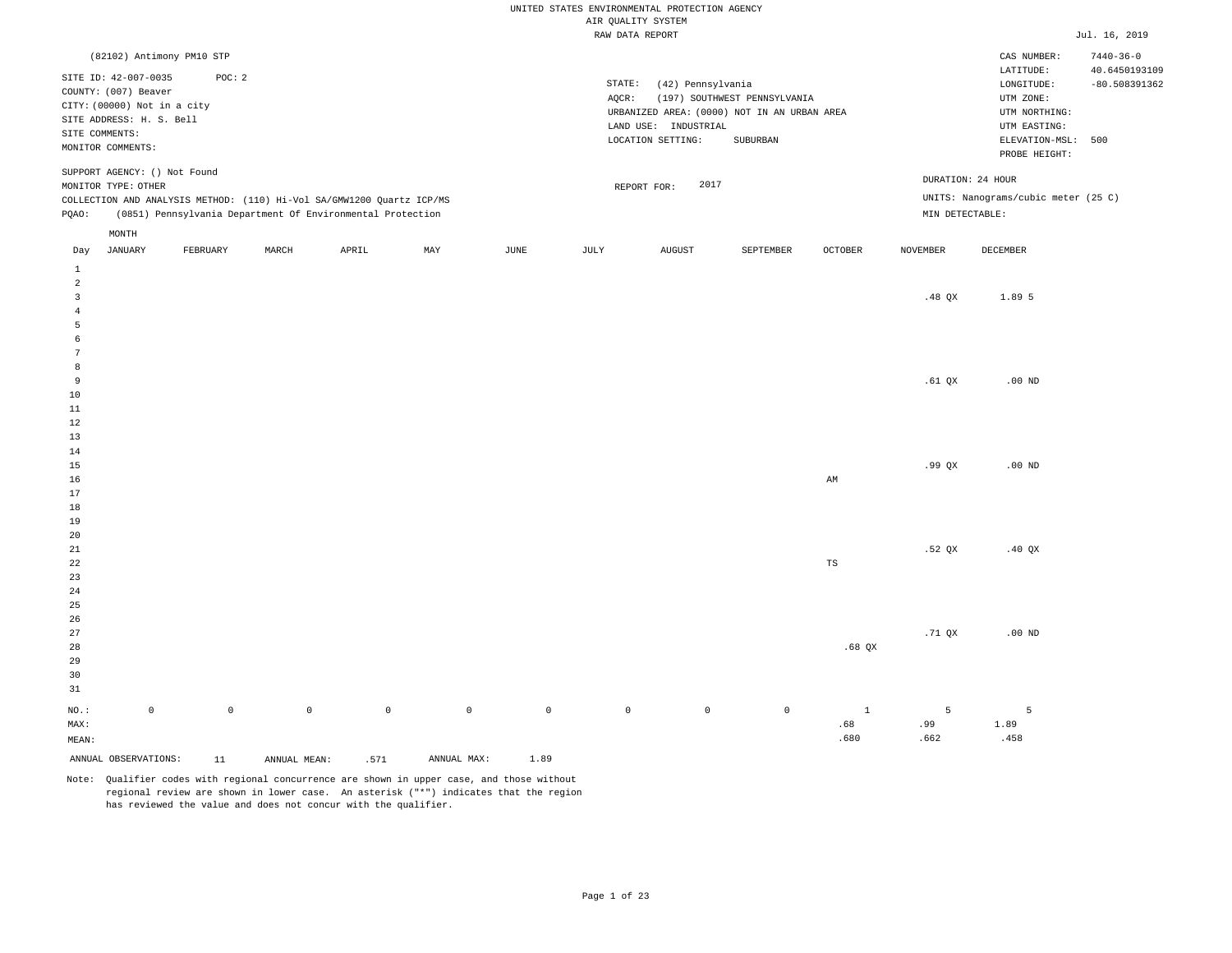|                |                              |                   |                   |                                                                       |             |                   |                    | UNITED STATES ENVIRONMENTAL PROTECTION AGENCY |                                             |                |                 |                                     |                                  |
|----------------|------------------------------|-------------------|-------------------|-----------------------------------------------------------------------|-------------|-------------------|--------------------|-----------------------------------------------|---------------------------------------------|----------------|-----------------|-------------------------------------|----------------------------------|
|                |                              |                   |                   |                                                                       |             |                   | AIR QUALITY SYSTEM |                                               |                                             |                |                 |                                     |                                  |
|                |                              |                   |                   |                                                                       |             |                   | RAW DATA REPORT    |                                               |                                             |                |                 |                                     | Jul. 16, 2019                    |
|                | (82102) Antimony PM10 STP    |                   |                   |                                                                       |             |                   |                    |                                               |                                             |                |                 | CAS NUMBER:<br>LATITUDE:            | $7440 - 36 - 0$<br>40.6450193109 |
|                | SITE ID: 42-007-0035         | POC: 2            |                   |                                                                       |             |                   | STATE:             | (42) Pennsylvania                             |                                             |                |                 | LONGITUDE:                          | $-80.508391362$                  |
|                | COUNTY: (007) Beaver         |                   |                   |                                                                       |             |                   | AQCR:              |                                               | (197) SOUTHWEST PENNSYLVANIA                |                |                 | UTM ZONE:                           |                                  |
|                | CITY: (00000) Not in a city  |                   |                   |                                                                       |             |                   |                    |                                               | URBANIZED AREA: (0000) NOT IN AN URBAN AREA |                |                 | UTM NORTHING:                       |                                  |
|                | SITE ADDRESS: H. S. Bell     |                   |                   |                                                                       |             |                   |                    | LAND USE: INDUSTRIAL                          |                                             |                |                 | UTM EASTING:                        |                                  |
| SITE COMMENTS: |                              |                   |                   |                                                                       |             |                   |                    | LOCATION SETTING:                             | SUBURBAN                                    |                |                 | ELEVATION-MSL:                      | 500                              |
|                | MONITOR COMMENTS:            |                   |                   |                                                                       |             |                   |                    |                                               |                                             |                |                 | PROBE HEIGHT:                       |                                  |
|                | SUPPORT AGENCY: () Not Found |                   |                   |                                                                       |             |                   |                    |                                               |                                             |                |                 |                                     |                                  |
|                | MONITOR TYPE: OTHER          |                   |                   |                                                                       |             |                   |                    | 2018<br>REPORT FOR:                           |                                             |                |                 | DURATION: 24 HOUR                   |                                  |
|                |                              |                   |                   | COLLECTION AND ANALYSIS METHOD: (110) Hi-Vol SA/GMW1200 Quartz ICP/MS |             |                   |                    |                                               |                                             |                |                 | UNITS: Nanograms/cubic meter (25 C) |                                  |
| PQAO:          |                              |                   |                   | (0851) Pennsylvania Department Of Environmental Protection            |             |                   |                    |                                               |                                             |                |                 | MIN DETECTABLE: .3289275            |                                  |
|                | MONTH                        |                   |                   |                                                                       |             |                   |                    |                                               |                                             |                |                 |                                     |                                  |
| Day            | <b>JANUARY</b>               | FEBRUARY          | MARCH             | APRIL                                                                 | MAY         | $_{\rm JUNE}$     | JULY               | <b>AUGUST</b>                                 | SEPTEMBER                                   | <b>OCTOBER</b> | <b>NOVEMBER</b> | <b>DECEMBER</b>                     |                                  |
| $1\,$          |                              | $.00$ ND          |                   |                                                                       |             | .00 <sub>ND</sub> |                    |                                               |                                             |                |                 |                                     |                                  |
| $\overline{a}$ | $.67$ QX                     |                   |                   | .00 <sub>ND</sub>                                                     | .80SQ       |                   |                    |                                               |                                             |                |                 |                                     |                                  |
| $\overline{3}$ |                              |                   | .73S              |                                                                       |             |                   |                    |                                               |                                             |                |                 |                                     |                                  |
| $\overline{4}$ |                              |                   |                   |                                                                       |             |                   |                    |                                               |                                             |                |                 |                                     |                                  |
| 5              |                              |                   |                   |                                                                       |             |                   |                    |                                               |                                             |                |                 |                                     |                                  |
| 6              |                              | .00 <sub>ND</sub> |                   |                                                                       |             |                   |                    |                                               |                                             |                |                 |                                     |                                  |
| 7<br>8         | $.00$ ND                     |                   |                   | $.00$ ND                                                              | .75 SO      | .60SQ             |                    |                                               |                                             |                |                 |                                     |                                  |
| 9              |                              |                   | .00 <sub>ND</sub> |                                                                       |             |                   |                    |                                               |                                             |                |                 |                                     |                                  |
| 10             |                              |                   |                   |                                                                       |             |                   |                    |                                               |                                             |                |                 |                                     |                                  |
| 11             |                              |                   |                   |                                                                       |             |                   |                    |                                               |                                             |                |                 |                                     |                                  |
| 12             |                              |                   |                   |                                                                       |             |                   |                    |                                               |                                             |                |                 |                                     |                                  |
| 13             |                              | .43 SQ            |                   |                                                                       |             | .00 <sub>ND</sub> |                    |                                               |                                             |                |                 |                                     |                                  |
| 14             | $.00$ ND                     |                   |                   | 1.00SQ                                                                | .62SQ       |                   |                    |                                               |                                             |                |                 |                                     |                                  |
| 15             |                              |                   | $.00$ ND          |                                                                       |             |                   |                    |                                               |                                             |                |                 |                                     |                                  |
| 16             |                              |                   |                   |                                                                       |             |                   |                    |                                               |                                             |                |                 |                                     |                                  |
| 17             |                              |                   |                   |                                                                       |             |                   |                    |                                               |                                             |                |                 |                                     |                                  |
| 18             |                              |                   |                   |                                                                       |             |                   |                    |                                               |                                             |                |                 |                                     |                                  |
| 19             |                              | 2.295             |                   |                                                                       |             | $.41$ QX          |                    |                                               |                                             |                |                 |                                     |                                  |
| 20             | $.44$ $OX$                   |                   |                   | $.00$ ND                                                              | .41 S0      |                   |                    |                                               |                                             |                |                 |                                     |                                  |
| 21             |                              |                   | $.00$ ND          |                                                                       |             |                   |                    |                                               |                                             |                |                 |                                     |                                  |
| 22             |                              |                   |                   |                                                                       |             |                   |                    |                                               |                                             |                |                 |                                     |                                  |
| 23             |                              |                   |                   |                                                                       |             |                   |                    |                                               |                                             |                |                 |                                     |                                  |
| 24             |                              |                   |                   |                                                                       |             |                   |                    |                                               |                                             |                |                 |                                     |                                  |
| 25<br>26       | .53 QX                       | $.00$ ND          |                   | $.00$ ND                                                              | 2.295       | $.00$ ND          |                    |                                               |                                             |                |                 |                                     |                                  |
| 27             |                              |                   | .87SQ             |                                                                       |             |                   |                    |                                               |                                             |                |                 |                                     |                                  |
| 28             |                              |                   |                   |                                                                       |             |                   |                    |                                               |                                             |                |                 |                                     |                                  |
| 29             |                              |                   |                   |                                                                       |             |                   |                    |                                               |                                             |                |                 |                                     |                                  |
| 30             |                              |                   |                   |                                                                       |             |                   |                    |                                               |                                             |                |                 |                                     |                                  |
| 31             |                              |                   |                   |                                                                       |             |                   |                    |                                               |                                             |                |                 |                                     |                                  |
|                |                              |                   |                   |                                                                       |             |                   |                    |                                               |                                             |                |                 |                                     |                                  |
| $NO.$ :        | 5                            | $\overline{5}$    | 5                 | 5                                                                     | 5           | 5                 | $\mathbb O$        | $\circ$                                       | $\mathbb O$                                 | $\mathbf{0}$   | $\mathbf{0}$    | $\mathsf{O}$                        |                                  |
| MAX:           | .67                          | 2.29              | .87               | 1.00                                                                  | 2.29        | .60               |                    |                                               |                                             |                |                 |                                     |                                  |
| MEAN:          | .328                         | .544              | .320              | .200                                                                  | .974        | .202              |                    |                                               |                                             |                |                 |                                     |                                  |
|                | ANNUAL OBSERVATIONS:         | 30                | ANNUAL MEAN:      | .428                                                                  | ANNUAL MAX: | 2.29              |                    |                                               |                                             |                |                 |                                     |                                  |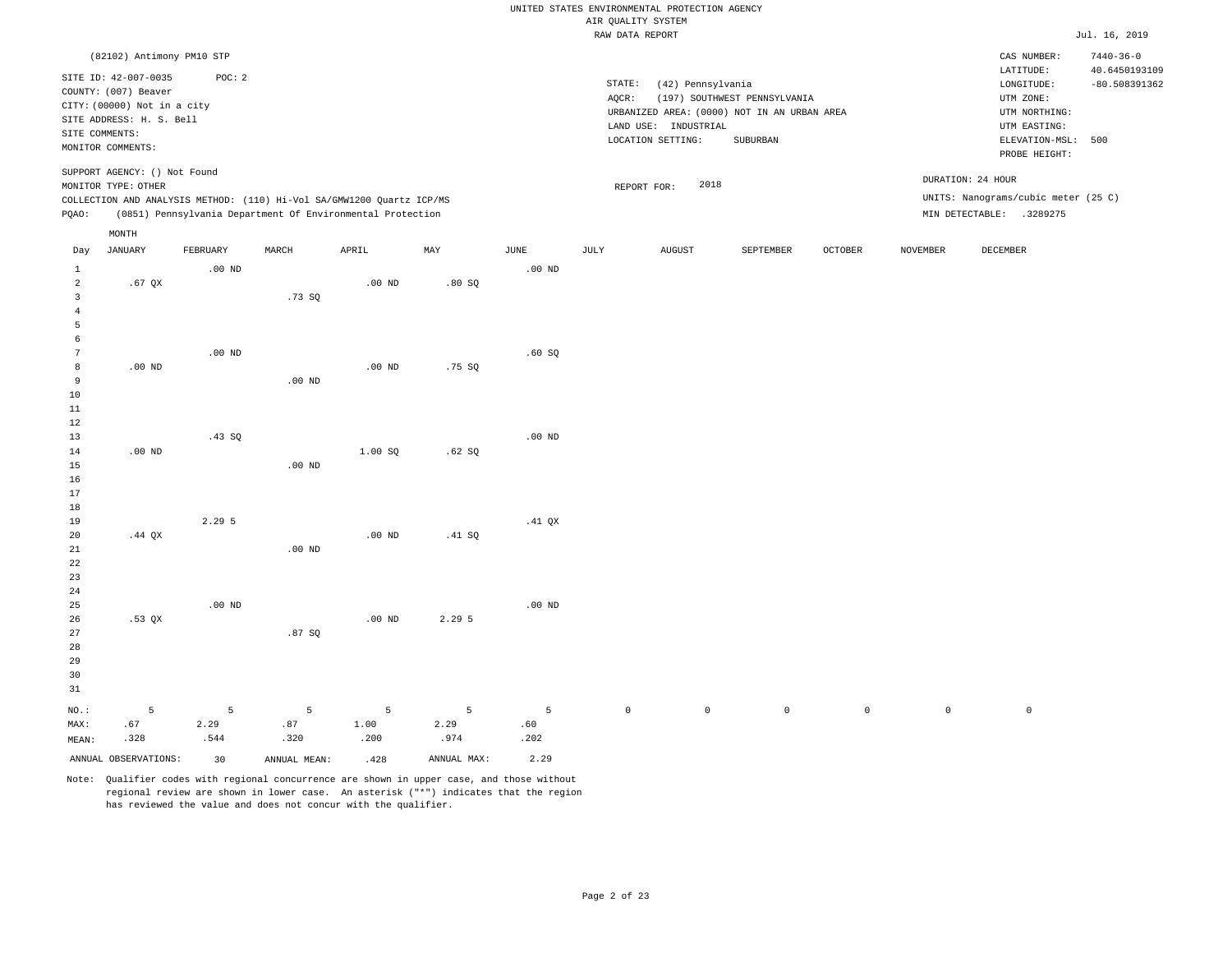|                                           |                                                                             |                     |              |                                                                       |             |                     | UNITED STATES ENVIRONMENTAL PROTECTION AGENCY<br>AIR QUALITY SYSTEM |                      |                                                                             |                |                 |                                                       |                                  |
|-------------------------------------------|-----------------------------------------------------------------------------|---------------------|--------------|-----------------------------------------------------------------------|-------------|---------------------|---------------------------------------------------------------------|----------------------|-----------------------------------------------------------------------------|----------------|-----------------|-------------------------------------------------------|----------------------------------|
|                                           |                                                                             |                     |              |                                                                       |             |                     | RAW DATA REPORT                                                     |                      |                                                                             |                |                 |                                                       | Jul. 16, 2019                    |
|                                           | (82103) Arsenic PM10 STP                                                    |                     |              |                                                                       |             |                     |                                                                     |                      |                                                                             |                |                 | CAS NUMBER:                                           | $7440 - 38 - 2$                  |
|                                           | SITE ID: 42-007-0035<br>COUNTY: (007) Beaver<br>CITY: (00000) Not in a city | POC: 2              |              |                                                                       |             |                     | STATE:<br>$AQCR$ :                                                  | (42) Pennsylvania    | (197) SOUTHWEST PENNSYLVANIA<br>URBANIZED AREA: (0000) NOT IN AN URBAN AREA |                |                 | LATITUDE:<br>LONGITUDE:<br>UTM ZONE:<br>UTM NORTHING: | 40.6450193109<br>$-80.508391362$ |
|                                           | SITE ADDRESS: H. S. Bell                                                    |                     |              |                                                                       |             |                     |                                                                     | LAND USE: INDUSTRIAL |                                                                             |                |                 | UTM EASTING:                                          |                                  |
|                                           | SITE COMMENTS:<br>MONITOR COMMENTS:                                         |                     |              |                                                                       |             |                     |                                                                     | LOCATION SETTING:    | ${\tt SUBURBAN}$                                                            |                |                 | ELEVATION-MSL:                                        | 500                              |
|                                           |                                                                             |                     |              |                                                                       |             |                     |                                                                     |                      |                                                                             |                |                 | PROBE HEIGHT:                                         |                                  |
|                                           | SUPPORT AGENCY: () Not Found<br>MONITOR TYPE: OTHER                         |                     |              |                                                                       |             |                     |                                                                     | 2017<br>REPORT FOR:  |                                                                             |                |                 | DURATION: 24 HOUR                                     |                                  |
|                                           |                                                                             |                     |              | COLLECTION AND ANALYSIS METHOD: (110) Hi-Vol SA/GMW1200 Quartz ICP/MS |             |                     |                                                                     |                      |                                                                             |                |                 | UNITS: Nanograms/cubic meter (25 C)                   |                                  |
| PQAO:                                     |                                                                             |                     |              | (0851) Pennsylvania Department Of Environmental Protection            |             |                     |                                                                     |                      |                                                                             |                | MIN DETECTABLE: |                                                       |                                  |
|                                           | MONTH                                                                       |                     |              |                                                                       |             |                     |                                                                     |                      |                                                                             |                |                 |                                                       |                                  |
| Day                                       | JANUARY                                                                     | FEBRUARY            | MARCH        | APRIL                                                                 | MAY         | JUNE                | JULY                                                                | <b>AUGUST</b>        | SEPTEMBER                                                                   | <b>OCTOBER</b> | <b>NOVEMBER</b> | DECEMBER                                              |                                  |
| $\,$ 1                                    |                                                                             |                     |              |                                                                       |             |                     |                                                                     |                      |                                                                             |                |                 |                                                       |                                  |
| $\overline{2}$<br>$\overline{\mathbf{3}}$ |                                                                             |                     |              |                                                                       |             |                     |                                                                     |                      |                                                                             |                | .72SQ           | 8.62 5                                                |                                  |
| $\overline{4}$                            |                                                                             |                     |              |                                                                       |             |                     |                                                                     |                      |                                                                             |                |                 |                                                       |                                  |
| 5                                         |                                                                             |                     |              |                                                                       |             |                     |                                                                     |                      |                                                                             |                |                 |                                                       |                                  |
| 6                                         |                                                                             |                     |              |                                                                       |             |                     |                                                                     |                      |                                                                             |                |                 |                                                       |                                  |
| -7                                        |                                                                             |                     |              |                                                                       |             |                     |                                                                     |                      |                                                                             |                |                 |                                                       |                                  |
| 8                                         |                                                                             |                     |              |                                                                       |             |                     |                                                                     |                      |                                                                             |                |                 |                                                       |                                  |
| 9                                         |                                                                             |                     |              |                                                                       |             |                     |                                                                     |                      |                                                                             |                | .90SQ           | .76S                                                  |                                  |
| 10<br>$11\,$                              |                                                                             |                     |              |                                                                       |             |                     |                                                                     |                      |                                                                             |                |                 |                                                       |                                  |
| 12                                        |                                                                             |                     |              |                                                                       |             |                     |                                                                     |                      |                                                                             |                |                 |                                                       |                                  |
| 13                                        |                                                                             |                     |              |                                                                       |             |                     |                                                                     |                      |                                                                             |                |                 |                                                       |                                  |
| 14                                        |                                                                             |                     |              |                                                                       |             |                     |                                                                     |                      |                                                                             |                |                 |                                                       |                                  |
| 15                                        |                                                                             |                     |              |                                                                       |             |                     |                                                                     |                      |                                                                             |                | 1.62            | $.00$ ND                                              |                                  |
| 16                                        |                                                                             |                     |              |                                                                       |             |                     |                                                                     |                      |                                                                             | AM             |                 |                                                       |                                  |
| 17                                        |                                                                             |                     |              |                                                                       |             |                     |                                                                     |                      |                                                                             |                |                 |                                                       |                                  |
| 18<br>19                                  |                                                                             |                     |              |                                                                       |             |                     |                                                                     |                      |                                                                             |                |                 |                                                       |                                  |
| 20                                        |                                                                             |                     |              |                                                                       |             |                     |                                                                     |                      |                                                                             |                |                 |                                                       |                                  |
| $2\sqrt{1}$                               |                                                                             |                     |              |                                                                       |             |                     |                                                                     |                      |                                                                             |                | .69SQ           | .86SQ                                                 |                                  |
| 22                                        |                                                                             |                     |              |                                                                       |             |                     |                                                                     |                      |                                                                             | $_{\rm TS}$    |                 |                                                       |                                  |
| 23                                        |                                                                             |                     |              |                                                                       |             |                     |                                                                     |                      |                                                                             |                |                 |                                                       |                                  |
| 24                                        |                                                                             |                     |              |                                                                       |             |                     |                                                                     |                      |                                                                             |                |                 |                                                       |                                  |
| 25<br>26                                  |                                                                             |                     |              |                                                                       |             |                     |                                                                     |                      |                                                                             |                |                 |                                                       |                                  |
| 27                                        |                                                                             |                     |              |                                                                       |             |                     |                                                                     |                      |                                                                             |                | 1.11 SQ         | $.00$ ND                                              |                                  |
| 28                                        |                                                                             |                     |              |                                                                       |             |                     |                                                                     |                      |                                                                             | .77SQ          |                 |                                                       |                                  |
| 29                                        |                                                                             |                     |              |                                                                       |             |                     |                                                                     |                      |                                                                             |                |                 |                                                       |                                  |
| 30                                        |                                                                             |                     |              |                                                                       |             |                     |                                                                     |                      |                                                                             |                |                 |                                                       |                                  |
| 31                                        |                                                                             |                     |              |                                                                       |             |                     |                                                                     |                      |                                                                             |                |                 |                                                       |                                  |
| $NO.$ :                                   | $\mathbb O$                                                                 | $\mathsf{O}\xspace$ | $\mathbb O$  | $\mathbb O$                                                           | $\mathbb O$ | $\mathsf{O}\xspace$ | $\mathbb O$                                                         | $\circ$              | $\mathbb O$                                                                 | $\mathbf{1}$   | 5               | 5                                                     |                                  |
| MAX:                                      |                                                                             |                     |              |                                                                       |             |                     |                                                                     |                      |                                                                             | .77            | 1.62            | 8.62                                                  |                                  |
| MEAN:                                     |                                                                             |                     |              |                                                                       |             |                     |                                                                     |                      |                                                                             | .770           | 1.008           | 2.048                                                 |                                  |
|                                           | ANNUAL OBSERVATIONS:                                                        | 11                  | ANNUAL MEAN: | 1.459                                                                 | ANNUAL MAX: | 8.62                |                                                                     |                      |                                                                             |                |                 |                                                       |                                  |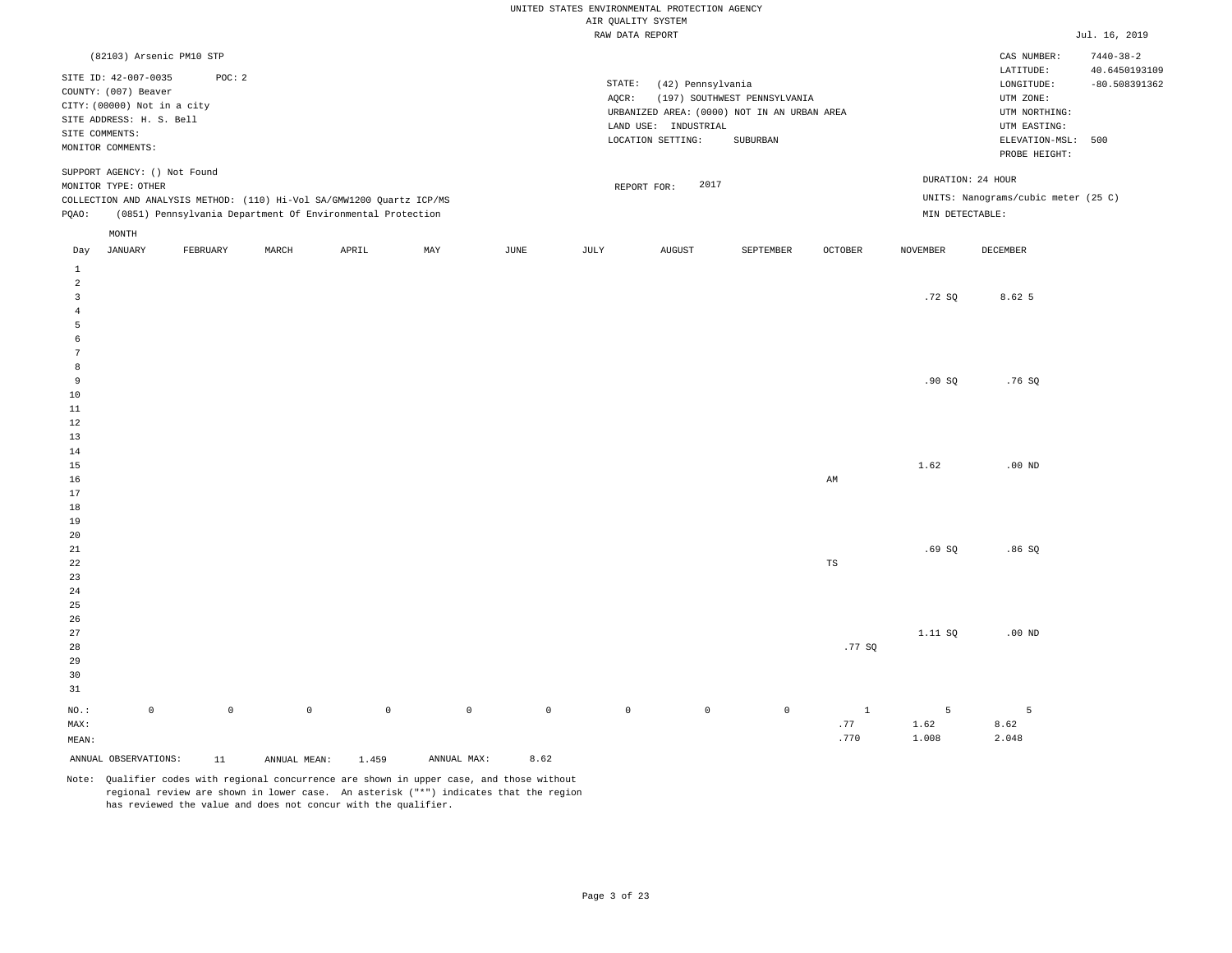|                         |                                                                             |                   |                   |                                                                       |             |                   | UNITED STATES ENVIRONMENTAL PROTECTION AGENCY |                      |                                                                             |                |                     |                                                                   |                                  |
|-------------------------|-----------------------------------------------------------------------------|-------------------|-------------------|-----------------------------------------------------------------------|-------------|-------------------|-----------------------------------------------|----------------------|-----------------------------------------------------------------------------|----------------|---------------------|-------------------------------------------------------------------|----------------------------------|
|                         |                                                                             |                   |                   |                                                                       |             |                   | AIR QUALITY SYSTEM                            |                      |                                                                             |                |                     |                                                                   |                                  |
|                         |                                                                             |                   |                   |                                                                       |             |                   | RAW DATA REPORT                               |                      |                                                                             |                |                     |                                                                   | Jul. 16, 2019                    |
|                         | (82103) Arsenic PM10 STP                                                    |                   |                   |                                                                       |             |                   |                                               |                      |                                                                             |                |                     | CAS NUMBER:                                                       | $7440 - 38 - 2$<br>40.6450193109 |
|                         | SITE ID: 42-007-0035<br>COUNTY: (007) Beaver<br>CITY: (00000) Not in a city | POC: 2            |                   |                                                                       |             |                   | STATE:<br>AQCR:                               | (42) Pennsylvania    | (197) SOUTHWEST PENNSYLVANIA<br>URBANIZED AREA: (0000) NOT IN AN URBAN AREA |                |                     | LATITUDE:<br>$\texttt{LONGITUDE}$ :<br>UTM ZONE:<br>UTM NORTHING: | $-80.508391362$                  |
|                         | SITE ADDRESS: H. S. Bell                                                    |                   |                   |                                                                       |             |                   |                                               | LAND USE: INDUSTRIAL |                                                                             |                |                     | UTM EASTING:                                                      |                                  |
| SITE COMMENTS:          |                                                                             |                   |                   |                                                                       |             |                   |                                               | LOCATION SETTING:    | SUBURBAN                                                                    |                |                     | ELEVATION-MSL:                                                    | 500                              |
|                         | MONITOR COMMENTS:                                                           |                   |                   |                                                                       |             |                   |                                               |                      |                                                                             |                |                     | PROBE HEIGHT:                                                     |                                  |
|                         | SUPPORT AGENCY: () Not Found<br>MONITOR TYPE: OTHER                         |                   |                   |                                                                       |             |                   | REPORT FOR:                                   | 2018                 |                                                                             |                |                     | DURATION: 24 HOUR                                                 |                                  |
|                         |                                                                             |                   |                   | COLLECTION AND ANALYSIS METHOD: (110) Hi-Vol SA/GMW1200 Quartz ICP/MS |             |                   |                                               |                      |                                                                             |                |                     | UNITS: Nanograms/cubic meter (25 C)                               |                                  |
| PQAO:                   |                                                                             |                   |                   | (0851) Pennsylvania Department Of Environmental Protection            |             |                   |                                               |                      |                                                                             |                |                     | MIN DETECTABLE: .543735                                           |                                  |
|                         | MONTH                                                                       |                   |                   |                                                                       |             |                   |                                               |                      |                                                                             |                |                     |                                                                   |                                  |
| Day                     | JANUARY                                                                     | FEBRUARY          | MARCH             | APRIL                                                                 | MAY         | <b>JUNE</b>       | <b>JULY</b>                                   | <b>AUGUST</b>        | SEPTEMBER                                                                   | <b>OCTOBER</b> | <b>NOVEMBER</b>     | <b>DECEMBER</b>                                                   |                                  |
| $1\,$<br>$\overline{a}$ | $.00$ ND                                                                    | .00 <sub>ND</sub> |                   | $.00$ ND                                                              | 1.00 SO     | .00 <sub>ND</sub> |                                               |                      |                                                                             |                |                     |                                                                   |                                  |
| $\overline{3}$          |                                                                             |                   | .00 <sub>ND</sub> |                                                                       |             |                   |                                               |                      |                                                                             |                |                     |                                                                   |                                  |
| $\overline{4}$          |                                                                             |                   |                   |                                                                       |             |                   |                                               |                      |                                                                             |                |                     |                                                                   |                                  |
| 5                       |                                                                             |                   |                   |                                                                       |             |                   |                                               |                      |                                                                             |                |                     |                                                                   |                                  |
| 6                       |                                                                             |                   |                   |                                                                       |             |                   |                                               |                      |                                                                             |                |                     |                                                                   |                                  |
| 7                       |                                                                             | .71SQ             |                   |                                                                       |             | 1.21 SQ           |                                               |                      |                                                                             |                |                     |                                                                   |                                  |
| 8                       | $.00$ ND                                                                    |                   |                   | $.00$ ND                                                              | 1.13 SQ     |                   |                                               |                      |                                                                             |                |                     |                                                                   |                                  |
| 9                       |                                                                             |                   | .00 <sub>ND</sub> |                                                                       |             |                   |                                               |                      |                                                                             |                |                     |                                                                   |                                  |
| 10                      |                                                                             |                   |                   |                                                                       |             |                   |                                               |                      |                                                                             |                |                     |                                                                   |                                  |
| 11                      |                                                                             |                   |                   |                                                                       |             |                   |                                               |                      |                                                                             |                |                     |                                                                   |                                  |
| 12                      |                                                                             |                   |                   |                                                                       |             |                   |                                               |                      |                                                                             |                |                     |                                                                   |                                  |
| 13<br>14                | $.00$ ND                                                                    | 1.14 SQ           |                   | 1.93                                                                  | 1.54        | .67 SQ            |                                               |                      |                                                                             |                |                     |                                                                   |                                  |
| $15$                    |                                                                             |                   | $.00$ ND          |                                                                       |             |                   |                                               |                      |                                                                             |                |                     |                                                                   |                                  |
| 16                      |                                                                             |                   |                   |                                                                       |             |                   |                                               |                      |                                                                             |                |                     |                                                                   |                                  |
| 17                      |                                                                             |                   |                   |                                                                       |             |                   |                                               |                      |                                                                             |                |                     |                                                                   |                                  |
| 18                      |                                                                             |                   |                   |                                                                       |             |                   |                                               |                      |                                                                             |                |                     |                                                                   |                                  |
| 19                      |                                                                             | 1.23 SO           |                   |                                                                       |             | 3.59 5            |                                               |                      |                                                                             |                |                     |                                                                   |                                  |
| 20                      | $.00$ ND                                                                    |                   |                   | $.00$ ND                                                              | .75SQ       |                   |                                               |                      |                                                                             |                |                     |                                                                   |                                  |
| 21                      |                                                                             |                   | $.00$ ND          |                                                                       |             |                   |                                               |                      |                                                                             |                |                     |                                                                   |                                  |
| 22                      |                                                                             |                   |                   |                                                                       |             |                   |                                               |                      |                                                                             |                |                     |                                                                   |                                  |
| 23<br>24                |                                                                             |                   |                   |                                                                       |             |                   |                                               |                      |                                                                             |                |                     |                                                                   |                                  |
| 25                      |                                                                             | .00 <sub>ND</sub> |                   |                                                                       |             | $.00$ ND          |                                               |                      |                                                                             |                |                     |                                                                   |                                  |
| 26                      | 1.07 SO                                                                     |                   |                   | $.00$ ND                                                              | 4.61 5      |                   |                                               |                      |                                                                             |                |                     |                                                                   |                                  |
| 27                      |                                                                             |                   | .68SQ             |                                                                       |             |                   |                                               |                      |                                                                             |                |                     |                                                                   |                                  |
| 28                      |                                                                             |                   |                   |                                                                       |             |                   |                                               |                      |                                                                             |                |                     |                                                                   |                                  |
| 29                      |                                                                             |                   |                   |                                                                       |             |                   |                                               |                      |                                                                             |                |                     |                                                                   |                                  |
| 30                      |                                                                             |                   |                   |                                                                       |             |                   |                                               |                      |                                                                             |                |                     |                                                                   |                                  |
| 31                      |                                                                             |                   |                   |                                                                       |             |                   |                                               |                      |                                                                             |                |                     |                                                                   |                                  |
| NO.:                    | 5                                                                           | 5                 | 5                 | 5                                                                     | 5           | 5                 | $\mathbb O$                                   | $\mathbb O$          | $\mathbb O$                                                                 | $\mathbb O$    | $\mathsf{O}\xspace$ | $\mathsf 0$                                                       |                                  |
| MAX:                    | 1.07                                                                        | 1.23              | .68               | 1.93                                                                  | 4.61        | 3.59              |                                               |                      |                                                                             |                |                     |                                                                   |                                  |
| MEAN:                   | .214                                                                        | .616              | .136              | .386                                                                  | 1.806       | 1.094             |                                               |                      |                                                                             |                |                     |                                                                   |                                  |
|                         | ANNUAL OBSERVATIONS:                                                        | 30                | ANNUAL MEAN:      | .709                                                                  | ANNUAL MAX: | 4.61              |                                               |                      |                                                                             |                |                     |                                                                   |                                  |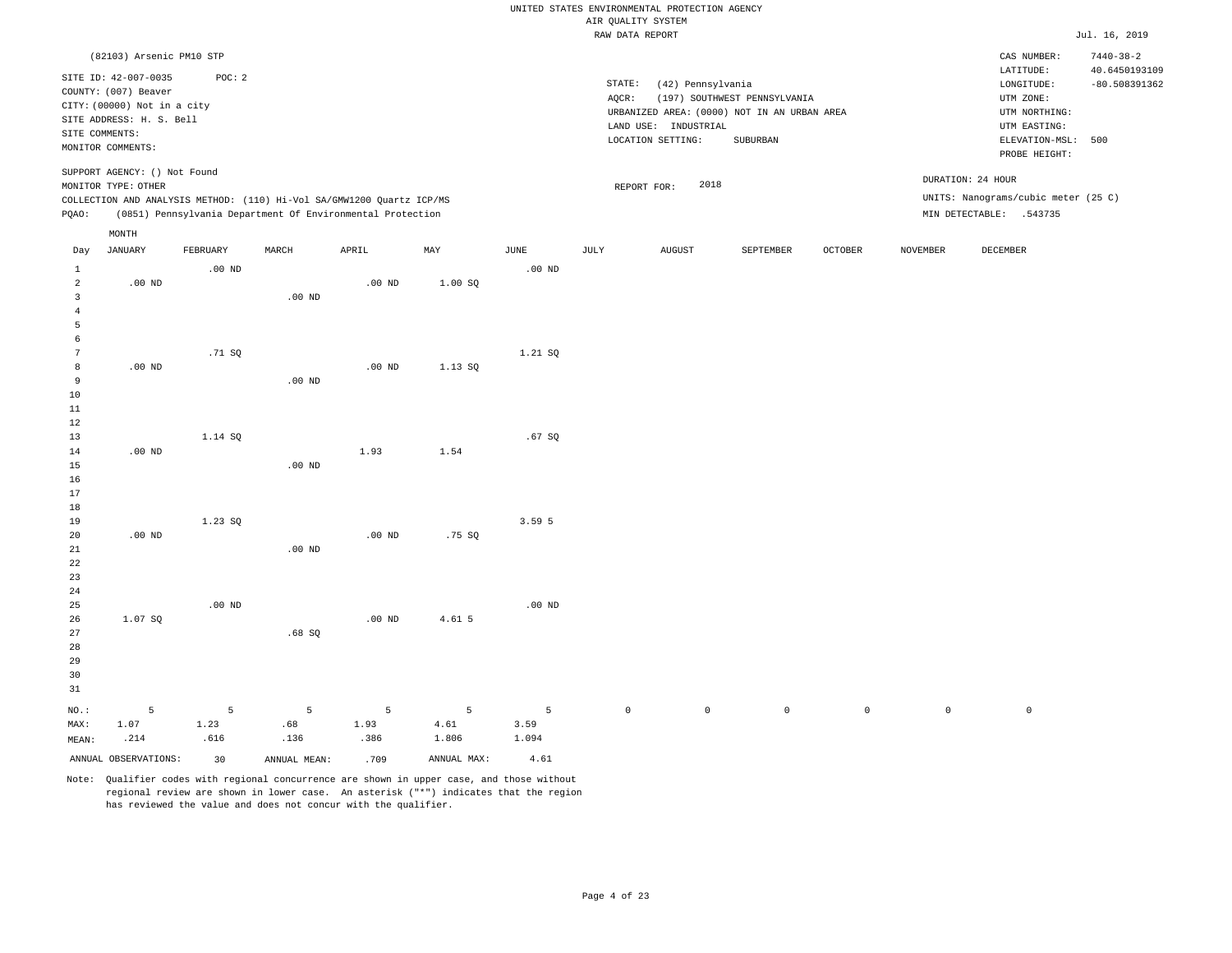|                |                              |                     |                     |                                                                       |             |                     | UNITED STATES ENVIRONMENTAL PROTECTION AGENCY |                                           |                                             |              |                 |                                     |                 |
|----------------|------------------------------|---------------------|---------------------|-----------------------------------------------------------------------|-------------|---------------------|-----------------------------------------------|-------------------------------------------|---------------------------------------------|--------------|-----------------|-------------------------------------|-----------------|
|                |                              |                     |                     |                                                                       |             |                     | AIR QUALITY SYSTEM                            |                                           |                                             |              |                 |                                     |                 |
|                |                              |                     |                     |                                                                       |             |                     | RAW DATA REPORT                               |                                           |                                             |              |                 |                                     | Jul. 16, 2019   |
|                | (82105) Beryllium PM10 STP   |                     |                     |                                                                       |             |                     |                                               |                                           |                                             |              |                 | CAS NUMBER:                         | $7440 - 41 - 7$ |
|                | SITE ID: 42-007-0035         | POC: 2              |                     |                                                                       |             |                     |                                               |                                           |                                             |              |                 | LATITUDE:                           | 40.6450193109   |
|                | COUNTY: (007) Beaver         |                     |                     |                                                                       |             |                     | STATE:                                        | (42) Pennsylvania                         |                                             |              |                 | LONGITUDE:                          | $-80.508391362$ |
|                | CITY: (00000) Not in a city  |                     |                     |                                                                       |             |                     | AQCR:                                         |                                           | (197) SOUTHWEST PENNSYLVANIA                |              |                 | UTM ZONE:                           |                 |
|                | SITE ADDRESS: H. S. Bell     |                     |                     |                                                                       |             |                     |                                               |                                           | URBANIZED AREA: (0000) NOT IN AN URBAN AREA |              |                 | UTM NORTHING:                       |                 |
|                | SITE COMMENTS:               |                     |                     |                                                                       |             |                     |                                               | LAND USE: INDUSTRIAL<br>LOCATION SETTING: |                                             |              |                 | UTM EASTING:<br>ELEVATION-MSL: 500  |                 |
|                | MONITOR COMMENTS:            |                     |                     |                                                                       |             |                     |                                               |                                           | SUBURBAN                                    |              |                 | PROBE HEIGHT:                       |                 |
|                | SUPPORT AGENCY: () Not Found |                     |                     |                                                                       |             |                     |                                               |                                           |                                             |              |                 | DURATION: 24 HOUR                   |                 |
|                | MONITOR TYPE: OTHER          |                     |                     |                                                                       |             |                     |                                               | 2017<br>REPORT FOR:                       |                                             |              |                 | UNITS: Nanograms/cubic meter (25 C) |                 |
|                |                              |                     |                     | COLLECTION AND ANALYSIS METHOD: (110) Hi-Vol SA/GMW1200 Quartz ICP/MS |             |                     |                                               |                                           |                                             |              | MIN DETECTABLE: |                                     |                 |
| PQAO:          |                              |                     |                     | (0851) Pennsylvania Department Of Environmental Protection            |             |                     |                                               |                                           |                                             |              |                 |                                     |                 |
| Day            | MONTH<br><b>JANUARY</b>      | FEBRUARY            | MARCH               | APRIL                                                                 | MAY         | JUNE                | JULY                                          | <b>AUGUST</b>                             | SEPTEMBER                                   | OCTOBER      | <b>NOVEMBER</b> | DECEMBER                            |                 |
| $\mathbf{1}$   |                              |                     |                     |                                                                       |             |                     |                                               |                                           |                                             |              |                 |                                     |                 |
| $\overline{a}$ |                              |                     |                     |                                                                       |             |                     |                                               |                                           |                                             |              |                 |                                     |                 |
| $\overline{3}$ |                              |                     |                     |                                                                       |             |                     |                                               |                                           |                                             |              | $.00$ ND        | $.00$ ND                            |                 |
| $\overline{4}$ |                              |                     |                     |                                                                       |             |                     |                                               |                                           |                                             |              |                 |                                     |                 |
| 5              |                              |                     |                     |                                                                       |             |                     |                                               |                                           |                                             |              |                 |                                     |                 |
| 6              |                              |                     |                     |                                                                       |             |                     |                                               |                                           |                                             |              |                 |                                     |                 |
| 7              |                              |                     |                     |                                                                       |             |                     |                                               |                                           |                                             |              |                 |                                     |                 |
| 8<br>9         |                              |                     |                     |                                                                       |             |                     |                                               |                                           |                                             |              | $.00$ ND        | $.00$ ND                            |                 |
| 10             |                              |                     |                     |                                                                       |             |                     |                                               |                                           |                                             |              |                 |                                     |                 |
| 11             |                              |                     |                     |                                                                       |             |                     |                                               |                                           |                                             |              |                 |                                     |                 |
| $1\,2$         |                              |                     |                     |                                                                       |             |                     |                                               |                                           |                                             |              |                 |                                     |                 |
| 13             |                              |                     |                     |                                                                       |             |                     |                                               |                                           |                                             |              |                 |                                     |                 |
| 14             |                              |                     |                     |                                                                       |             |                     |                                               |                                           |                                             |              |                 |                                     |                 |
| 15             |                              |                     |                     |                                                                       |             |                     |                                               |                                           |                                             |              | 1.70            | $.00$ ND                            |                 |
| 16             |                              |                     |                     |                                                                       |             |                     |                                               |                                           |                                             | AM           |                 |                                     |                 |
| 17             |                              |                     |                     |                                                                       |             |                     |                                               |                                           |                                             |              |                 |                                     |                 |
| 18             |                              |                     |                     |                                                                       |             |                     |                                               |                                           |                                             |              |                 |                                     |                 |
| 19             |                              |                     |                     |                                                                       |             |                     |                                               |                                           |                                             |              |                 |                                     |                 |
| 20<br>21       |                              |                     |                     |                                                                       |             |                     |                                               |                                           |                                             |              | $.00$ ND        | $.00$ ND                            |                 |
| 22             |                              |                     |                     |                                                                       |             |                     |                                               |                                           |                                             | $_{\rm TS}$  |                 |                                     |                 |
| 23             |                              |                     |                     |                                                                       |             |                     |                                               |                                           |                                             |              |                 |                                     |                 |
| 24             |                              |                     |                     |                                                                       |             |                     |                                               |                                           |                                             |              |                 |                                     |                 |
| 25             |                              |                     |                     |                                                                       |             |                     |                                               |                                           |                                             |              |                 |                                     |                 |
| 26             |                              |                     |                     |                                                                       |             |                     |                                               |                                           |                                             |              |                 |                                     |                 |
| 27             |                              |                     |                     |                                                                       |             |                     |                                               |                                           |                                             |              | $.00$ ND        | $.00$ ND                            |                 |
| 28             |                              |                     |                     |                                                                       |             |                     |                                               |                                           |                                             | $.00$ ND     |                 |                                     |                 |
| 29             |                              |                     |                     |                                                                       |             |                     |                                               |                                           |                                             |              |                 |                                     |                 |
| 30             |                              |                     |                     |                                                                       |             |                     |                                               |                                           |                                             |              |                 |                                     |                 |
| 31             |                              |                     |                     |                                                                       |             |                     |                                               |                                           |                                             |              |                 |                                     |                 |
| NO.:           | $\mathbb O$                  | $\mathsf{O}\xspace$ | $\mathsf{O}\xspace$ | $\mathbb O$                                                           | $\mathbb O$ | $\mathsf{O}\xspace$ | $\mathbb O$                                   | $\circ$                                   | $\mathbb O$                                 | $\mathbf{1}$ | 5               | 5                                   |                 |
| MAX:           |                              |                     |                     |                                                                       |             |                     |                                               |                                           |                                             | 0.00         | 1.70            | 0.00                                |                 |
| MEAN:          |                              |                     |                     |                                                                       |             |                     |                                               |                                           |                                             | 0.000        | .340            | 0.000                               |                 |
|                | ANNUAL OBSERVATIONS:         | 11                  | ANNUAL MEAN:        | .155                                                                  | ANNUAL MAX: | 1.70                |                                               |                                           |                                             |              |                 |                                     |                 |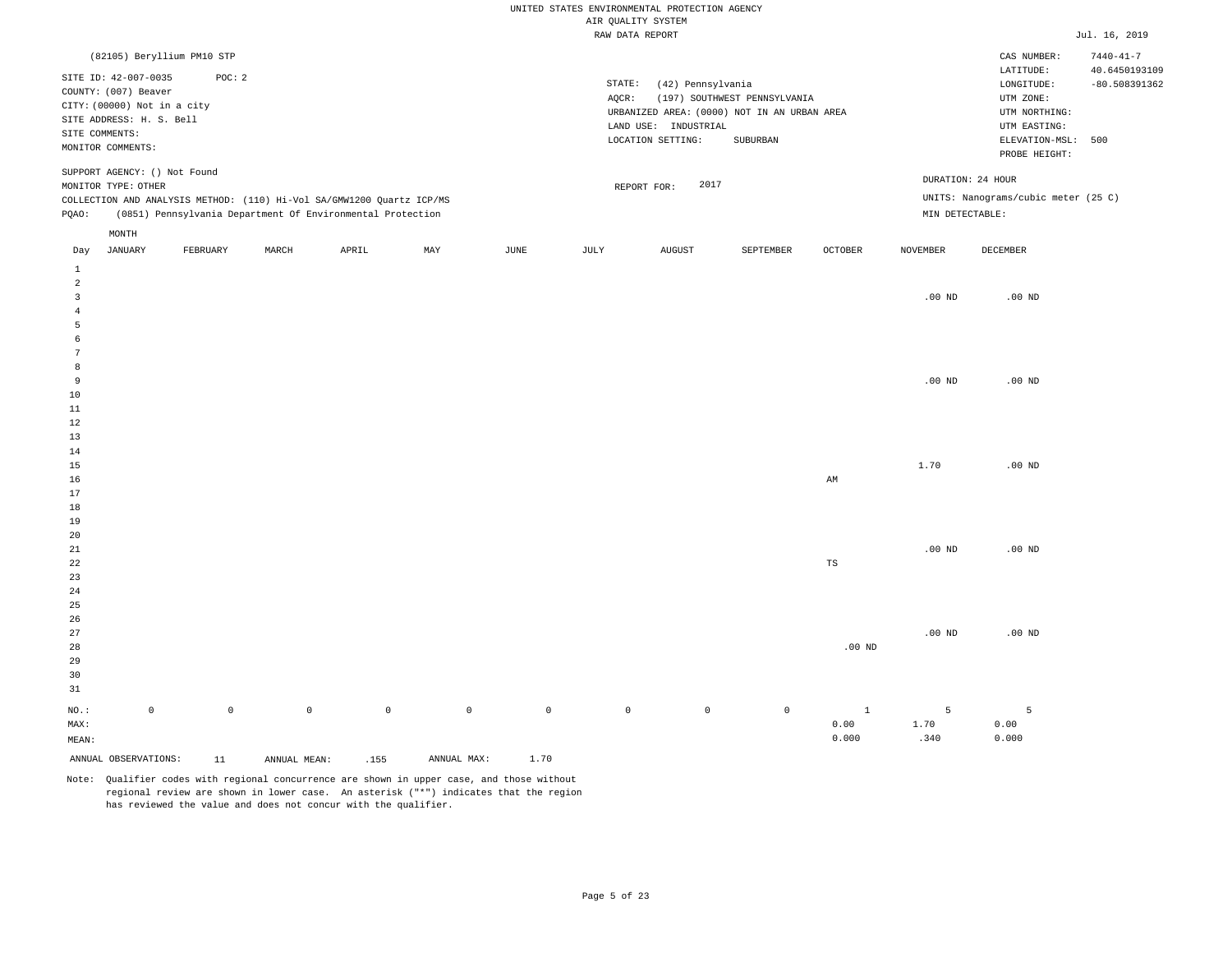|                                              |                                                                                                |                    |                                                            |                    |                    |                    | UNITED STATES ENVIRONMENTAL PROTECTION AGENCY |                      |                                                         |             |                 |                                                                      |                                                     |
|----------------------------------------------|------------------------------------------------------------------------------------------------|--------------------|------------------------------------------------------------|--------------------|--------------------|--------------------|-----------------------------------------------|----------------------|---------------------------------------------------------|-------------|-----------------|----------------------------------------------------------------------|-----------------------------------------------------|
|                                              |                                                                                                |                    |                                                            |                    |                    |                    | AIR QUALITY SYSTEM                            |                      |                                                         |             |                 |                                                                      |                                                     |
|                                              |                                                                                                |                    |                                                            |                    |                    |                    | RAW DATA REPORT                               |                      |                                                         |             |                 |                                                                      | Jul. 16, 2019                                       |
|                                              | (82105) Beryllium PM10 STP<br>SITE ID: 42-007-0035<br>COUNTY: (007) Beaver                     | POC: 2             |                                                            |                    |                    |                    | STATE:<br>AQCR:                               | (42) Pennsylvania    | (197) SOUTHWEST PENNSYLVANIA                            |             |                 | CAS NUMBER:<br>LATITUDE:<br>LONGITUDE:<br>UTM ZONE:                  | $7440 - 41 - 7$<br>40.6450193109<br>$-80.508391362$ |
|                                              | CITY: (00000) Not in a city<br>SITE ADDRESS: H. S. Bell<br>SITE COMMENTS:<br>MONITOR COMMENTS: |                    |                                                            |                    |                    |                    | LOCATION SETTING:                             | LAND USE: INDUSTRIAL | URBANIZED AREA: (0000) NOT IN AN URBAN AREA<br>SUBURBAN |             |                 | UTM NORTHING:<br>UTM EASTING:<br>ELEVATION-MSL: 500<br>PROBE HEIGHT: |                                                     |
|                                              | SUPPORT AGENCY: () Not Found<br>MONITOR TYPE: OTHER                                            |                    |                                                            |                    |                    |                    | REPORT FOR:                                   | 2018                 |                                                         |             |                 | DURATION: 24 HOUR                                                    |                                                     |
| PQAO:                                        | COLLECTION AND ANALYSIS METHOD: (110) Hi-Vol SA/GMW1200 Quartz ICP/MS                          |                    | (0851) Pennsylvania Department Of Environmental Protection |                    |                    |                    |                                               |                      |                                                         |             |                 | UNITS: Nanograms/cubic meter (25 C)<br>MIN DETECTABLE: .5672925      |                                                     |
|                                              | MONTH                                                                                          |                    |                                                            |                    |                    |                    |                                               |                      |                                                         |             |                 |                                                                      |                                                     |
| Day                                          | <b>JANUARY</b>                                                                                 | FEBRUARY           | MARCH                                                      | APRIL              | MAY                | <b>JUNE</b>        | <b>JULY</b>                                   | <b>AUGUST</b>        | SEPTEMBER                                               | OCTOBER     | <b>NOVEMBER</b> | DECEMBER                                                             |                                                     |
| $\mathbf{1}$<br>2<br>$\overline{\mathbf{3}}$ | $.00$ ND                                                                                       | .00 <sub>ND</sub>  | $.00$ ND                                                   | $.00$ ND           | $.00$ ND           | $.00$ ND           |                                               |                      |                                                         |             |                 |                                                                      |                                                     |
| $\overline{4}$<br>5<br>6                     |                                                                                                |                    |                                                            |                    |                    |                    |                                               |                      |                                                         |             |                 |                                                                      |                                                     |
| 7<br>8<br>9                                  | $.00$ ND                                                                                       | .00 <sub>ND</sub>  | $.00$ ND                                                   | $.00$ ND           | .00 <sub>ND</sub>  | $.00$ ND           |                                               |                      |                                                         |             |                 |                                                                      |                                                     |
| $10$<br>$1\,1$<br>12                         |                                                                                                |                    |                                                            |                    |                    |                    |                                               |                      |                                                         |             |                 |                                                                      |                                                     |
| 13<br>14                                     | .00 <sub>ND</sub>                                                                              | $.00$ ND           |                                                            | $.00$ ND           | $.00$ ND           | $.00$ ND           |                                               |                      |                                                         |             |                 |                                                                      |                                                     |
| 15<br>16<br>17<br>18                         |                                                                                                |                    | .00 <sub>ND</sub>                                          |                    |                    |                    |                                               |                      |                                                         |             |                 |                                                                      |                                                     |
| 19<br>20<br>21<br>22                         | $.00$ ND                                                                                       | $.00$ ND           | .00 <sub>ND</sub>                                          | $.00$ ND           | $.00$ ND           | $.00$ ND           |                                               |                      |                                                         |             |                 |                                                                      |                                                     |
| 23<br>$2\sqrt{4}$<br>25                      |                                                                                                | .00 <sub>ND</sub>  |                                                            |                    |                    | .00 <sub>ND</sub>  |                                               |                      |                                                         |             |                 |                                                                      |                                                     |
| 26<br>27<br>28<br>29<br>30<br>31             | $.00$ ND                                                                                       |                    | .00 <sub>ND</sub>                                          | $.00$ ND           | $.00$ ND           |                    |                                               |                      |                                                         |             |                 |                                                                      |                                                     |
| NO.:<br>MAX:<br>MEAN:                        | 5<br>0.00<br>0.000                                                                             | 5<br>0.00<br>0.000 | 5<br>0.00<br>0.000                                         | 5<br>0.00<br>0.000 | 5<br>0.00<br>0.000 | 5<br>0.00<br>0.000 | $\mathsf{O}\xspace$                           | $\mathbb O$          | $\circ$                                                 | $\mathbb O$ | $\mathbb O$     | $\mathbb O$                                                          |                                                     |
|                                              | ANNUAL OBSERVATIONS:                                                                           | 30                 | ANNUAL MEAN:                                               | 0.000              | ANNUAL MAX:        | 0.00               |                                               |                      |                                                         |             |                 |                                                                      |                                                     |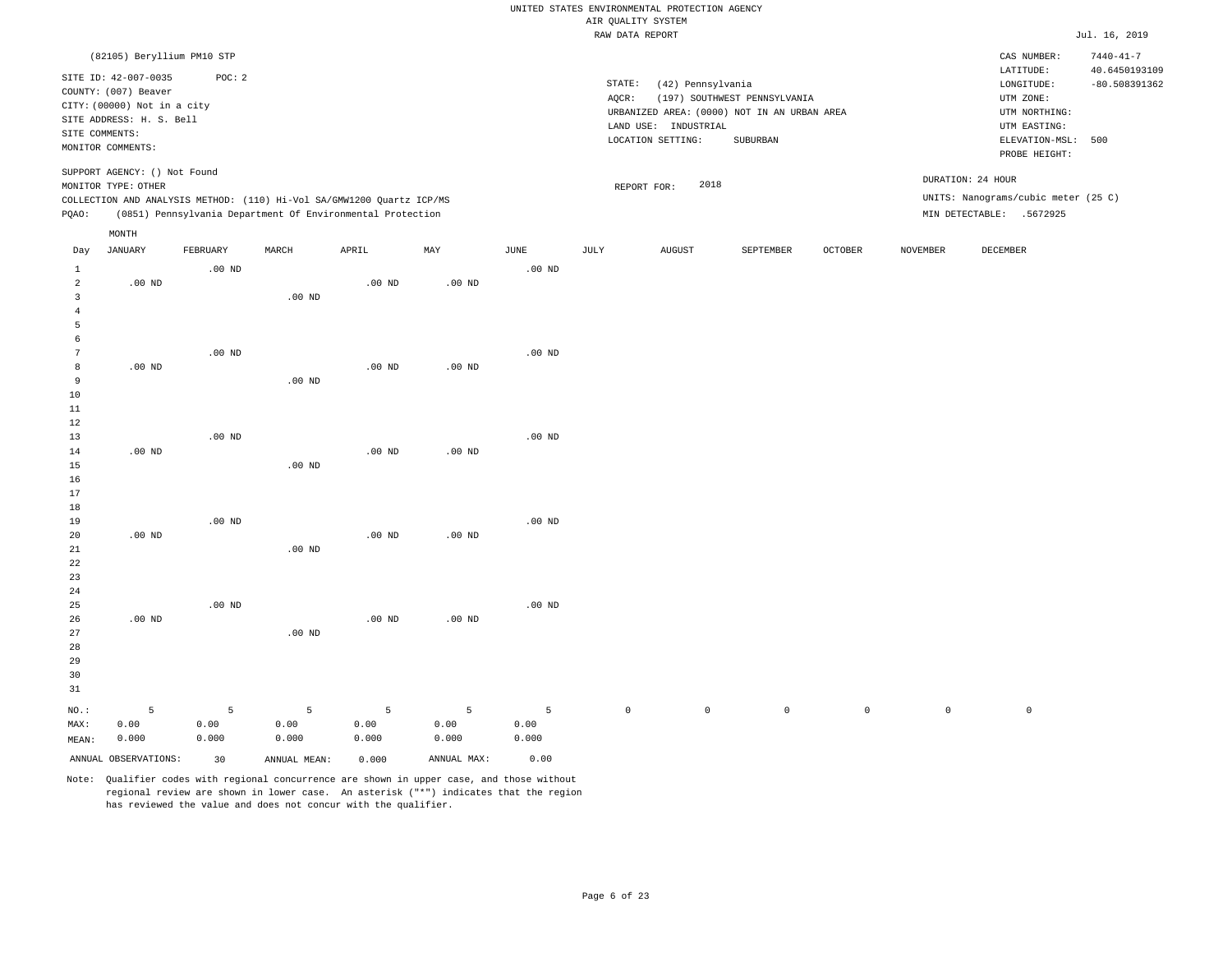|                                           |                                                                                                                                                |                     |              |                                                                       |             |      |         | AIR QUALITY SYSTEM | UNITED STATES ENVIRONMENTAL PROTECTION AGENCY                  |                                                                                         |                |                   |                                                                                                              |                                  |
|-------------------------------------------|------------------------------------------------------------------------------------------------------------------------------------------------|---------------------|--------------|-----------------------------------------------------------------------|-------------|------|---------|--------------------|----------------------------------------------------------------|-----------------------------------------------------------------------------------------|----------------|-------------------|--------------------------------------------------------------------------------------------------------------|----------------------------------|
|                                           |                                                                                                                                                |                     |              |                                                                       |             |      |         | RAW DATA REPORT    |                                                                |                                                                                         |                |                   |                                                                                                              | Jul. 16, 2019                    |
|                                           | (82110) Cadmium PM10 STP                                                                                                                       |                     |              |                                                                       |             |      |         |                    |                                                                |                                                                                         |                |                   | CAS NUMBER:                                                                                                  | $7440 - 43 - 9$                  |
|                                           | SITE ID: 42-007-0035<br>COUNTY: (007) Beaver<br>CITY: (00000) Not in a city<br>SITE ADDRESS: H. S. Bell<br>SITE COMMENTS:<br>MONITOR COMMENTS: | POC: 2              |              |                                                                       |             |      |         | STATE:<br>AQCR:    | (42) Pennsylvania<br>LAND USE: INDUSTRIAL<br>LOCATION SETTING: | (197) SOUTHWEST PENNSYLVANIA<br>URBANIZED AREA: (0000) NOT IN AN URBAN AREA<br>SUBURBAN |                |                   | LATITUDE:<br>LONGITUDE:<br>UTM ZONE:<br>UTM NORTHING:<br>UTM EASTING:<br>ELEVATION-MSL: 500<br>PROBE HEIGHT: | 40.6450193109<br>$-80.508391362$ |
|                                           | SUPPORT AGENCY: () Not Found<br>MONITOR TYPE: OTHER                                                                                            |                     |              |                                                                       |             |      |         | REPORT FOR:        | 2017                                                           |                                                                                         |                | DURATION: 24 HOUR |                                                                                                              |                                  |
|                                           |                                                                                                                                                |                     |              | COLLECTION AND ANALYSIS METHOD: (110) Hi-Vol SA/GMW1200 Quartz ICP/MS |             |      |         |                    |                                                                |                                                                                         |                |                   | UNITS: Nanograms/cubic meter (25 C)                                                                          |                                  |
| PQAO:                                     |                                                                                                                                                |                     |              | (0851) Pennsylvania Department Of Environmental Protection            |             |      |         |                    |                                                                |                                                                                         |                | MIN DETECTABLE:   |                                                                                                              |                                  |
|                                           | MONTH                                                                                                                                          |                     |              |                                                                       |             |      |         |                    |                                                                |                                                                                         |                |                   |                                                                                                              |                                  |
| Day                                       | <b>JANUARY</b>                                                                                                                                 | FEBRUARY            | MARCH        | APRIL                                                                 | MAY         | JUNE |         | JULY               | <b>AUGUST</b>                                                  | SEPTEMBER                                                                               | <b>OCTOBER</b> | <b>NOVEMBER</b>   | DECEMBER                                                                                                     |                                  |
| $\mathbf{1}$<br>$\overline{a}$            |                                                                                                                                                |                     |              |                                                                       |             |      |         |                    |                                                                |                                                                                         |                |                   |                                                                                                              |                                  |
| $\overline{\mathbf{3}}$<br>$\overline{4}$ |                                                                                                                                                |                     |              |                                                                       |             |      |         |                    |                                                                |                                                                                         |                | $.00$ ND          | .59SQ                                                                                                        |                                  |
| 5                                         |                                                                                                                                                |                     |              |                                                                       |             |      |         |                    |                                                                |                                                                                         |                |                   |                                                                                                              |                                  |
| 6                                         |                                                                                                                                                |                     |              |                                                                       |             |      |         |                    |                                                                |                                                                                         |                |                   |                                                                                                              |                                  |
| $7\phantom{.0}$                           |                                                                                                                                                |                     |              |                                                                       |             |      |         |                    |                                                                |                                                                                         |                |                   |                                                                                                              |                                  |
| 8<br>9                                    |                                                                                                                                                |                     |              |                                                                       |             |      |         |                    |                                                                |                                                                                         |                | .46SQ             | $.00$ ND                                                                                                     |                                  |
| 10                                        |                                                                                                                                                |                     |              |                                                                       |             |      |         |                    |                                                                |                                                                                         |                |                   |                                                                                                              |                                  |
| 11                                        |                                                                                                                                                |                     |              |                                                                       |             |      |         |                    |                                                                |                                                                                         |                |                   |                                                                                                              |                                  |
| 12                                        |                                                                                                                                                |                     |              |                                                                       |             |      |         |                    |                                                                |                                                                                         |                |                   |                                                                                                              |                                  |
| 13<br>14                                  |                                                                                                                                                |                     |              |                                                                       |             |      |         |                    |                                                                |                                                                                         |                |                   |                                                                                                              |                                  |
| 15                                        |                                                                                                                                                |                     |              |                                                                       |             |      |         |                    |                                                                |                                                                                         |                | .95SQ             | $.00$ ND                                                                                                     |                                  |
| 16                                        |                                                                                                                                                |                     |              |                                                                       |             |      |         |                    |                                                                |                                                                                         | AM             |                   |                                                                                                              |                                  |
| 17                                        |                                                                                                                                                |                     |              |                                                                       |             |      |         |                    |                                                                |                                                                                         |                |                   |                                                                                                              |                                  |
| 18                                        |                                                                                                                                                |                     |              |                                                                       |             |      |         |                    |                                                                |                                                                                         |                |                   |                                                                                                              |                                  |
| 19                                        |                                                                                                                                                |                     |              |                                                                       |             |      |         |                    |                                                                |                                                                                         |                |                   |                                                                                                              |                                  |
| 20<br>21                                  |                                                                                                                                                |                     |              |                                                                       |             |      |         |                    |                                                                |                                                                                         |                | $.00$ ND          | .99SQ                                                                                                        |                                  |
| 22                                        |                                                                                                                                                |                     |              |                                                                       |             |      |         |                    |                                                                |                                                                                         | TS             |                   |                                                                                                              |                                  |
| 23                                        |                                                                                                                                                |                     |              |                                                                       |             |      |         |                    |                                                                |                                                                                         |                |                   |                                                                                                              |                                  |
| 24                                        |                                                                                                                                                |                     |              |                                                                       |             |      |         |                    |                                                                |                                                                                         |                |                   |                                                                                                              |                                  |
| 25                                        |                                                                                                                                                |                     |              |                                                                       |             |      |         |                    |                                                                |                                                                                         |                |                   |                                                                                                              |                                  |
| 26<br>27                                  |                                                                                                                                                |                     |              |                                                                       |             |      |         |                    |                                                                |                                                                                         |                |                   |                                                                                                              |                                  |
| 28                                        |                                                                                                                                                |                     |              |                                                                       |             |      |         |                    |                                                                |                                                                                         | $.00$ ND       | .44 SQ            | $.00$ ND                                                                                                     |                                  |
| 29                                        |                                                                                                                                                |                     |              |                                                                       |             |      |         |                    |                                                                |                                                                                         |                |                   |                                                                                                              |                                  |
| 30                                        |                                                                                                                                                |                     |              |                                                                       |             |      |         |                    |                                                                |                                                                                         |                |                   |                                                                                                              |                                  |
| 31                                        |                                                                                                                                                |                     |              |                                                                       |             |      |         |                    |                                                                |                                                                                         |                |                   |                                                                                                              |                                  |
| NO.:                                      | $\mathbb O$                                                                                                                                    | $\mathsf{O}\xspace$ | $\mathsf 0$  | $\mathbb O$                                                           | $\mathbb O$ |      | $\circ$ | $\mathbb O$        | $\mathbb O$                                                    | $\mathbb O$                                                                             | $\mathbf{1}$   | 5                 | 5                                                                                                            |                                  |
| MAX:                                      |                                                                                                                                                |                     |              |                                                                       |             |      |         |                    |                                                                |                                                                                         | 0.00           | .95               | .99                                                                                                          |                                  |
| MEAN:                                     |                                                                                                                                                |                     |              |                                                                       |             |      |         |                    |                                                                |                                                                                         | 0.000          | .370              | .316                                                                                                         |                                  |
|                                           | ANNUAL OBSERVATIONS:                                                                                                                           | 11                  | ANNUAL MEAN: | .312                                                                  | ANNUAL MAX: |      | .99     |                    |                                                                |                                                                                         |                |                   |                                                                                                              |                                  |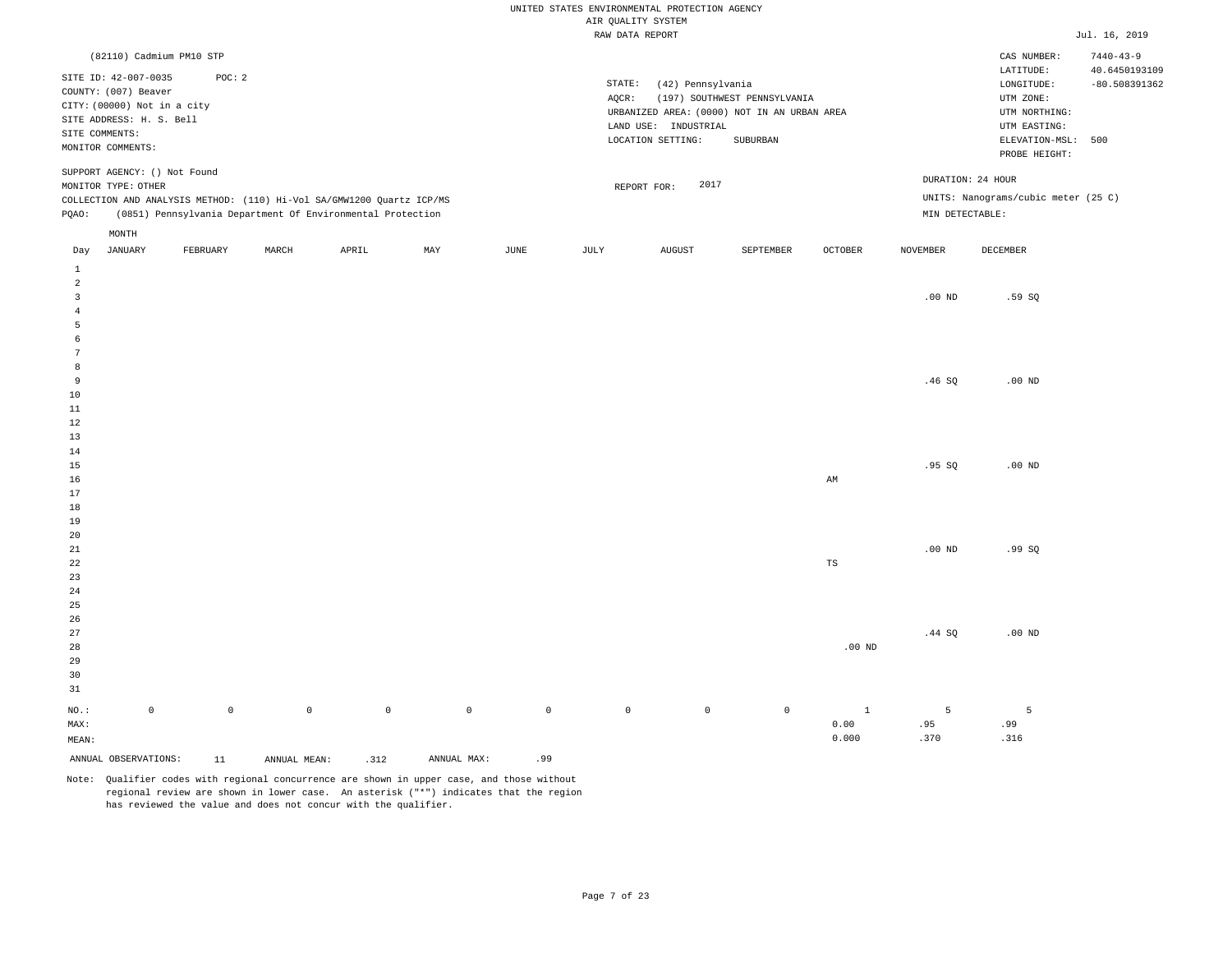|                |                              |                   |                                                                       |                   |                   |                   | UNITED STATES ENVIRONMENTAL PROTECTION AGENCY |                      |                                             |                |                     |                                     |                                  |
|----------------|------------------------------|-------------------|-----------------------------------------------------------------------|-------------------|-------------------|-------------------|-----------------------------------------------|----------------------|---------------------------------------------|----------------|---------------------|-------------------------------------|----------------------------------|
|                |                              |                   |                                                                       |                   |                   |                   | AIR QUALITY SYSTEM                            |                      |                                             |                |                     |                                     |                                  |
|                |                              |                   |                                                                       |                   |                   |                   | RAW DATA REPORT                               |                      |                                             |                |                     |                                     | Jul. 16, 2019                    |
|                | (82110) Cadmium PM10 STP     |                   |                                                                       |                   |                   |                   |                                               |                      |                                             |                |                     | CAS NUMBER:<br>LATITUDE:            | $7440 - 43 - 9$<br>40.6450193109 |
|                | SITE ID: 42-007-0035         | POC: 2            |                                                                       |                   |                   |                   | STATE:                                        | (42) Pennsylvania    |                                             |                |                     | $\texttt{LONGITUDE}$ :              | $-80.508391362$                  |
|                | COUNTY: (007) Beaver         |                   |                                                                       |                   |                   |                   | AQCR:                                         |                      | (197) SOUTHWEST PENNSYLVANIA                |                |                     | UTM ZONE:                           |                                  |
|                | CITY: (00000) Not in a city  |                   |                                                                       |                   |                   |                   |                                               |                      | URBANIZED AREA: (0000) NOT IN AN URBAN AREA |                |                     | UTM NORTHING:                       |                                  |
|                | SITE ADDRESS: H. S. Bell     |                   |                                                                       |                   |                   |                   |                                               | LAND USE: INDUSTRIAL |                                             |                |                     | UTM EASTING:                        |                                  |
|                | SITE COMMENTS:               |                   |                                                                       |                   |                   |                   |                                               | LOCATION SETTING:    | SUBURBAN                                    |                |                     | ELEVATION-MSL:                      | 500                              |
|                | MONITOR COMMENTS:            |                   |                                                                       |                   |                   |                   |                                               |                      |                                             |                |                     | PROBE HEIGHT:                       |                                  |
|                | SUPPORT AGENCY: () Not Found |                   |                                                                       |                   |                   |                   |                                               |                      |                                             |                |                     |                                     |                                  |
|                | MONITOR TYPE: OTHER          |                   |                                                                       |                   |                   |                   | REPORT FOR:                                   | 2018                 |                                             |                |                     | DURATION: 24 HOUR                   |                                  |
|                |                              |                   | COLLECTION AND ANALYSIS METHOD: (110) Hi-Vol SA/GMW1200 Quartz ICP/MS |                   |                   |                   |                                               |                      |                                             |                |                     | UNITS: Nanograms/cubic meter (25 C) |                                  |
| PQAO:          |                              |                   | (0851) Pennsylvania Department Of Environmental Protection            |                   |                   |                   |                                               |                      |                                             |                |                     | MIN DETECTABLE: .31887              |                                  |
|                | MONTH                        |                   |                                                                       |                   |                   |                   |                                               |                      |                                             |                |                     |                                     |                                  |
| Day            | <b>JANUARY</b>               | FEBRUARY          | MARCH                                                                 | APRIL             | MAY               | $_{\rm JUNE}$     | <b>JULY</b>                                   | <b>AUGUST</b>        | SEPTEMBER                                   | <b>OCTOBER</b> | <b>NOVEMBER</b>     | <b>DECEMBER</b>                     |                                  |
| $\,1\,$        |                              | .75SQ             |                                                                       |                   |                   | .00 <sub>ND</sub> |                                               |                      |                                             |                |                     |                                     |                                  |
| $\overline{a}$ | .39S                         |                   |                                                                       | .00 <sub>ND</sub> | .43 S0            |                   |                                               |                      |                                             |                |                     |                                     |                                  |
| $\overline{3}$ |                              |                   | .00 <sub>ND</sub>                                                     |                   |                   |                   |                                               |                      |                                             |                |                     |                                     |                                  |
| $\overline{4}$ |                              |                   |                                                                       |                   |                   |                   |                                               |                      |                                             |                |                     |                                     |                                  |
| 5              |                              |                   |                                                                       |                   |                   |                   |                                               |                      |                                             |                |                     |                                     |                                  |
| 6              |                              |                   |                                                                       |                   |                   |                   |                                               |                      |                                             |                |                     |                                     |                                  |
| 7              |                              | .71 SO            |                                                                       |                   |                   | $.00$ ND          |                                               |                      |                                             |                |                     |                                     |                                  |
| 8              | $.00$ ND                     |                   |                                                                       | $.00$ ND          | $.00$ ND          |                   |                                               |                      |                                             |                |                     |                                     |                                  |
| 9              |                              |                   | $.00$ ND                                                              |                   |                   |                   |                                               |                      |                                             |                |                     |                                     |                                  |
| 10<br>$11\,$   |                              |                   |                                                                       |                   |                   |                   |                                               |                      |                                             |                |                     |                                     |                                  |
| 12             |                              |                   |                                                                       |                   |                   |                   |                                               |                      |                                             |                |                     |                                     |                                  |
| 13             |                              | .00 <sub>ND</sub> |                                                                       |                   |                   | .00 <sub>ND</sub> |                                               |                      |                                             |                |                     |                                     |                                  |
| 14             | $.00$ ND                     |                   |                                                                       | $.00$ ND          | $.00$ ND          |                   |                                               |                      |                                             |                |                     |                                     |                                  |
| 15             |                              |                   | .00 <sub>ND</sub>                                                     |                   |                   |                   |                                               |                      |                                             |                |                     |                                     |                                  |
| 16             |                              |                   |                                                                       |                   |                   |                   |                                               |                      |                                             |                |                     |                                     |                                  |
| 17             |                              |                   |                                                                       |                   |                   |                   |                                               |                      |                                             |                |                     |                                     |                                  |
| 18             |                              |                   |                                                                       |                   |                   |                   |                                               |                      |                                             |                |                     |                                     |                                  |
| 19             |                              | .00 <sub>ND</sub> |                                                                       |                   |                   | .00 <sub>ND</sub> |                                               |                      |                                             |                |                     |                                     |                                  |
| 20             | $.00$ ND                     |                   |                                                                       | $.00$ ND          | .00 <sub>ND</sub> |                   |                                               |                      |                                             |                |                     |                                     |                                  |
| 21             |                              |                   | .00 <sub>ND</sub>                                                     |                   |                   |                   |                                               |                      |                                             |                |                     |                                     |                                  |
| 22             |                              |                   |                                                                       |                   |                   |                   |                                               |                      |                                             |                |                     |                                     |                                  |
| 23             |                              |                   |                                                                       |                   |                   |                   |                                               |                      |                                             |                |                     |                                     |                                  |
| 24             |                              |                   |                                                                       |                   |                   |                   |                                               |                      |                                             |                |                     |                                     |                                  |
| 25             |                              | $.00$ ND          |                                                                       |                   |                   | $.00$ ND          |                                               |                      |                                             |                |                     |                                     |                                  |
| 26<br>27       | $.00$ ND                     |                   |                                                                       | $.00$ ND          | .63SQ             |                   |                                               |                      |                                             |                |                     |                                     |                                  |
| 28             |                              |                   | $.00$ ND                                                              |                   |                   |                   |                                               |                      |                                             |                |                     |                                     |                                  |
| 29             |                              |                   |                                                                       |                   |                   |                   |                                               |                      |                                             |                |                     |                                     |                                  |
| 30             |                              |                   |                                                                       |                   |                   |                   |                                               |                      |                                             |                |                     |                                     |                                  |
| 31             |                              |                   |                                                                       |                   |                   |                   |                                               |                      |                                             |                |                     |                                     |                                  |
|                |                              |                   |                                                                       |                   |                   |                   |                                               |                      |                                             |                |                     |                                     |                                  |
| NO.:           | $\mathsf S$                  | 5                 | 5                                                                     | $5\phantom{.0}$   | 5                 | 5                 | $\mathbb O$                                   | $\mathbb O$          | $\mathbb O$                                 | $\mathbb O$    | $\mathsf{O}\xspace$ | $\mathsf{O}$                        |                                  |
| MAX:           | .39                          | .75               | 0.00                                                                  | 0.00              | .63               | 0.00              |                                               |                      |                                             |                |                     |                                     |                                  |
| MEAN:          | .078                         | .292              | 0.000                                                                 | 0.000             | .212              | 0.000             |                                               |                      |                                             |                |                     |                                     |                                  |
|                | ANNUAL OBSERVATIONS:         | 30                | ANNUAL MEAN:                                                          | .097              | ANNUAL MAX:       | .75               |                                               |                      |                                             |                |                     |                                     |                                  |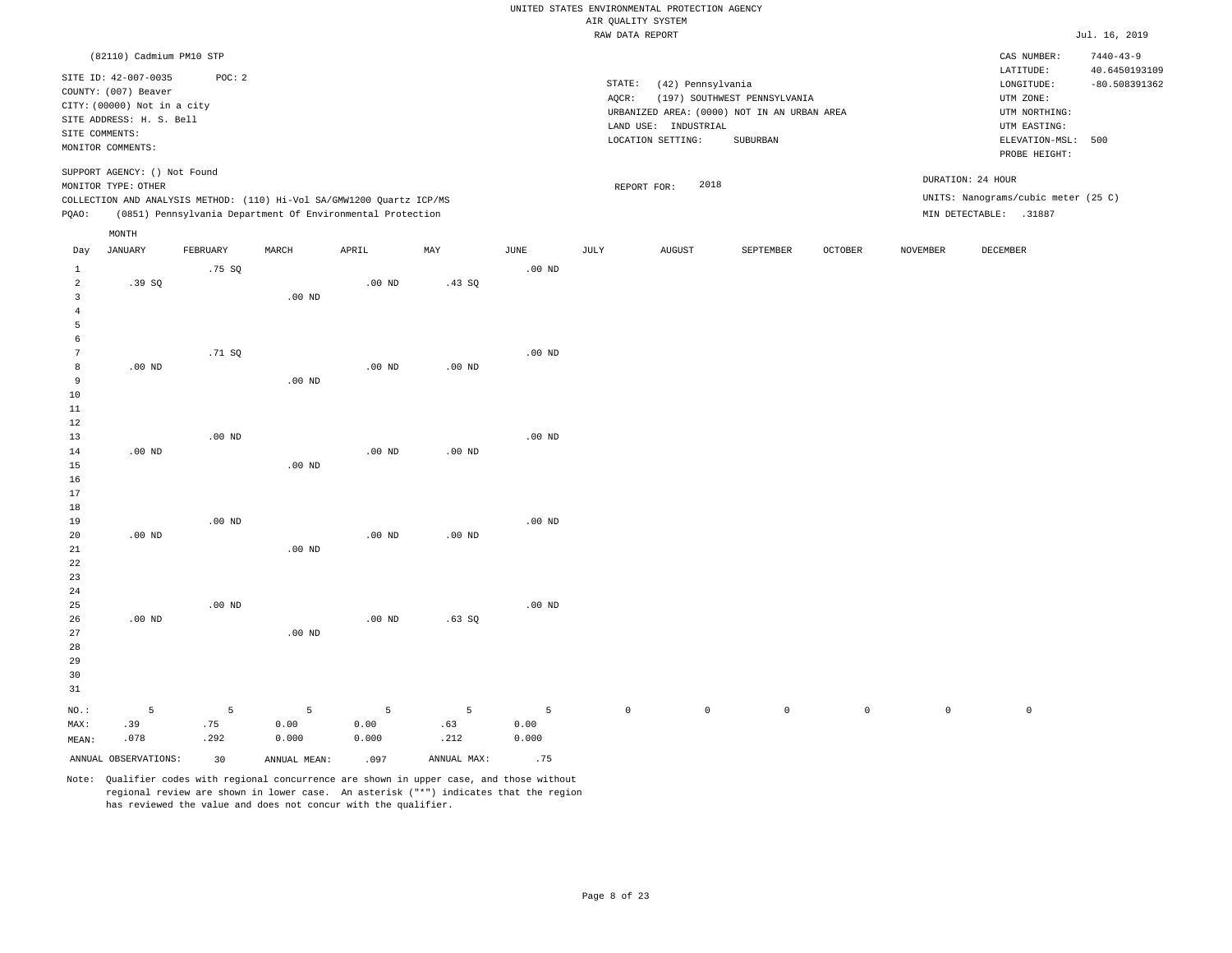|                         |                                    |             |              |                                                                       |              |                     | UNITED STATES ENVIRONMENTAL PROTECTION AGENCY |                      |                                             |              |                 |                                     |                 |
|-------------------------|------------------------------------|-------------|--------------|-----------------------------------------------------------------------|--------------|---------------------|-----------------------------------------------|----------------------|---------------------------------------------|--------------|-----------------|-------------------------------------|-----------------|
|                         |                                    |             |              |                                                                       |              |                     | AIR QUALITY SYSTEM                            |                      |                                             |              |                 |                                     |                 |
|                         |                                    |             |              |                                                                       |              |                     | RAW DATA REPORT                               |                      |                                             |              |                 |                                     | Jul. 16, 2019   |
|                         | (82112) Chromium PM10 STP          |             |              |                                                                       |              |                     |                                               |                      |                                             |              |                 | CAS NUMBER:                         | $7440 - 47 - 3$ |
|                         | SITE ID: 42-007-0035               | POC: 2      |              |                                                                       |              |                     |                                               |                      |                                             |              |                 | LATITUDE:                           | 40.6450193109   |
|                         | COUNTY: (007) Beaver               |             |              |                                                                       |              |                     | STATE:                                        | (42) Pennsylvania    |                                             |              |                 | LONGITUDE:                          | $-80.508391362$ |
|                         | CITY: (00000) Not in a city        |             |              |                                                                       |              |                     | AQCR:                                         |                      | (197) SOUTHWEST PENNSYLVANIA                |              |                 | UTM ZONE:                           |                 |
|                         | SITE ADDRESS: H. S. Bell           |             |              |                                                                       |              |                     |                                               |                      | URBANIZED AREA: (0000) NOT IN AN URBAN AREA |              |                 | UTM NORTHING:                       |                 |
|                         | SITE COMMENTS:                     |             |              |                                                                       |              |                     |                                               | LAND USE: INDUSTRIAL |                                             |              |                 | UTM EASTING:                        |                 |
|                         | MONITOR COMMENTS:                  |             |              |                                                                       |              |                     |                                               | LOCATION SETTING:    | SUBURBAN                                    |              |                 | ELEVATION-MSL: 500<br>PROBE HEIGHT: |                 |
|                         | SUPPORT AGENCY: () Not Found       |             |              |                                                                       |              |                     |                                               |                      |                                             |              |                 | DURATION: 24 HOUR                   |                 |
|                         | MONITOR TYPE: OTHER                |             |              |                                                                       |              |                     |                                               | 2017<br>REPORT FOR:  |                                             |              |                 | UNITS: Nanograms/cubic meter (25 C) |                 |
|                         |                                    |             |              | COLLECTION AND ANALYSIS METHOD: (110) Hi-Vol SA/GMW1200 Quartz ICP/MS |              |                     |                                               |                      |                                             |              | MIN DETECTABLE: |                                     |                 |
| PQAO:                   |                                    |             |              | (0851) Pennsylvania Department Of Environmental Protection            |              |                     |                                               |                      |                                             |              |                 |                                     |                 |
| Day                     | $\texttt{MONTH}$<br><b>JANUARY</b> | FEBRUARY    | MARCH        | APRIL                                                                 | MAY          | JUNE                | JULY                                          | <b>AUGUST</b>        | SEPTEMBER                                   | OCTOBER      | <b>NOVEMBER</b> | DECEMBER                            |                 |
| $\mathbf{1}$            |                                    |             |              |                                                                       |              |                     |                                               |                      |                                             |              |                 |                                     |                 |
| $\overline{a}$          |                                    |             |              |                                                                       |              |                     |                                               |                      |                                             |              |                 |                                     |                 |
| $\overline{\mathbf{3}}$ |                                    |             |              |                                                                       |              |                     |                                               |                      |                                             |              | 9.69 5          | 3.94 SQ                             |                 |
| $\overline{4}$          |                                    |             |              |                                                                       |              |                     |                                               |                      |                                             |              |                 |                                     |                 |
| 5                       |                                    |             |              |                                                                       |              |                     |                                               |                      |                                             |              |                 |                                     |                 |
| 6                       |                                    |             |              |                                                                       |              |                     |                                               |                      |                                             |              |                 |                                     |                 |
| 7                       |                                    |             |              |                                                                       |              |                     |                                               |                      |                                             |              |                 |                                     |                 |
| 8<br>9                  |                                    |             |              |                                                                       |              |                     |                                               |                      |                                             |              | 4.98 SQ         | 3.02 SQ                             |                 |
| 10                      |                                    |             |              |                                                                       |              |                     |                                               |                      |                                             |              |                 |                                     |                 |
| 11                      |                                    |             |              |                                                                       |              |                     |                                               |                      |                                             |              |                 |                                     |                 |
| 12                      |                                    |             |              |                                                                       |              |                     |                                               |                      |                                             |              |                 |                                     |                 |
| 13                      |                                    |             |              |                                                                       |              |                     |                                               |                      |                                             |              |                 |                                     |                 |
| 14                      |                                    |             |              |                                                                       |              |                     |                                               |                      |                                             |              |                 |                                     |                 |
| 15                      |                                    |             |              |                                                                       |              |                     |                                               |                      |                                             |              | 7.35 5          | 3.65 SQ                             |                 |
| 16                      |                                    |             |              |                                                                       |              |                     |                                               |                      |                                             | AM           |                 |                                     |                 |
| 17                      |                                    |             |              |                                                                       |              |                     |                                               |                      |                                             |              |                 |                                     |                 |
| 18                      |                                    |             |              |                                                                       |              |                     |                                               |                      |                                             |              |                 |                                     |                 |
| 19                      |                                    |             |              |                                                                       |              |                     |                                               |                      |                                             |              |                 |                                     |                 |
| 20<br>21                |                                    |             |              |                                                                       |              |                     |                                               |                      |                                             |              | 2.55 SQ         | 3.18 SQ                             |                 |
| 22                      |                                    |             |              |                                                                       |              |                     |                                               |                      |                                             | TS           |                 |                                     |                 |
| 23                      |                                    |             |              |                                                                       |              |                     |                                               |                      |                                             |              |                 |                                     |                 |
| 24                      |                                    |             |              |                                                                       |              |                     |                                               |                      |                                             |              |                 |                                     |                 |
| 25                      |                                    |             |              |                                                                       |              |                     |                                               |                      |                                             |              |                 |                                     |                 |
| 26                      |                                    |             |              |                                                                       |              |                     |                                               |                      |                                             |              |                 |                                     |                 |
| 27                      |                                    |             |              |                                                                       |              |                     |                                               |                      |                                             |              | 3.31 SQ         | 3.15 SO                             |                 |
| 28                      |                                    |             |              |                                                                       |              |                     |                                               |                      |                                             | 4.07 SQ      |                 |                                     |                 |
| 29                      |                                    |             |              |                                                                       |              |                     |                                               |                      |                                             |              |                 |                                     |                 |
| 30                      |                                    |             |              |                                                                       |              |                     |                                               |                      |                                             |              |                 |                                     |                 |
| 31                      |                                    |             |              |                                                                       |              |                     |                                               |                      |                                             |              |                 |                                     |                 |
| NO.:                    | $\circ$                            | $\mathbb O$ | $\circ$      | $\mathbb O$                                                           | $\mathbf{0}$ | $\mathsf{O}\xspace$ | $\mathbb O$                                   | $\circ$              | $\mathbb O$                                 | $\mathbf{1}$ | 5               | 5                                   |                 |
| MAX:                    |                                    |             |              |                                                                       |              |                     |                                               |                      |                                             | 4.07         | 9.69            | 3.94                                |                 |
| MEAN:                   |                                    |             |              |                                                                       |              |                     |                                               |                      |                                             | 4.070        | 5.576           | 3.388                               |                 |
|                         | ANNUAL OBSERVATIONS:               | 11          | ANNUAL MEAN: | 4.445                                                                 | ANNUAL MAX:  | 9.69                |                                               |                      |                                             |              |                 |                                     |                 |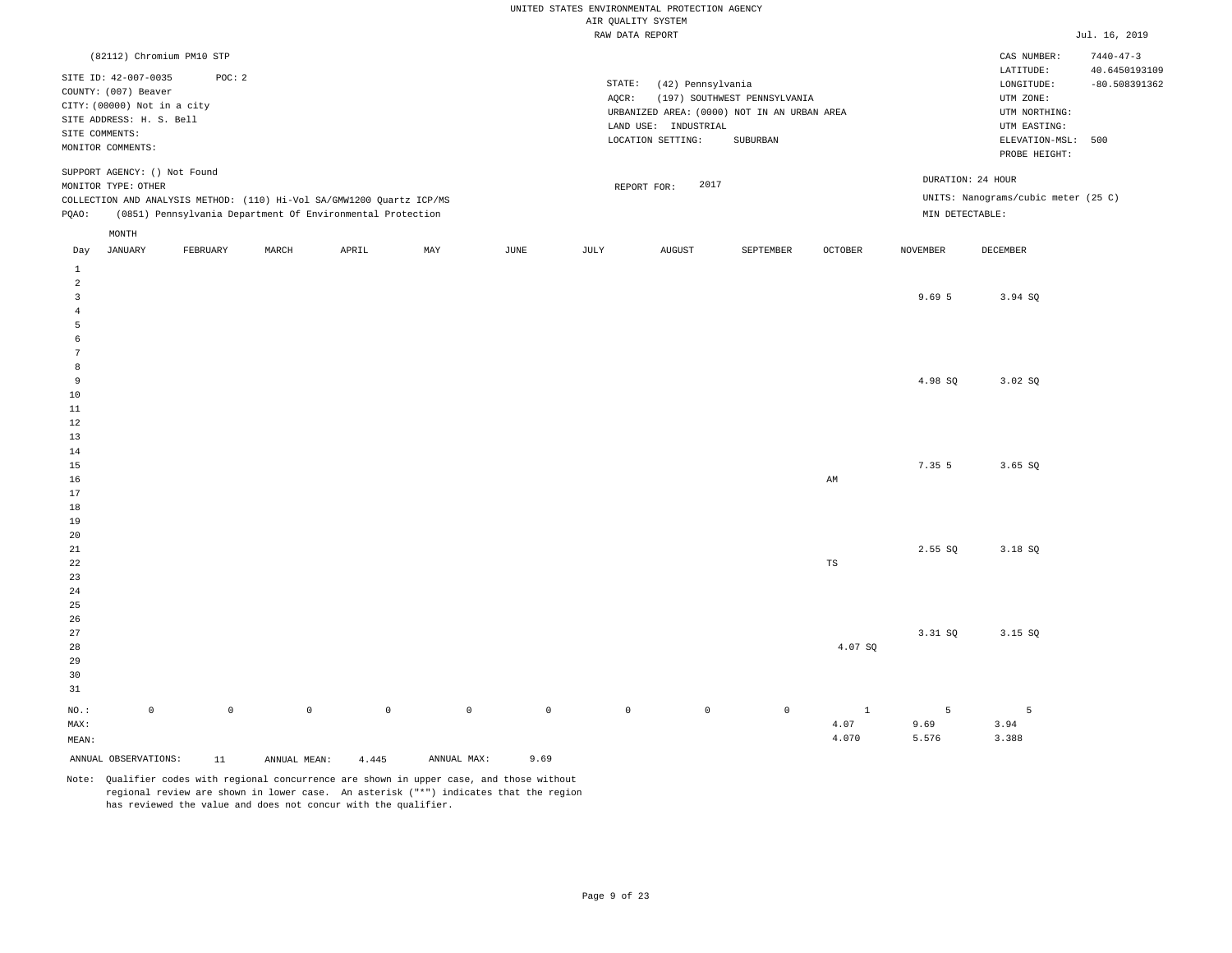|                      |                                                         |          |              |                                                                       |             |             |                    | UNITED STATES ENVIRONMENTAL PROTECTION AGENCY |                                             |                |                 |                                     |                                  |
|----------------------|---------------------------------------------------------|----------|--------------|-----------------------------------------------------------------------|-------------|-------------|--------------------|-----------------------------------------------|---------------------------------------------|----------------|-----------------|-------------------------------------|----------------------------------|
|                      |                                                         |          |              |                                                                       |             |             | AIR QUALITY SYSTEM |                                               |                                             |                |                 |                                     |                                  |
|                      |                                                         |          |              |                                                                       |             |             | RAW DATA REPORT    |                                               |                                             |                |                 |                                     | Jul. 16, 2019                    |
|                      | (82112) Chromium PM10 STP                               |          |              |                                                                       |             |             |                    |                                               |                                             |                |                 | CAS NUMBER:<br>LATITUDE:            | $7440 - 47 - 3$<br>40.6450193109 |
|                      | SITE ID: 42-007-0035                                    | POC: 2   |              |                                                                       |             |             | STATE:             | (42) Pennsylvania                             |                                             |                |                 | LONGITUDE:                          | $-80.508391362$                  |
|                      | COUNTY: (007) Beaver                                    |          |              |                                                                       |             |             | AQCR:              |                                               | (197) SOUTHWEST PENNSYLVANIA                |                |                 | UTM ZONE:                           |                                  |
|                      | CITY: (00000) Not in a city<br>SITE ADDRESS: H. S. Bell |          |              |                                                                       |             |             |                    |                                               | URBANIZED AREA: (0000) NOT IN AN URBAN AREA |                |                 | UTM NORTHING:                       |                                  |
| SITE COMMENTS:       |                                                         |          |              |                                                                       |             |             |                    | LAND USE: INDUSTRIAL                          |                                             |                |                 | UTM EASTING:                        |                                  |
|                      | MONITOR COMMENTS:                                       |          |              |                                                                       |             |             |                    | LOCATION SETTING:                             | SUBURBAN                                    |                |                 | ELEVATION-MSL:                      | 500                              |
|                      |                                                         |          |              |                                                                       |             |             |                    |                                               |                                             |                |                 | PROBE HEIGHT:                       |                                  |
|                      | SUPPORT AGENCY: () Not Found                            |          |              |                                                                       |             |             |                    |                                               |                                             |                |                 |                                     |                                  |
|                      | MONITOR TYPE: OTHER                                     |          |              |                                                                       |             |             |                    | 2018<br>REPORT FOR:                           |                                             |                |                 | DURATION: 24 HOUR                   |                                  |
|                      |                                                         |          |              | COLLECTION AND ANALYSIS METHOD: (110) Hi-Vol SA/GMW1200 Quartz ICP/MS |             |             |                    |                                               |                                             |                |                 | UNITS: Nanograms/cubic meter (25 C) |                                  |
| PQAO:                |                                                         |          |              | (0851) Pennsylvania Department Of Environmental Protection            |             |             |                    |                                               |                                             |                |                 | MIN DETECTABLE: 1.407735            |                                  |
|                      | MONTH                                                   |          |              |                                                                       |             |             |                    |                                               |                                             |                |                 |                                     |                                  |
| Day                  | <b>JANUARY</b>                                          | FEBRUARY | MARCH        | APRIL                                                                 | MAY         | <b>JUNE</b> | JULY               | <b>AUGUST</b>                                 | SEPTEMBER                                   | <b>OCTOBER</b> | <b>NOVEMBER</b> | <b>DECEMBER</b>                     |                                  |
| $\mathbf{1}$         |                                                         | 3.60S    |              |                                                                       |             | 2.27 SQ     |                    |                                               |                                             |                |                 |                                     |                                  |
| $\overline{a}$       | 4.10 SQ                                                 |          |              | 1.78 SQ                                                               | 5.57 SQ     |             |                    |                                               |                                             |                |                 |                                     |                                  |
| $\overline{3}$       |                                                         |          | 2.60 SO      |                                                                       |             |             |                    |                                               |                                             |                |                 |                                     |                                  |
| $\overline{4}$       |                                                         |          |              |                                                                       |             |             |                    |                                               |                                             |                |                 |                                     |                                  |
| 5                    |                                                         |          |              |                                                                       |             |             |                    |                                               |                                             |                |                 |                                     |                                  |
| 6                    |                                                         |          |              |                                                                       |             |             |                    |                                               |                                             |                |                 |                                     |                                  |
| $7\phantom{.0}$<br>8 | 3.99 SO                                                 | 3.68S    |              | $.00$ ND                                                              | 3.68 SO     | 2.61SQ      |                    |                                               |                                             |                |                 |                                     |                                  |
| 9                    |                                                         |          | 5.95 SQ      |                                                                       |             |             |                    |                                               |                                             |                |                 |                                     |                                  |
| 10                   |                                                         |          |              |                                                                       |             |             |                    |                                               |                                             |                |                 |                                     |                                  |
| 11                   |                                                         |          |              |                                                                       |             |             |                    |                                               |                                             |                |                 |                                     |                                  |
| 12                   |                                                         |          |              |                                                                       |             |             |                    |                                               |                                             |                |                 |                                     |                                  |
| 13                   |                                                         | 3.47 SQ  |              |                                                                       |             | 2.14 SQ     |                    |                                               |                                             |                |                 |                                     |                                  |
| 14                   | 3.00 SO                                                 |          |              | 2.00 SO                                                               | 2.57 SO     |             |                    |                                               |                                             |                |                 |                                     |                                  |
| 15                   |                                                         |          | 3.55SQ       |                                                                       |             |             |                    |                                               |                                             |                |                 |                                     |                                  |
| 16                   |                                                         |          |              |                                                                       |             |             |                    |                                               |                                             |                |                 |                                     |                                  |
| 17                   |                                                         |          |              |                                                                       |             |             |                    |                                               |                                             |                |                 |                                     |                                  |
| 18                   |                                                         |          |              |                                                                       |             |             |                    |                                               |                                             |                |                 |                                     |                                  |
| 19                   |                                                         | 4.60 SQ  |              |                                                                       |             | 2.19 SQ     |                    |                                               |                                             |                |                 |                                     |                                  |
| 20                   | 4.67 SO                                                 |          |              | 1.83 SO                                                               | 2.28 SO     |             |                    |                                               |                                             |                |                 |                                     |                                  |
| 21<br>22             |                                                         |          | 2.40 SQ      |                                                                       |             |             |                    |                                               |                                             |                |                 |                                     |                                  |
| 23                   |                                                         |          |              |                                                                       |             |             |                    |                                               |                                             |                |                 |                                     |                                  |
| 24                   |                                                         |          |              |                                                                       |             |             |                    |                                               |                                             |                |                 |                                     |                                  |
| 25                   |                                                         | 2.84 SO  |              |                                                                       |             | 2.84 SO     |                    |                                               |                                             |                |                 |                                     |                                  |
| 26                   | 3.94 SQ                                                 |          |              | .00                                                                   | 2.33 SQ     |             |                    |                                               |                                             |                |                 |                                     |                                  |
| 27                   |                                                         |          | 8.70 5       |                                                                       |             |             |                    |                                               |                                             |                |                 |                                     |                                  |
| 28                   |                                                         |          |              |                                                                       |             |             |                    |                                               |                                             |                |                 |                                     |                                  |
| 29                   |                                                         |          |              |                                                                       |             |             |                    |                                               |                                             |                |                 |                                     |                                  |
| 30                   |                                                         |          |              |                                                                       |             |             |                    |                                               |                                             |                |                 |                                     |                                  |
| 31                   |                                                         |          |              |                                                                       |             |             |                    |                                               |                                             |                |                 |                                     |                                  |
| $NO.$ :              | 5                                                       | 5        | 5            | 5                                                                     | 5           | 5           | $\mathbb O$        | $\mathbb O$                                   | $\mathbb O$                                 | $\mathbb O$    | $\mathbb O$     | $\mathsf{O}\xspace$                 |                                  |
| MAX:                 | 4.67                                                    | 4.60     | 8.70         | 2.00                                                                  | 5.57        | 2.84        |                    |                                               |                                             |                |                 |                                     |                                  |
| MEAN:                | 3.940                                                   | 3.638    | 4.640        | 1.122                                                                 | 3.286       | 2.410       |                    |                                               |                                             |                |                 |                                     |                                  |
|                      | ANNUAL OBSERVATIONS:                                    | 30       | ANNUAL MEAN: | 3.173                                                                 | ANNUAL MAX: | 8.70        |                    |                                               |                                             |                |                 |                                     |                                  |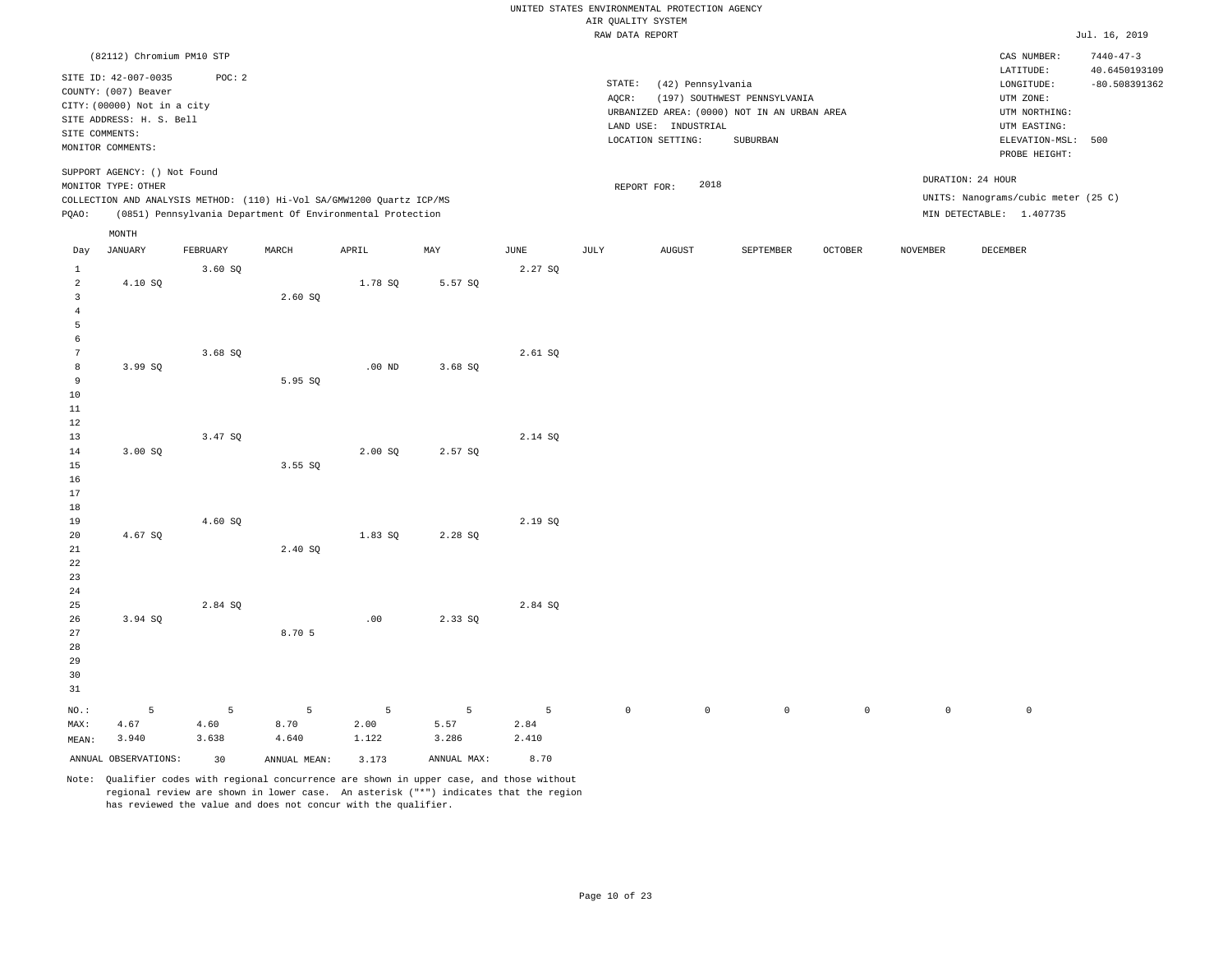|                         |                                                     |                     |              |                                                                                                                                     |             |                     |             | UNITED STATES ENVIRONMENTAL PROTECTION AGENCY<br>AIR QUALITY SYSTEM |                                             |                |                 |                                     |                 |
|-------------------------|-----------------------------------------------------|---------------------|--------------|-------------------------------------------------------------------------------------------------------------------------------------|-------------|---------------------|-------------|---------------------------------------------------------------------|---------------------------------------------|----------------|-----------------|-------------------------------------|-----------------|
|                         |                                                     |                     |              |                                                                                                                                     |             |                     |             | RAW DATA REPORT                                                     |                                             |                |                 |                                     | Jul. 16, 2019   |
|                         | (82113) Cobalt PM10 STP                             |                     |              |                                                                                                                                     |             |                     |             |                                                                     |                                             |                |                 | CAS NUMBER:                         | $7440 - 48 - 4$ |
|                         |                                                     |                     |              |                                                                                                                                     |             |                     |             |                                                                     |                                             |                |                 | $\mathtt{LATITUDE}$                 | 40.6450193109   |
|                         | SITE ID: 42-007-0035                                | POC: 2              |              |                                                                                                                                     |             |                     | STATE:      | (42) Pennsylvania                                                   |                                             |                |                 | LONGITUDE:                          | $-80.508391362$ |
|                         | COUNTY: (007) Beaver<br>CITY: (00000) Not in a city |                     |              |                                                                                                                                     |             |                     | AQCR:       |                                                                     | (197) SOUTHWEST PENNSYLVANIA                |                |                 | UTM ZONE:                           |                 |
|                         | SITE ADDRESS: H. S. Bell                            |                     |              |                                                                                                                                     |             |                     |             |                                                                     | URBANIZED AREA: (0000) NOT IN AN URBAN AREA |                |                 | UTM NORTHING:                       |                 |
|                         | SITE COMMENTS:                                      |                     |              |                                                                                                                                     |             |                     |             | LAND USE: INDUSTRIAL                                                |                                             |                |                 | UTM EASTING:                        |                 |
|                         | MONITOR COMMENTS:                                   |                     |              |                                                                                                                                     |             |                     |             | LOCATION SETTING:                                                   | SUBURBAN                                    |                |                 | ELEVATION-MSL: 500<br>PROBE HEIGHT: |                 |
|                         | SUPPORT AGENCY: () Not Found                        |                     |              |                                                                                                                                     |             |                     |             |                                                                     |                                             |                |                 | DURATION: 24 HOUR                   |                 |
|                         | MONITOR TYPE: OTHER                                 |                     |              |                                                                                                                                     |             |                     |             | 2017<br>REPORT FOR:                                                 |                                             |                |                 | UNITS: Nanograms/cubic meter (25 C) |                 |
| PQAO:                   |                                                     |                     |              | COLLECTION AND ANALYSIS METHOD: (110) Hi-Vol SA/GMW1200 Quartz ICP/MS<br>(0851) Pennsylvania Department Of Environmental Protection |             |                     |             |                                                                     |                                             |                | MIN DETECTABLE: |                                     |                 |
|                         | MONTH                                               |                     |              |                                                                                                                                     |             |                     |             |                                                                     |                                             |                |                 |                                     |                 |
| Day                     | <b>JANUARY</b>                                      | FEBRUARY            | MARCH        | APRIL                                                                                                                               | MAY         | JUNE                | JULY        | <b>AUGUST</b>                                                       | SEPTEMBER                                   | <b>OCTOBER</b> | <b>NOVEMBER</b> | DECEMBER                            |                 |
| $1\,$<br>$\overline{a}$ |                                                     |                     |              |                                                                                                                                     |             |                     |             |                                                                     |                                             |                |                 |                                     |                 |
| $\overline{3}$          |                                                     |                     |              |                                                                                                                                     |             |                     |             |                                                                     |                                             |                | $.00$ ND        | $.00$ ND                            |                 |
| $\overline{4}$          |                                                     |                     |              |                                                                                                                                     |             |                     |             |                                                                     |                                             |                |                 |                                     |                 |
| 5                       |                                                     |                     |              |                                                                                                                                     |             |                     |             |                                                                     |                                             |                |                 |                                     |                 |
| 6                       |                                                     |                     |              |                                                                                                                                     |             |                     |             |                                                                     |                                             |                |                 |                                     |                 |
| 7                       |                                                     |                     |              |                                                                                                                                     |             |                     |             |                                                                     |                                             |                |                 |                                     |                 |
| 8<br>9                  |                                                     |                     |              |                                                                                                                                     |             |                     |             |                                                                     |                                             |                | $.00$ ND        | $.00$ ND                            |                 |
| 10                      |                                                     |                     |              |                                                                                                                                     |             |                     |             |                                                                     |                                             |                |                 |                                     |                 |
| $11\,$                  |                                                     |                     |              |                                                                                                                                     |             |                     |             |                                                                     |                                             |                |                 |                                     |                 |
| $1\,2$                  |                                                     |                     |              |                                                                                                                                     |             |                     |             |                                                                     |                                             |                |                 |                                     |                 |
| 13                      |                                                     |                     |              |                                                                                                                                     |             |                     |             |                                                                     |                                             |                |                 |                                     |                 |
| 14                      |                                                     |                     |              |                                                                                                                                     |             |                     |             |                                                                     |                                             |                |                 |                                     |                 |
| 15                      |                                                     |                     |              |                                                                                                                                     |             |                     |             |                                                                     |                                             |                | 1.51            | $.00$ ND                            |                 |
| 16<br>17                |                                                     |                     |              |                                                                                                                                     |             |                     |             |                                                                     |                                             | AM             |                 |                                     |                 |
| 18                      |                                                     |                     |              |                                                                                                                                     |             |                     |             |                                                                     |                                             |                |                 |                                     |                 |
| 19                      |                                                     |                     |              |                                                                                                                                     |             |                     |             |                                                                     |                                             |                |                 |                                     |                 |
| 20                      |                                                     |                     |              |                                                                                                                                     |             |                     |             |                                                                     |                                             |                |                 |                                     |                 |
| 21                      |                                                     |                     |              |                                                                                                                                     |             |                     |             |                                                                     |                                             |                | $.00$ ND        | $.00$ ND                            |                 |
| 22                      |                                                     |                     |              |                                                                                                                                     |             |                     |             |                                                                     |                                             | $_{\rm TS}$    |                 |                                     |                 |
| 23                      |                                                     |                     |              |                                                                                                                                     |             |                     |             |                                                                     |                                             |                |                 |                                     |                 |
| 24<br>25                |                                                     |                     |              |                                                                                                                                     |             |                     |             |                                                                     |                                             |                |                 |                                     |                 |
| 26                      |                                                     |                     |              |                                                                                                                                     |             |                     |             |                                                                     |                                             |                |                 |                                     |                 |
| 27                      |                                                     |                     |              |                                                                                                                                     |             |                     |             |                                                                     |                                             |                | $.00$ ND        | $.00$ ND                            |                 |
| 28                      |                                                     |                     |              |                                                                                                                                     |             |                     |             |                                                                     |                                             | $.00$ ND       |                 |                                     |                 |
| 29                      |                                                     |                     |              |                                                                                                                                     |             |                     |             |                                                                     |                                             |                |                 |                                     |                 |
| 30                      |                                                     |                     |              |                                                                                                                                     |             |                     |             |                                                                     |                                             |                |                 |                                     |                 |
| 31                      |                                                     |                     |              |                                                                                                                                     |             |                     |             |                                                                     |                                             |                |                 |                                     |                 |
| NO.:                    | $\mathsf 0$                                         | $\mathsf{O}\xspace$ | $\mathsf 0$  | $\mathbb O$                                                                                                                         | $\mathbb O$ | $\mathsf{O}\xspace$ | $\mathbb O$ | $\circ$                                                             | $\mathbb O$                                 | $\mathbf{1}$   | 5               | 5                                   |                 |
| MAX:                    |                                                     |                     |              |                                                                                                                                     |             |                     |             |                                                                     |                                             | 0.00           | 1.51            | 0.00                                |                 |
| MEAN:                   |                                                     |                     |              |                                                                                                                                     |             |                     |             |                                                                     |                                             | 0.000          | .302            | 0.000                               |                 |
|                         | ANNUAL OBSERVATIONS:                                | 11                  | ANNUAL MEAN: | .137                                                                                                                                | ANNUAL MAX: | 1.51                |             |                                                                     |                                             |                |                 |                                     |                 |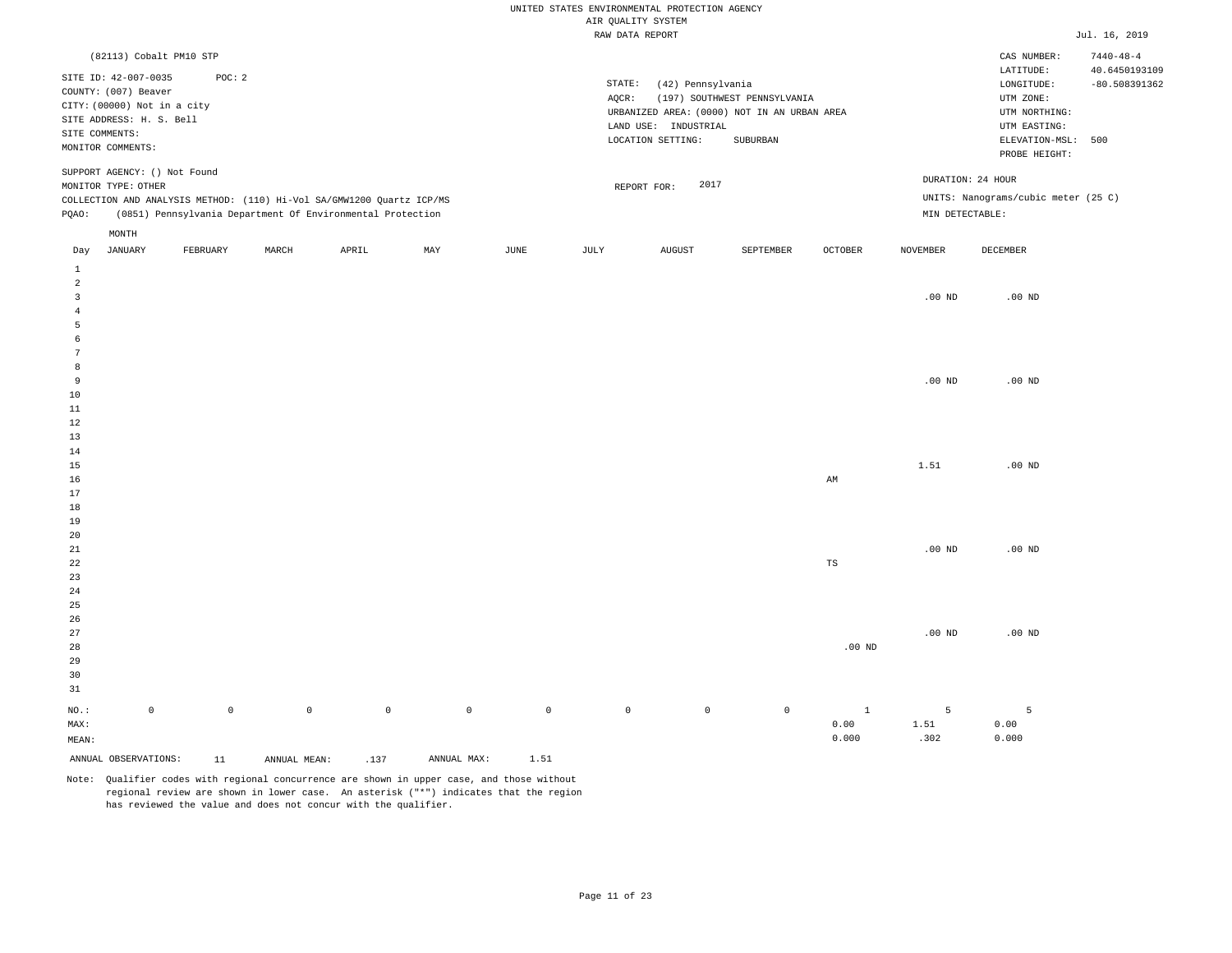| AIR QUALITY SYSTEM<br>Jul. 16, 2019<br>RAW DATA REPORT<br>(82113) Cobalt PM10 STP<br>CAS NUMBER:<br>$7440 - 48 - 4$<br>LATITUDE:<br>40.6450193109<br>SITE ID: 42-007-0035<br>POC: 2<br>STATE:<br>(42) Pennsylvania<br>LONGITUDE:<br>$-80.508391362$<br>COUNTY: (007) Beaver<br>AQCR:<br>(197) SOUTHWEST PENNSYLVANIA<br>UTM ZONE:<br>CITY: (00000) Not in a city<br>URBANIZED AREA: (0000) NOT IN AN URBAN AREA<br>UTM NORTHING:<br>SITE ADDRESS: H. S. Bell<br>LAND USE: INDUSTRIAL<br>UTM EASTING:<br>SITE COMMENTS:<br>LOCATION SETTING:<br>SUBURBAN<br>ELEVATION-MSL:<br>500<br>MONITOR COMMENTS:<br>PROBE HEIGHT:<br>SUPPORT AGENCY: () Not Found<br>DURATION: 24 HOUR<br>2018<br>MONITOR TYPE: OTHER<br>REPORT FOR:<br>UNITS: Nanograms/cubic meter (25 C)<br>COLLECTION AND ANALYSIS METHOD: (110) Hi-Vol SA/GMW1200 Quartz ICP/MS<br>PQAO:<br>(0851) Pennsylvania Department Of Environmental Protection<br>MIN DETECTABLE: .5043825<br>MONTH<br><b>JANUARY</b><br>FEBRUARY<br>MARCH<br>APRIL<br>MAY<br><b>JUNE</b><br>JULY<br><b>AUGUST</b><br>SEPTEMBER<br><b>OCTOBER</b><br><b>NOVEMBER</b><br><b>DECEMBER</b><br>Day<br>$1\,$<br>$.00$ ND<br>.00 <sub>ND</sub><br>$\overline{a}$<br>$.00$ ND<br>$.00$ ND<br>.00 <sub>ND</sub><br>$\overline{3}$<br>$.00$ ND<br>$\overline{4}$<br>5<br>6<br>7<br>$.00$ ND<br>.78S<br>8<br>$.00$ ND<br>$.00$ ND<br>$.00$ ND<br>$\overline{9}$<br>$.00$ ND<br>10<br>$11\,$<br>12<br>13<br>$.00$ ND<br>.00 <sub>ND</sub><br>.00 <sub>ND</sub><br>14<br>$.00$ ND<br>.00 <sub>ND</sub><br>15<br>$.00$ ND<br>16<br>17<br>18<br>19<br>$.00$ ND<br>$.00$ ND<br>20<br>.00 <sub>ND</sub><br>.00 <sub>ND</sub><br>$.00$ ND<br>21<br>.00 <sub>ND</sub><br>22<br>23<br>24<br>25<br>$.00$ ND<br>.00 <sub>ND</sub><br>26<br>$.00$ ND<br>$.00$ ND<br>$.00$ ND<br>27<br>$.00$ ND<br>28<br>29<br>30<br>31<br>$\overline{5}$<br>5<br>5<br>$\overline{5}$<br>$\overline{5}$<br>5<br>$\mathbb O$<br>$\mathbb O$<br>$\mathbb O$<br>$\mathsf{O}\xspace$<br>NO.:<br>$\mathsf{O}\xspace$<br>$\mathsf{O}\xspace$ |      |      |      |      |      |      |     | UNITED STATES ENVIRONMENTAL PROTECTION AGENCY |  |  |  |
|-----------------------------------------------------------------------------------------------------------------------------------------------------------------------------------------------------------------------------------------------------------------------------------------------------------------------------------------------------------------------------------------------------------------------------------------------------------------------------------------------------------------------------------------------------------------------------------------------------------------------------------------------------------------------------------------------------------------------------------------------------------------------------------------------------------------------------------------------------------------------------------------------------------------------------------------------------------------------------------------------------------------------------------------------------------------------------------------------------------------------------------------------------------------------------------------------------------------------------------------------------------------------------------------------------------------------------------------------------------------------------------------------------------------------------------------------------------------------------------------------------------------------------------------------------------------------------------------------------------------------------------------------------------------------------------------------------------------------------------------------------------------------------------------------------------------------------------------------------------------------------------------------------------------------------------------------------------------------------------------------------------------------------------|------|------|------|------|------|------|-----|-----------------------------------------------|--|--|--|
|                                                                                                                                                                                                                                                                                                                                                                                                                                                                                                                                                                                                                                                                                                                                                                                                                                                                                                                                                                                                                                                                                                                                                                                                                                                                                                                                                                                                                                                                                                                                                                                                                                                                                                                                                                                                                                                                                                                                                                                                                                   |      |      |      |      |      |      |     |                                               |  |  |  |
|                                                                                                                                                                                                                                                                                                                                                                                                                                                                                                                                                                                                                                                                                                                                                                                                                                                                                                                                                                                                                                                                                                                                                                                                                                                                                                                                                                                                                                                                                                                                                                                                                                                                                                                                                                                                                                                                                                                                                                                                                                   |      |      |      |      |      |      |     |                                               |  |  |  |
|                                                                                                                                                                                                                                                                                                                                                                                                                                                                                                                                                                                                                                                                                                                                                                                                                                                                                                                                                                                                                                                                                                                                                                                                                                                                                                                                                                                                                                                                                                                                                                                                                                                                                                                                                                                                                                                                                                                                                                                                                                   |      |      |      |      |      |      |     |                                               |  |  |  |
|                                                                                                                                                                                                                                                                                                                                                                                                                                                                                                                                                                                                                                                                                                                                                                                                                                                                                                                                                                                                                                                                                                                                                                                                                                                                                                                                                                                                                                                                                                                                                                                                                                                                                                                                                                                                                                                                                                                                                                                                                                   |      |      |      |      |      |      |     |                                               |  |  |  |
|                                                                                                                                                                                                                                                                                                                                                                                                                                                                                                                                                                                                                                                                                                                                                                                                                                                                                                                                                                                                                                                                                                                                                                                                                                                                                                                                                                                                                                                                                                                                                                                                                                                                                                                                                                                                                                                                                                                                                                                                                                   |      |      |      |      |      |      |     |                                               |  |  |  |
|                                                                                                                                                                                                                                                                                                                                                                                                                                                                                                                                                                                                                                                                                                                                                                                                                                                                                                                                                                                                                                                                                                                                                                                                                                                                                                                                                                                                                                                                                                                                                                                                                                                                                                                                                                                                                                                                                                                                                                                                                                   |      |      |      |      |      |      |     |                                               |  |  |  |
|                                                                                                                                                                                                                                                                                                                                                                                                                                                                                                                                                                                                                                                                                                                                                                                                                                                                                                                                                                                                                                                                                                                                                                                                                                                                                                                                                                                                                                                                                                                                                                                                                                                                                                                                                                                                                                                                                                                                                                                                                                   |      |      |      |      |      |      |     |                                               |  |  |  |
|                                                                                                                                                                                                                                                                                                                                                                                                                                                                                                                                                                                                                                                                                                                                                                                                                                                                                                                                                                                                                                                                                                                                                                                                                                                                                                                                                                                                                                                                                                                                                                                                                                                                                                                                                                                                                                                                                                                                                                                                                                   |      |      |      |      |      |      |     |                                               |  |  |  |
|                                                                                                                                                                                                                                                                                                                                                                                                                                                                                                                                                                                                                                                                                                                                                                                                                                                                                                                                                                                                                                                                                                                                                                                                                                                                                                                                                                                                                                                                                                                                                                                                                                                                                                                                                                                                                                                                                                                                                                                                                                   |      |      |      |      |      |      |     |                                               |  |  |  |
|                                                                                                                                                                                                                                                                                                                                                                                                                                                                                                                                                                                                                                                                                                                                                                                                                                                                                                                                                                                                                                                                                                                                                                                                                                                                                                                                                                                                                                                                                                                                                                                                                                                                                                                                                                                                                                                                                                                                                                                                                                   |      |      |      |      |      |      |     |                                               |  |  |  |
|                                                                                                                                                                                                                                                                                                                                                                                                                                                                                                                                                                                                                                                                                                                                                                                                                                                                                                                                                                                                                                                                                                                                                                                                                                                                                                                                                                                                                                                                                                                                                                                                                                                                                                                                                                                                                                                                                                                                                                                                                                   |      |      |      |      |      |      |     |                                               |  |  |  |
|                                                                                                                                                                                                                                                                                                                                                                                                                                                                                                                                                                                                                                                                                                                                                                                                                                                                                                                                                                                                                                                                                                                                                                                                                                                                                                                                                                                                                                                                                                                                                                                                                                                                                                                                                                                                                                                                                                                                                                                                                                   |      |      |      |      |      |      |     |                                               |  |  |  |
|                                                                                                                                                                                                                                                                                                                                                                                                                                                                                                                                                                                                                                                                                                                                                                                                                                                                                                                                                                                                                                                                                                                                                                                                                                                                                                                                                                                                                                                                                                                                                                                                                                                                                                                                                                                                                                                                                                                                                                                                                                   |      |      |      |      |      |      |     |                                               |  |  |  |
|                                                                                                                                                                                                                                                                                                                                                                                                                                                                                                                                                                                                                                                                                                                                                                                                                                                                                                                                                                                                                                                                                                                                                                                                                                                                                                                                                                                                                                                                                                                                                                                                                                                                                                                                                                                                                                                                                                                                                                                                                                   |      |      |      |      |      |      |     |                                               |  |  |  |
|                                                                                                                                                                                                                                                                                                                                                                                                                                                                                                                                                                                                                                                                                                                                                                                                                                                                                                                                                                                                                                                                                                                                                                                                                                                                                                                                                                                                                                                                                                                                                                                                                                                                                                                                                                                                                                                                                                                                                                                                                                   |      |      |      |      |      |      |     |                                               |  |  |  |
|                                                                                                                                                                                                                                                                                                                                                                                                                                                                                                                                                                                                                                                                                                                                                                                                                                                                                                                                                                                                                                                                                                                                                                                                                                                                                                                                                                                                                                                                                                                                                                                                                                                                                                                                                                                                                                                                                                                                                                                                                                   |      |      |      |      |      |      |     |                                               |  |  |  |
|                                                                                                                                                                                                                                                                                                                                                                                                                                                                                                                                                                                                                                                                                                                                                                                                                                                                                                                                                                                                                                                                                                                                                                                                                                                                                                                                                                                                                                                                                                                                                                                                                                                                                                                                                                                                                                                                                                                                                                                                                                   |      |      |      |      |      |      |     |                                               |  |  |  |
|                                                                                                                                                                                                                                                                                                                                                                                                                                                                                                                                                                                                                                                                                                                                                                                                                                                                                                                                                                                                                                                                                                                                                                                                                                                                                                                                                                                                                                                                                                                                                                                                                                                                                                                                                                                                                                                                                                                                                                                                                                   |      |      |      |      |      |      |     |                                               |  |  |  |
|                                                                                                                                                                                                                                                                                                                                                                                                                                                                                                                                                                                                                                                                                                                                                                                                                                                                                                                                                                                                                                                                                                                                                                                                                                                                                                                                                                                                                                                                                                                                                                                                                                                                                                                                                                                                                                                                                                                                                                                                                                   |      |      |      |      |      |      |     |                                               |  |  |  |
|                                                                                                                                                                                                                                                                                                                                                                                                                                                                                                                                                                                                                                                                                                                                                                                                                                                                                                                                                                                                                                                                                                                                                                                                                                                                                                                                                                                                                                                                                                                                                                                                                                                                                                                                                                                                                                                                                                                                                                                                                                   |      |      |      |      |      |      |     |                                               |  |  |  |
|                                                                                                                                                                                                                                                                                                                                                                                                                                                                                                                                                                                                                                                                                                                                                                                                                                                                                                                                                                                                                                                                                                                                                                                                                                                                                                                                                                                                                                                                                                                                                                                                                                                                                                                                                                                                                                                                                                                                                                                                                                   |      |      |      |      |      |      |     |                                               |  |  |  |
|                                                                                                                                                                                                                                                                                                                                                                                                                                                                                                                                                                                                                                                                                                                                                                                                                                                                                                                                                                                                                                                                                                                                                                                                                                                                                                                                                                                                                                                                                                                                                                                                                                                                                                                                                                                                                                                                                                                                                                                                                                   |      |      |      |      |      |      |     |                                               |  |  |  |
|                                                                                                                                                                                                                                                                                                                                                                                                                                                                                                                                                                                                                                                                                                                                                                                                                                                                                                                                                                                                                                                                                                                                                                                                                                                                                                                                                                                                                                                                                                                                                                                                                                                                                                                                                                                                                                                                                                                                                                                                                                   |      |      |      |      |      |      |     |                                               |  |  |  |
|                                                                                                                                                                                                                                                                                                                                                                                                                                                                                                                                                                                                                                                                                                                                                                                                                                                                                                                                                                                                                                                                                                                                                                                                                                                                                                                                                                                                                                                                                                                                                                                                                                                                                                                                                                                                                                                                                                                                                                                                                                   |      |      |      |      |      |      |     |                                               |  |  |  |
|                                                                                                                                                                                                                                                                                                                                                                                                                                                                                                                                                                                                                                                                                                                                                                                                                                                                                                                                                                                                                                                                                                                                                                                                                                                                                                                                                                                                                                                                                                                                                                                                                                                                                                                                                                                                                                                                                                                                                                                                                                   |      |      |      |      |      |      |     |                                               |  |  |  |
|                                                                                                                                                                                                                                                                                                                                                                                                                                                                                                                                                                                                                                                                                                                                                                                                                                                                                                                                                                                                                                                                                                                                                                                                                                                                                                                                                                                                                                                                                                                                                                                                                                                                                                                                                                                                                                                                                                                                                                                                                                   |      |      |      |      |      |      |     |                                               |  |  |  |
|                                                                                                                                                                                                                                                                                                                                                                                                                                                                                                                                                                                                                                                                                                                                                                                                                                                                                                                                                                                                                                                                                                                                                                                                                                                                                                                                                                                                                                                                                                                                                                                                                                                                                                                                                                                                                                                                                                                                                                                                                                   |      |      |      |      |      |      |     |                                               |  |  |  |
|                                                                                                                                                                                                                                                                                                                                                                                                                                                                                                                                                                                                                                                                                                                                                                                                                                                                                                                                                                                                                                                                                                                                                                                                                                                                                                                                                                                                                                                                                                                                                                                                                                                                                                                                                                                                                                                                                                                                                                                                                                   |      |      |      |      |      |      |     |                                               |  |  |  |
|                                                                                                                                                                                                                                                                                                                                                                                                                                                                                                                                                                                                                                                                                                                                                                                                                                                                                                                                                                                                                                                                                                                                                                                                                                                                                                                                                                                                                                                                                                                                                                                                                                                                                                                                                                                                                                                                                                                                                                                                                                   |      |      |      |      |      |      |     |                                               |  |  |  |
|                                                                                                                                                                                                                                                                                                                                                                                                                                                                                                                                                                                                                                                                                                                                                                                                                                                                                                                                                                                                                                                                                                                                                                                                                                                                                                                                                                                                                                                                                                                                                                                                                                                                                                                                                                                                                                                                                                                                                                                                                                   |      |      |      |      |      |      |     |                                               |  |  |  |
|                                                                                                                                                                                                                                                                                                                                                                                                                                                                                                                                                                                                                                                                                                                                                                                                                                                                                                                                                                                                                                                                                                                                                                                                                                                                                                                                                                                                                                                                                                                                                                                                                                                                                                                                                                                                                                                                                                                                                                                                                                   |      |      |      |      |      |      |     |                                               |  |  |  |
|                                                                                                                                                                                                                                                                                                                                                                                                                                                                                                                                                                                                                                                                                                                                                                                                                                                                                                                                                                                                                                                                                                                                                                                                                                                                                                                                                                                                                                                                                                                                                                                                                                                                                                                                                                                                                                                                                                                                                                                                                                   |      |      |      |      |      |      |     |                                               |  |  |  |
|                                                                                                                                                                                                                                                                                                                                                                                                                                                                                                                                                                                                                                                                                                                                                                                                                                                                                                                                                                                                                                                                                                                                                                                                                                                                                                                                                                                                                                                                                                                                                                                                                                                                                                                                                                                                                                                                                                                                                                                                                                   |      |      |      |      |      |      |     |                                               |  |  |  |
|                                                                                                                                                                                                                                                                                                                                                                                                                                                                                                                                                                                                                                                                                                                                                                                                                                                                                                                                                                                                                                                                                                                                                                                                                                                                                                                                                                                                                                                                                                                                                                                                                                                                                                                                                                                                                                                                                                                                                                                                                                   |      |      |      |      |      |      |     |                                               |  |  |  |
|                                                                                                                                                                                                                                                                                                                                                                                                                                                                                                                                                                                                                                                                                                                                                                                                                                                                                                                                                                                                                                                                                                                                                                                                                                                                                                                                                                                                                                                                                                                                                                                                                                                                                                                                                                                                                                                                                                                                                                                                                                   |      |      |      |      |      |      |     |                                               |  |  |  |
|                                                                                                                                                                                                                                                                                                                                                                                                                                                                                                                                                                                                                                                                                                                                                                                                                                                                                                                                                                                                                                                                                                                                                                                                                                                                                                                                                                                                                                                                                                                                                                                                                                                                                                                                                                                                                                                                                                                                                                                                                                   |      |      |      |      |      |      |     |                                               |  |  |  |
|                                                                                                                                                                                                                                                                                                                                                                                                                                                                                                                                                                                                                                                                                                                                                                                                                                                                                                                                                                                                                                                                                                                                                                                                                                                                                                                                                                                                                                                                                                                                                                                                                                                                                                                                                                                                                                                                                                                                                                                                                                   |      |      |      |      |      |      |     |                                               |  |  |  |
|                                                                                                                                                                                                                                                                                                                                                                                                                                                                                                                                                                                                                                                                                                                                                                                                                                                                                                                                                                                                                                                                                                                                                                                                                                                                                                                                                                                                                                                                                                                                                                                                                                                                                                                                                                                                                                                                                                                                                                                                                                   |      |      |      |      |      |      |     |                                               |  |  |  |
|                                                                                                                                                                                                                                                                                                                                                                                                                                                                                                                                                                                                                                                                                                                                                                                                                                                                                                                                                                                                                                                                                                                                                                                                                                                                                                                                                                                                                                                                                                                                                                                                                                                                                                                                                                                                                                                                                                                                                                                                                                   |      |      |      |      |      |      |     |                                               |  |  |  |
|                                                                                                                                                                                                                                                                                                                                                                                                                                                                                                                                                                                                                                                                                                                                                                                                                                                                                                                                                                                                                                                                                                                                                                                                                                                                                                                                                                                                                                                                                                                                                                                                                                                                                                                                                                                                                                                                                                                                                                                                                                   |      |      |      |      |      |      |     |                                               |  |  |  |
|                                                                                                                                                                                                                                                                                                                                                                                                                                                                                                                                                                                                                                                                                                                                                                                                                                                                                                                                                                                                                                                                                                                                                                                                                                                                                                                                                                                                                                                                                                                                                                                                                                                                                                                                                                                                                                                                                                                                                                                                                                   |      |      |      |      |      |      |     |                                               |  |  |  |
|                                                                                                                                                                                                                                                                                                                                                                                                                                                                                                                                                                                                                                                                                                                                                                                                                                                                                                                                                                                                                                                                                                                                                                                                                                                                                                                                                                                                                                                                                                                                                                                                                                                                                                                                                                                                                                                                                                                                                                                                                                   |      |      |      |      |      |      |     |                                               |  |  |  |
|                                                                                                                                                                                                                                                                                                                                                                                                                                                                                                                                                                                                                                                                                                                                                                                                                                                                                                                                                                                                                                                                                                                                                                                                                                                                                                                                                                                                                                                                                                                                                                                                                                                                                                                                                                                                                                                                                                                                                                                                                                   |      |      |      |      |      |      |     |                                               |  |  |  |
|                                                                                                                                                                                                                                                                                                                                                                                                                                                                                                                                                                                                                                                                                                                                                                                                                                                                                                                                                                                                                                                                                                                                                                                                                                                                                                                                                                                                                                                                                                                                                                                                                                                                                                                                                                                                                                                                                                                                                                                                                                   |      |      |      |      |      |      |     |                                               |  |  |  |
|                                                                                                                                                                                                                                                                                                                                                                                                                                                                                                                                                                                                                                                                                                                                                                                                                                                                                                                                                                                                                                                                                                                                                                                                                                                                                                                                                                                                                                                                                                                                                                                                                                                                                                                                                                                                                                                                                                                                                                                                                                   |      |      |      |      |      |      |     |                                               |  |  |  |
|                                                                                                                                                                                                                                                                                                                                                                                                                                                                                                                                                                                                                                                                                                                                                                                                                                                                                                                                                                                                                                                                                                                                                                                                                                                                                                                                                                                                                                                                                                                                                                                                                                                                                                                                                                                                                                                                                                                                                                                                                                   |      |      |      |      |      |      |     |                                               |  |  |  |
|                                                                                                                                                                                                                                                                                                                                                                                                                                                                                                                                                                                                                                                                                                                                                                                                                                                                                                                                                                                                                                                                                                                                                                                                                                                                                                                                                                                                                                                                                                                                                                                                                                                                                                                                                                                                                                                                                                                                                                                                                                   | MAX: | 0.00 | 0.00 | 0.00 | 0.00 | 0.00 | .78 |                                               |  |  |  |
| 0.000<br>0.000<br>0.000<br>0.000<br>.156<br>0.000<br>MEAN:                                                                                                                                                                                                                                                                                                                                                                                                                                                                                                                                                                                                                                                                                                                                                                                                                                                                                                                                                                                                                                                                                                                                                                                                                                                                                                                                                                                                                                                                                                                                                                                                                                                                                                                                                                                                                                                                                                                                                                        |      |      |      |      |      |      |     |                                               |  |  |  |
| .78<br>ANNUAL MAX:<br>ANNUAL OBSERVATIONS:<br>30<br>ANNUAL MEAN:<br>.026                                                                                                                                                                                                                                                                                                                                                                                                                                                                                                                                                                                                                                                                                                                                                                                                                                                                                                                                                                                                                                                                                                                                                                                                                                                                                                                                                                                                                                                                                                                                                                                                                                                                                                                                                                                                                                                                                                                                                          |      |      |      |      |      |      |     |                                               |  |  |  |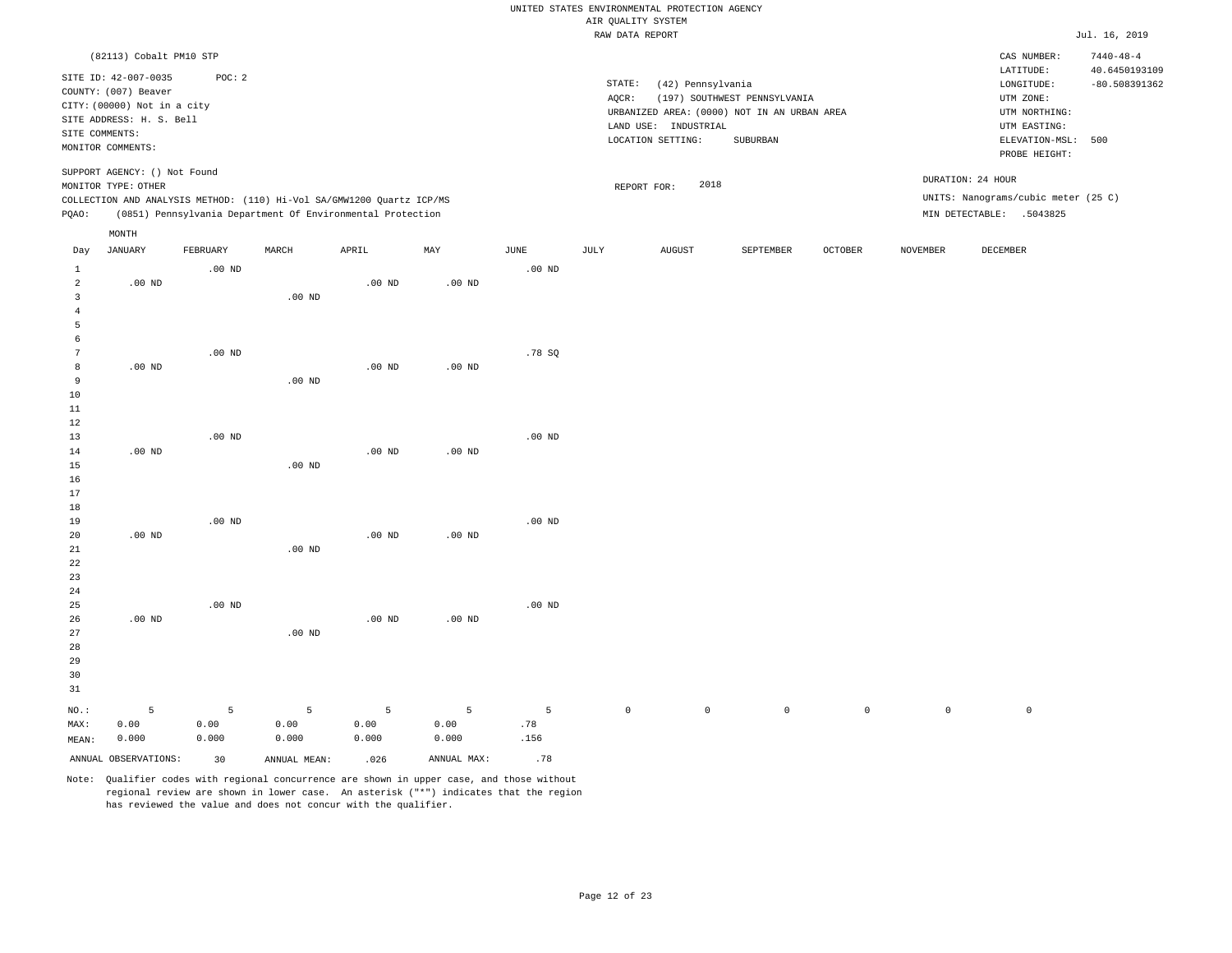|                 |                                                     |             |              |                                                                       |             |                     |                                       | UNITED STATES ENVIRONMENTAL PROTECTION AGENCY |                                             |                       |                 |                                      |                 |
|-----------------|-----------------------------------------------------|-------------|--------------|-----------------------------------------------------------------------|-------------|---------------------|---------------------------------------|-----------------------------------------------|---------------------------------------------|-----------------------|-----------------|--------------------------------------|-----------------|
|                 |                                                     |             |              |                                                                       |             |                     | AIR QUALITY SYSTEM<br>RAW DATA REPORT |                                               |                                             |                       |                 |                                      | Jul. 16, 2019   |
|                 | (82128) Lead PM10 STP                               |             |              |                                                                       |             |                     |                                       |                                               |                                             |                       |                 | CAS NUMBER:                          | $7439 - 92 - 1$ |
|                 |                                                     |             |              |                                                                       |             |                     |                                       |                                               |                                             |                       |                 | $\mathtt{LATITUDE}$                  | 40.6450193109   |
|                 | SITE ID: 42-007-0035                                | POC: 2      |              |                                                                       |             |                     | STATE:                                | (42) Pennsylvania                             |                                             |                       |                 | LONGITUDE:                           | $-80.508391362$ |
|                 | COUNTY: (007) Beaver<br>CITY: (00000) Not in a city |             |              |                                                                       |             |                     | AQCR:                                 |                                               | (197) SOUTHWEST PENNSYLVANIA                |                       |                 | UTM ZONE:                            |                 |
|                 | SITE ADDRESS: H. S. Bell                            |             |              |                                                                       |             |                     |                                       |                                               | URBANIZED AREA: (0000) NOT IN AN URBAN AREA |                       |                 | UTM NORTHING:                        |                 |
|                 | SITE COMMENTS:                                      |             |              |                                                                       |             |                     |                                       | LAND USE: INDUSTRIAL                          |                                             |                       |                 | UTM EASTING:                         |                 |
|                 | MONITOR COMMENTS:                                   |             |              |                                                                       |             |                     |                                       | LOCATION SETTING:                             | SUBURBAN                                    |                       |                 | ELEVATION-MSL:<br>PROBE HEIGHT:      | 500             |
|                 | SUPPORT AGENCY: () Not Found                        |             |              |                                                                       |             |                     |                                       |                                               |                                             |                       |                 | DURATION: 24 HOUR                    |                 |
|                 | MONITOR TYPE: OTHER                                 |             |              |                                                                       |             |                     |                                       | 2017<br>REPORT FOR:                           |                                             |                       |                 |                                      |                 |
|                 |                                                     |             |              | COLLECTION AND ANALYSIS METHOD: (110) Hi-Vol SA/GMW1200 Quartz ICP/MS |             |                     |                                       |                                               |                                             |                       |                 | UNITS: Micrograms/cubic meter (25 C) |                 |
| PQAO:           |                                                     |             |              | (0851) Pennsylvania Department Of Environmental Protection            |             |                     |                                       |                                               |                                             |                       | MIN DETECTABLE: |                                      |                 |
|                 | MONTH<br>JANUARY                                    | FEBRUARY    | MARCH        | APRIL                                                                 | MAY         | JUNE                | JULY                                  | <b>AUGUST</b>                                 | SEPTEMBER                                   | <b>OCTOBER</b>        | <b>NOVEMBER</b> | DECEMBER                             |                 |
| Day<br>$\,$ 1   |                                                     |             |              |                                                                       |             |                     |                                       |                                               |                                             |                       |                 |                                      |                 |
| $\overline{a}$  |                                                     |             |              |                                                                       |             |                     |                                       |                                               |                                             |                       |                 |                                      |                 |
| $\overline{3}$  |                                                     |             |              |                                                                       |             |                     |                                       |                                               |                                             |                       | .0015 SQ        | .0050                                |                 |
| $\overline{4}$  |                                                     |             |              |                                                                       |             |                     |                                       |                                               |                                             |                       |                 |                                      |                 |
| 5               |                                                     |             |              |                                                                       |             |                     |                                       |                                               |                                             |                       |                 |                                      |                 |
| 6<br>7          |                                                     |             |              |                                                                       |             |                     |                                       |                                               |                                             |                       |                 |                                      |                 |
| 8               |                                                     |             |              |                                                                       |             |                     |                                       |                                               |                                             |                       |                 |                                      |                 |
| 9               |                                                     |             |              |                                                                       |             |                     |                                       |                                               |                                             |                       | .0022SQ         | .0020SQ                              |                 |
| $10$            |                                                     |             |              |                                                                       |             |                     |                                       |                                               |                                             |                       |                 |                                      |                 |
| $11\,$          |                                                     |             |              |                                                                       |             |                     |                                       |                                               |                                             |                       |                 |                                      |                 |
| $1\,2$          |                                                     |             |              |                                                                       |             |                     |                                       |                                               |                                             |                       |                 |                                      |                 |
| 13              |                                                     |             |              |                                                                       |             |                     |                                       |                                               |                                             |                       |                 |                                      |                 |
| 14<br>15        |                                                     |             |              |                                                                       |             |                     |                                       |                                               |                                             |                       | .0041           | .0014 SQ                             |                 |
| 16              |                                                     |             |              |                                                                       |             |                     |                                       |                                               |                                             | AM                    |                 |                                      |                 |
| 17              |                                                     |             |              |                                                                       |             |                     |                                       |                                               |                                             |                       |                 |                                      |                 |
| 18              |                                                     |             |              |                                                                       |             |                     |                                       |                                               |                                             |                       |                 |                                      |                 |
| 19              |                                                     |             |              |                                                                       |             |                     |                                       |                                               |                                             |                       |                 |                                      |                 |
| 20              |                                                     |             |              |                                                                       |             |                     |                                       |                                               |                                             |                       |                 |                                      |                 |
| 21<br>22        |                                                     |             |              |                                                                       |             |                     |                                       |                                               |                                             | $_{\rm TS}$           | .0016SQ         | .0026                                |                 |
| 23              |                                                     |             |              |                                                                       |             |                     |                                       |                                               |                                             |                       |                 |                                      |                 |
| 24              |                                                     |             |              |                                                                       |             |                     |                                       |                                               |                                             |                       |                 |                                      |                 |
| 25              |                                                     |             |              |                                                                       |             |                     |                                       |                                               |                                             |                       |                 |                                      |                 |
| 26              |                                                     |             |              |                                                                       |             |                     |                                       |                                               |                                             |                       |                 |                                      |                 |
| 27              |                                                     |             |              |                                                                       |             |                     |                                       |                                               |                                             |                       | .0021SQ         | .0017SQ                              |                 |
| 28              |                                                     |             |              |                                                                       |             |                     |                                       |                                               |                                             | .0019SQ               |                 |                                      |                 |
| 29<br>30        |                                                     |             |              |                                                                       |             |                     |                                       |                                               |                                             |                       |                 |                                      |                 |
| 31              |                                                     |             |              |                                                                       |             |                     |                                       |                                               |                                             |                       |                 |                                      |                 |
|                 |                                                     |             | $\mathbb O$  |                                                                       |             |                     |                                       |                                               | $\mathbb O$                                 |                       |                 |                                      |                 |
| $NO.$ :<br>MAX: | $\mathbb O$                                         | $\mathsf 0$ |              | $\mathbb O$                                                           | $\mathbb O$ | $\mathsf{O}\xspace$ | $\mathbb O$                           | $\mathbb O$                                   |                                             | $\mathbf{1}$<br>.0019 | 5<br>.0041      | 5<br>.0050                           |                 |
| MEAN:           |                                                     |             |              |                                                                       |             |                     |                                       |                                               |                                             | .00190                | .00230          | .00254                               |                 |
|                 | ANNUAL OBSERVATIONS:                                | 11          | ANNUAL MEAN: | .00237                                                                | ANNUAL MAX: | .0050               |                                       |                                               |                                             |                       |                 |                                      |                 |
|                 |                                                     |             |              |                                                                       |             |                     |                                       |                                               |                                             |                       |                 |                                      |                 |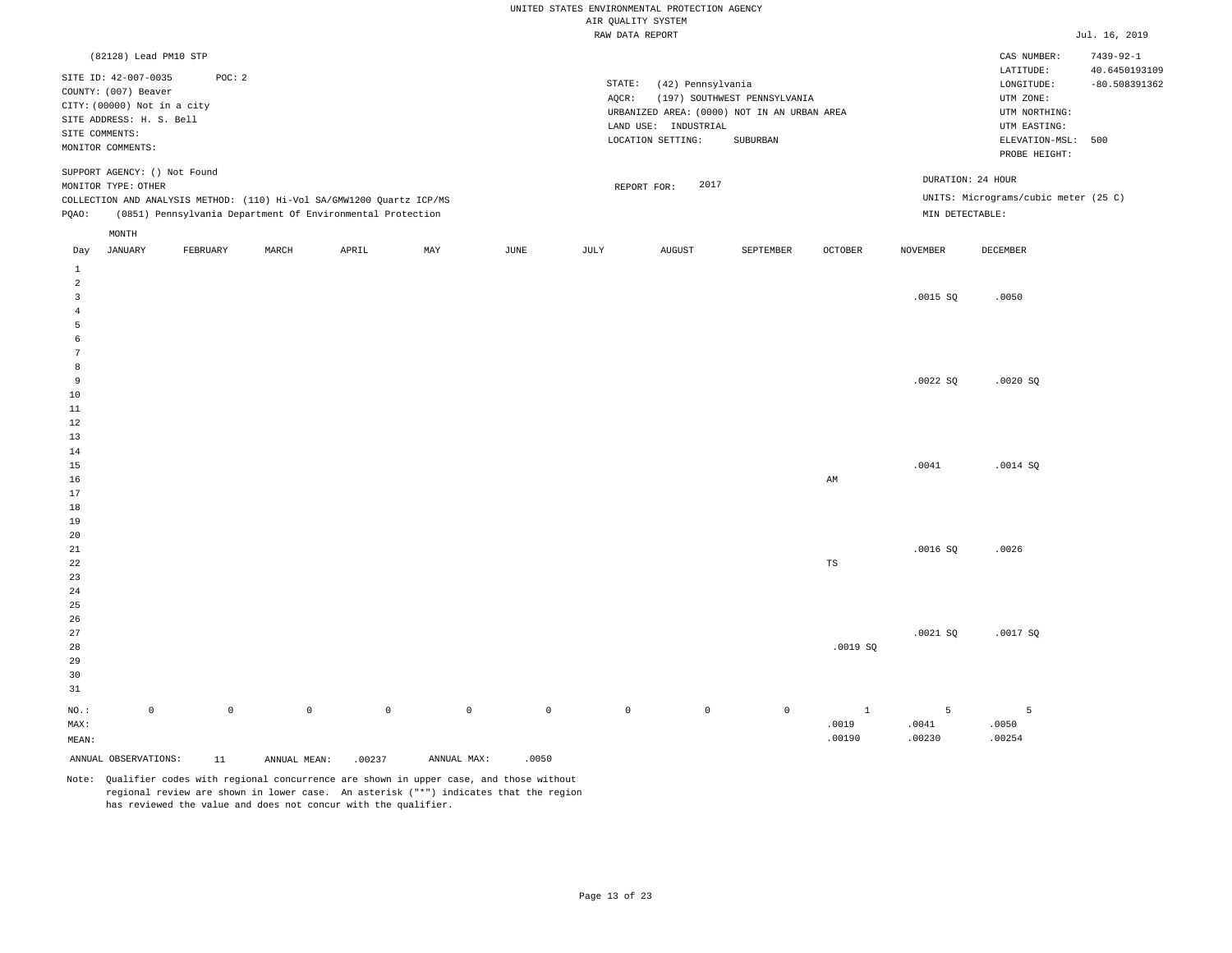|                                                       |                                                                                                                                  |                      |                      |                                                                                                                                     |                      |                      | AIR QUALITY SYSTEM | UNITED STATES ENVIRONMENTAL PROTECTION AGENCY |                                                                             |                |                   |                                                                                      |                                                     |
|-------------------------------------------------------|----------------------------------------------------------------------------------------------------------------------------------|----------------------|----------------------|-------------------------------------------------------------------------------------------------------------------------------------|----------------------|----------------------|--------------------|-----------------------------------------------|-----------------------------------------------------------------------------|----------------|-------------------|--------------------------------------------------------------------------------------|-----------------------------------------------------|
|                                                       |                                                                                                                                  |                      |                      |                                                                                                                                     |                      |                      | RAW DATA REPORT    |                                               |                                                                             |                |                   |                                                                                      | Jul. 16, 2019                                       |
|                                                       | (82128) Lead PM10 STP<br>SITE ID: 42-007-0035<br>COUNTY: (007) Beaver<br>CITY: (00000) Not in a city<br>SITE ADDRESS: H. S. Bell | POC: 2               |                      |                                                                                                                                     |                      |                      | STATE:<br>AQCR:    | (42) Pennsylvania<br>LAND USE: INDUSTRIAL     | (197) SOUTHWEST PENNSYLVANIA<br>URBANIZED AREA: (0000) NOT IN AN URBAN AREA |                |                   | CAS NUMBER:<br>LATITUDE:<br>LONGITUDE:<br>UTM ZONE:<br>UTM NORTHING:<br>UTM EASTING: | $7439 - 92 - 1$<br>40.6450193109<br>$-80.508391362$ |
|                                                       | SITE COMMENTS:<br>MONITOR COMMENTS:                                                                                              |                      |                      |                                                                                                                                     |                      |                      |                    | LOCATION SETTING:                             | SUBURBAN                                                                    |                |                   | ELEVATION-MSL:<br>PROBE HEIGHT:                                                      | 500                                                 |
| PQAO:                                                 | SUPPORT AGENCY: () Not Found<br>MONITOR TYPE: OTHER                                                                              |                      |                      | COLLECTION AND ANALYSIS METHOD: (110) Hi-Vol SA/GMW1200 Quartz ICP/MS<br>(0851) Pennsylvania Department Of Environmental Protection |                      |                      |                    | 2018<br>REPORT FOR:                           |                                                                             |                | DURATION: 24 HOUR | UNITS: Micrograms/cubic meter (25 C)<br>MIN DETECTABLE: .0006385275                  |                                                     |
|                                                       | MONTH                                                                                                                            | FEBRUARY             |                      | APRIL                                                                                                                               | MAY                  | JUNE                 |                    |                                               |                                                                             |                | <b>NOVEMBER</b>   | <b>DECEMBER</b>                                                                      |                                                     |
| Day                                                   | <b>JANUARY</b>                                                                                                                   |                      | MARCH                |                                                                                                                                     |                      |                      | JULY               | <b>AUGUST</b>                                 | SEPTEMBER                                                                   | <b>OCTOBER</b> |                   |                                                                                      |                                                     |
| $\mathbf{1}$<br>$\overline{a}$<br>3<br>$\overline{4}$ | .0011 SQ                                                                                                                         | .0012S               | .0011 SO             | .0013S                                                                                                                              | .0047                | .0015 S              |                    |                                               |                                                                             |                |                   |                                                                                      |                                                     |
| 5<br>6<br>$7\phantom{.0}$                             |                                                                                                                                  | .0025 SQ             |                      |                                                                                                                                     |                      | .0029                |                    |                                               |                                                                             |                |                   |                                                                                      |                                                     |
| 8<br>9<br>10<br>11<br>12                              | .0010S                                                                                                                           |                      | .0015 SQ             | .0019 SO                                                                                                                            | .0040                |                      |                    |                                               |                                                                             |                |                   |                                                                                      |                                                     |
| 13<br>14<br>15<br>16                                  | .0015 SQ                                                                                                                         | .0035                | .0032                | .00585                                                                                                                              | .0028                | .0010SQ              |                    |                                               |                                                                             |                |                   |                                                                                      |                                                     |
| 17<br>18<br>19<br>20<br>21                            | .0021S                                                                                                                           | .0038                | .0009SQ              | .0014S                                                                                                                              | .0020S               | .0021 SQ             |                    |                                               |                                                                             |                |                   |                                                                                      |                                                     |
| 22<br>23<br>$2\,4$<br>25                              |                                                                                                                                  | .0013S               |                      |                                                                                                                                     |                      | .0023S               |                    |                                               |                                                                             |                |                   |                                                                                      |                                                     |
| 26<br>27<br>28<br>29<br>30<br>31                      | .00575                                                                                                                           |                      | .0021SQ              | .0014 SQ                                                                                                                            | .01615               |                      |                    |                                               |                                                                             |                |                   |                                                                                      |                                                     |
| $NO.$ :<br>MAX:<br>MEAN:                              | 5<br>.0057<br>.00228                                                                                                             | 5<br>.0038<br>.00246 | 5<br>.0032<br>.00176 | 5<br>.0058<br>.00236                                                                                                                | 5<br>.0161<br>.00592 | 5<br>.0029<br>.00196 | $\mathbb O$        | $\mathbb O$                                   | $\,0\,$                                                                     | $\mathbb O$    | $\mathbb O$       | $\mathsf{O}\xspace$                                                                  |                                                     |
|                                                       | ANNUAL OBSERVATIONS:                                                                                                             | 30                   | ANNUAL MEAN:         | .00279                                                                                                                              | ANNUAL MAX:          | .0161                |                    |                                               |                                                                             |                |                   |                                                                                      |                                                     |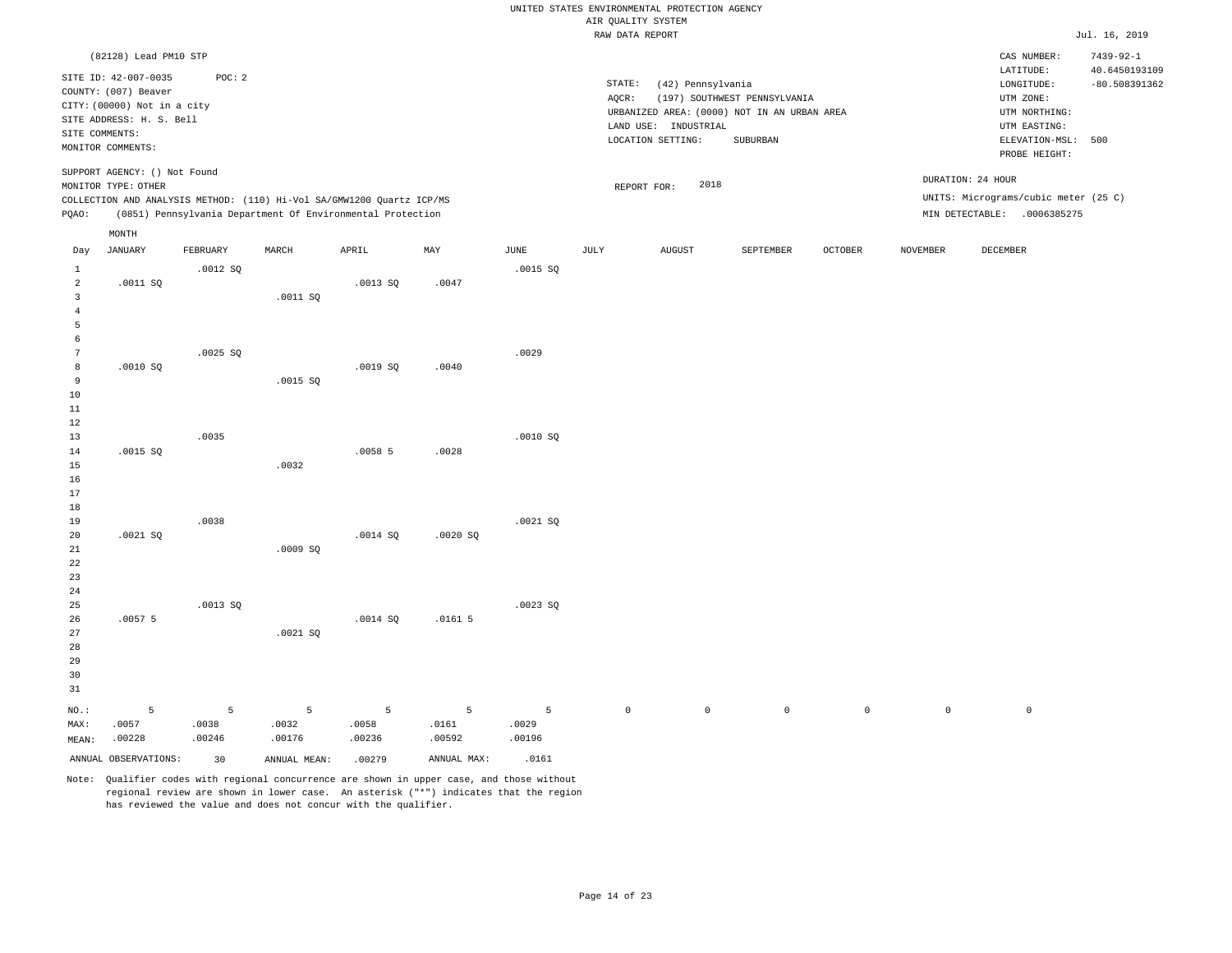|                         |                              |                            |                     |                                                                       |             |                     |                    | UNITED STATES ENVIRONMENTAL PROTECTION AGENCY |                                             |              |                 |                                     |                 |
|-------------------------|------------------------------|----------------------------|---------------------|-----------------------------------------------------------------------|-------------|---------------------|--------------------|-----------------------------------------------|---------------------------------------------|--------------|-----------------|-------------------------------------|-----------------|
|                         |                              |                            |                     |                                                                       |             |                     | AIR QUALITY SYSTEM |                                               |                                             |              |                 |                                     |                 |
|                         |                              |                            |                     |                                                                       |             |                     |                    | RAW DATA REPORT                               |                                             |              |                 |                                     | Jul. 16, 2019   |
|                         |                              | (82132) Manganese PM10 STP |                     |                                                                       |             |                     |                    |                                               |                                             |              |                 | CAS NUMBER:                         | $7439 - 96 - 5$ |
|                         | SITE ID: 42-007-0035         | POC: 2                     |                     |                                                                       |             |                     |                    |                                               |                                             |              |                 | LATITUDE:                           | 40.6450193109   |
|                         | COUNTY: (007) Beaver         |                            |                     |                                                                       |             |                     | STATE:             | (42) Pennsylvania                             |                                             |              |                 | LONGITUDE:                          | $-80.508391362$ |
|                         | CITY: (00000) Not in a city  |                            |                     |                                                                       |             |                     | AQCR:              |                                               | (197) SOUTHWEST PENNSYLVANIA                |              |                 | UTM ZONE:                           |                 |
|                         | SITE ADDRESS: H. S. Bell     |                            |                     |                                                                       |             |                     |                    |                                               | URBANIZED AREA: (0000) NOT IN AN URBAN AREA |              |                 | UTM NORTHING:                       |                 |
|                         | SITE COMMENTS:               |                            |                     |                                                                       |             |                     |                    | LAND USE: INDUSTRIAL                          |                                             |              |                 | UTM EASTING:                        |                 |
|                         | MONITOR COMMENTS:            |                            |                     |                                                                       |             |                     |                    | LOCATION SETTING:                             | SUBURBAN                                    |              |                 | ELEVATION-MSL: 500<br>PROBE HEIGHT: |                 |
|                         | SUPPORT AGENCY: () Not Found |                            |                     |                                                                       |             |                     |                    |                                               |                                             |              |                 | DURATION: 24 HOUR                   |                 |
|                         | MONITOR TYPE: OTHER          |                            |                     |                                                                       |             |                     |                    | 2017<br>REPORT FOR:                           |                                             |              |                 |                                     |                 |
|                         |                              |                            |                     | COLLECTION AND ANALYSIS METHOD: (110) Hi-Vol SA/GMW1200 Quartz ICP/MS |             |                     |                    |                                               |                                             |              |                 | UNITS: Nanograms/cubic meter (25 C) |                 |
| PQAO:                   |                              |                            |                     | (0851) Pennsylvania Department Of Environmental Protection            |             |                     |                    |                                               |                                             |              | MIN DETECTABLE: |                                     |                 |
|                         | $\texttt{MONTH}$             |                            |                     |                                                                       |             |                     |                    |                                               |                                             |              |                 |                                     |                 |
| Day<br>$\mathbf{1}$     | <b>JANUARY</b>               | FEBRUARY                   | MARCH               | APRIL                                                                 | MAY         | JUNE                | JULY               | <b>AUGUST</b>                                 | SEPTEMBER                                   | OCTOBER      | <b>NOVEMBER</b> | DECEMBER                            |                 |
| $\overline{a}$          |                              |                            |                     |                                                                       |             |                     |                    |                                               |                                             |              |                 |                                     |                 |
| $\overline{\mathbf{3}}$ |                              |                            |                     |                                                                       |             |                     |                    |                                               |                                             |              | 24.71           | 13.66                               |                 |
| $\overline{4}$          |                              |                            |                     |                                                                       |             |                     |                    |                                               |                                             |              |                 |                                     |                 |
| 5                       |                              |                            |                     |                                                                       |             |                     |                    |                                               |                                             |              |                 |                                     |                 |
| 6                       |                              |                            |                     |                                                                       |             |                     |                    |                                               |                                             |              |                 |                                     |                 |
| 7                       |                              |                            |                     |                                                                       |             |                     |                    |                                               |                                             |              |                 |                                     |                 |
| 8                       |                              |                            |                     |                                                                       |             |                     |                    |                                               |                                             |              |                 |                                     |                 |
| 9<br>10                 |                              |                            |                     |                                                                       |             |                     |                    |                                               |                                             |              | 146.70          | 18.78                               |                 |
| 11                      |                              |                            |                     |                                                                       |             |                     |                    |                                               |                                             |              |                 |                                     |                 |
| 12                      |                              |                            |                     |                                                                       |             |                     |                    |                                               |                                             |              |                 |                                     |                 |
| 13                      |                              |                            |                     |                                                                       |             |                     |                    |                                               |                                             |              |                 |                                     |                 |
| 14                      |                              |                            |                     |                                                                       |             |                     |                    |                                               |                                             |              |                 |                                     |                 |
| 15                      |                              |                            |                     |                                                                       |             |                     |                    |                                               |                                             |              | 146.16          | 128.02                              |                 |
| 16                      |                              |                            |                     |                                                                       |             |                     |                    |                                               |                                             | AM           |                 |                                     |                 |
| 17                      |                              |                            |                     |                                                                       |             |                     |                    |                                               |                                             |              |                 |                                     |                 |
| 18                      |                              |                            |                     |                                                                       |             |                     |                    |                                               |                                             |              |                 |                                     |                 |
| 19                      |                              |                            |                     |                                                                       |             |                     |                    |                                               |                                             |              |                 |                                     |                 |
| 20                      |                              |                            |                     |                                                                       |             |                     |                    |                                               |                                             |              |                 |                                     |                 |
| 21                      |                              |                            |                     |                                                                       |             |                     |                    |                                               |                                             |              | 134.31          | 35.47                               |                 |
| 22<br>23                |                              |                            |                     |                                                                       |             |                     |                    |                                               |                                             | TS           |                 |                                     |                 |
| 24                      |                              |                            |                     |                                                                       |             |                     |                    |                                               |                                             |              |                 |                                     |                 |
| 25                      |                              |                            |                     |                                                                       |             |                     |                    |                                               |                                             |              |                 |                                     |                 |
| 26                      |                              |                            |                     |                                                                       |             |                     |                    |                                               |                                             |              |                 |                                     |                 |
| 27                      |                              |                            |                     |                                                                       |             |                     |                    |                                               |                                             |              | 270.51 5        | 53.08                               |                 |
| 28                      |                              |                            |                     |                                                                       |             |                     |                    |                                               |                                             | 4.09 SQ      |                 |                                     |                 |
| 29                      |                              |                            |                     |                                                                       |             |                     |                    |                                               |                                             |              |                 |                                     |                 |
| 30                      |                              |                            |                     |                                                                       |             |                     |                    |                                               |                                             |              |                 |                                     |                 |
| 31                      |                              |                            |                     |                                                                       |             |                     |                    |                                               |                                             |              |                 |                                     |                 |
| NO.:                    | $\mathbb O$                  | $\mathbb O$                | $\mathsf{O}\xspace$ | $\mathbb O$                                                           | $\mathbb O$ | $\mathsf{O}\xspace$ | $\mathbb O$        | $\circ$                                       | $\mathbb O$                                 | $\mathbf{1}$ | 5               | 5                                   |                 |
| MAX:                    |                              |                            |                     |                                                                       |             |                     |                    |                                               |                                             | 4.09         | 270.51          | 128.02                              |                 |
| MEAN:                   |                              |                            |                     |                                                                       |             |                     |                    |                                               |                                             | 4.090        | 144.478         | 49.802                              |                 |
|                         | ANNUAL OBSERVATIONS:         | 11                         | ANNUAL MEAN:        | 88.681                                                                | ANNUAL MAX: | 270.51              |                    |                                               |                                             |              |                 |                                     |                 |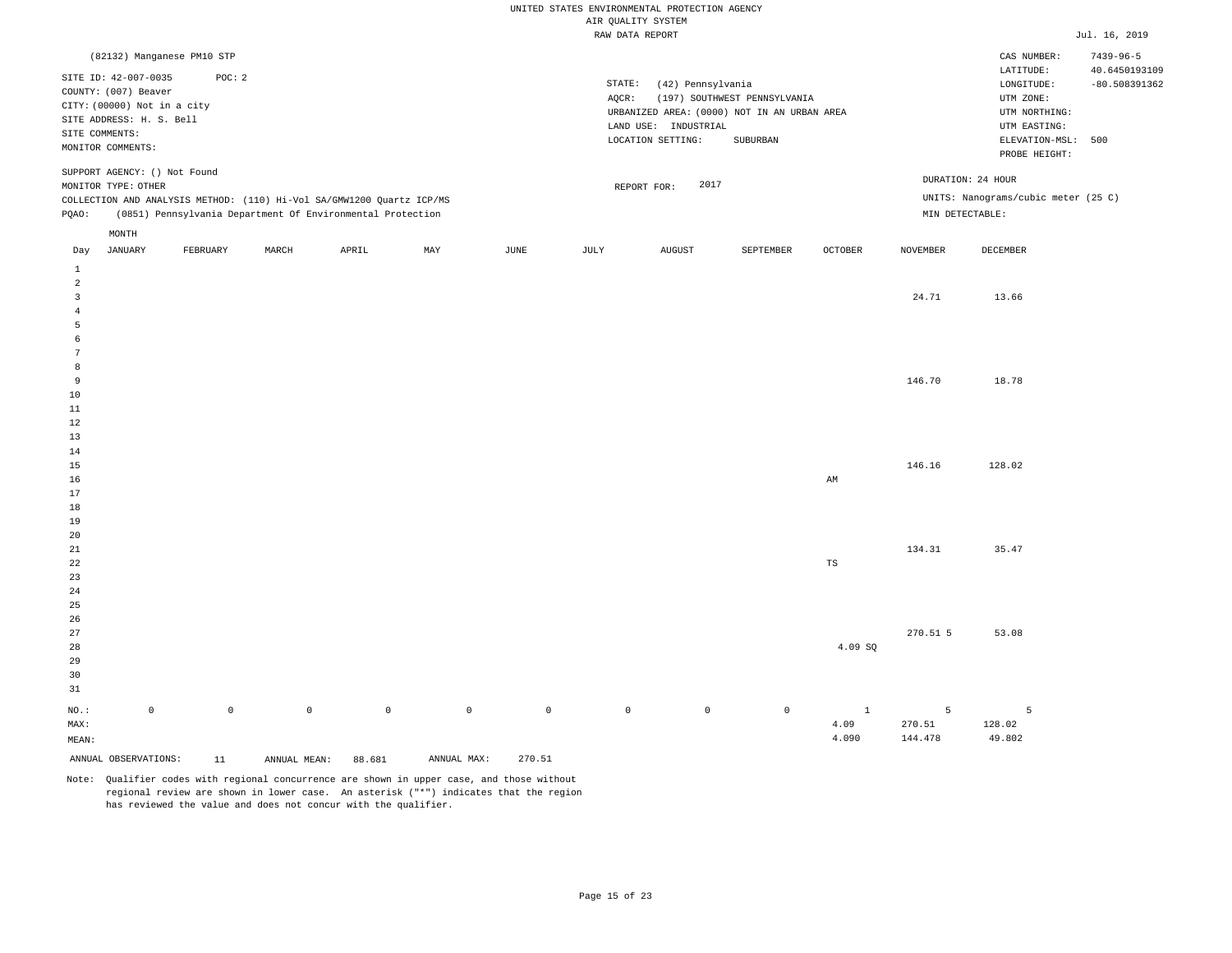|                                                    |                                                                                                                                                         |                       |                                                                       |                      |                       |                        |                     | UNITED STATES ENVIRONMENTAL PROTECTION AGENCY |                                                                             |             |                 |                                                                                      |                                                     |
|----------------------------------------------------|---------------------------------------------------------------------------------------------------------------------------------------------------------|-----------------------|-----------------------------------------------------------------------|----------------------|-----------------------|------------------------|---------------------|-----------------------------------------------|-----------------------------------------------------------------------------|-------------|-----------------|--------------------------------------------------------------------------------------|-----------------------------------------------------|
|                                                    |                                                                                                                                                         |                       |                                                                       |                      |                       |                        | AIR QUALITY SYSTEM  |                                               |                                                                             |             |                 |                                                                                      |                                                     |
|                                                    |                                                                                                                                                         |                       |                                                                       |                      |                       |                        | RAW DATA REPORT     |                                               |                                                                             |             |                 |                                                                                      | Jul. 16, 2019                                       |
|                                                    | (82132) Manganese PM10 STP<br>SITE ID: 42-007-0035<br>COUNTY: (007) Beaver<br>CITY: (00000) Not in a city<br>SITE ADDRESS: H. S. Bell<br>SITE COMMENTS: | POC: 2                |                                                                       |                      |                       |                        | STATE:<br>$AQCR$ :  | (42) Pennsylvania<br>LAND USE: INDUSTRIAL     | (197) SOUTHWEST PENNSYLVANIA<br>URBANIZED AREA: (0000) NOT IN AN URBAN AREA |             |                 | CAS NUMBER:<br>LATITUDE:<br>LONGITUDE:<br>UTM ZONE:<br>UTM NORTHING:<br>UTM EASTING: | $7439 - 96 - 5$<br>40.6450193109<br>$-80.508391362$ |
|                                                    | MONITOR COMMENTS:                                                                                                                                       |                       |                                                                       |                      |                       |                        |                     | LOCATION SETTING:                             | SUBURBAN                                                                    |             |                 | ELEVATION-MSL: 500<br>PROBE HEIGHT:                                                  |                                                     |
|                                                    | SUPPORT AGENCY: () Not Found<br>MONITOR TYPE: OTHER                                                                                                     |                       | COLLECTION AND ANALYSIS METHOD: (110) Hi-Vol SA/GMW1200 Quartz ICP/MS |                      |                       |                        |                     | 2018<br>REPORT FOR:                           |                                                                             |             |                 | DURATION: 24 HOUR<br>UNITS: Nanograms/cubic meter (25 C)                             |                                                     |
| PQAO:                                              |                                                                                                                                                         |                       | (0851) Pennsylvania Department Of Environmental Protection            |                      |                       |                        |                     |                                               |                                                                             |             |                 | MIN DETECTABLE: .8290125                                                             |                                                     |
|                                                    | $\texttt{MONTH}$                                                                                                                                        |                       |                                                                       |                      |                       |                        |                     |                                               |                                                                             |             |                 |                                                                                      |                                                     |
| Day<br>$\mathbf{1}$                                | <b>JANUARY</b>                                                                                                                                          | FEBRUARY<br>194.44    | MARCH                                                                 | APRIL                | MAX                   | $_{\rm JUNE}$<br>18.15 | JULY                | AUGUST                                        | SEPTEMBER                                                                   | OCTOBER     | <b>NOVEMBER</b> | DECEMBER                                                                             |                                                     |
| $\overline{2}$<br>$\overline{3}$<br>$\overline{4}$ | 169.48                                                                                                                                                  |                       | 5.47                                                                  | 8.13                 | 130.01                |                        |                     |                                               |                                                                             |             |                 |                                                                                      |                                                     |
| $\overline{5}$<br>6<br>$7\phantom{.0}$<br>8<br>9   | 177.36                                                                                                                                                  | 19.44                 | 70.79                                                                 | 7.97                 | 51.95                 | 61.52                  |                     |                                               |                                                                             |             |                 |                                                                                      |                                                     |
| 10<br>$11\,$<br>$1\,2$                             |                                                                                                                                                         |                       |                                                                       |                      |                       |                        |                     |                                               |                                                                             |             |                 |                                                                                      |                                                     |
| 13<br>14<br>15<br>16<br>17                         | 2.15 SQ                                                                                                                                                 | 63.59                 | 103.90                                                                | 92.59                | 27.99                 | 77.53                  |                     |                                               |                                                                             |             |                 |                                                                                      |                                                     |
| 18<br>19<br>$20$<br>21                             | 30.90                                                                                                                                                   | 126.91                | 5.60                                                                  | 16.66                | 3.77 SQ               | 16.31                  |                     |                                               |                                                                             |             |                 |                                                                                      |                                                     |
| 22<br>23<br>24                                     |                                                                                                                                                         |                       |                                                                       |                      |                       |                        |                     |                                               |                                                                             |             |                 |                                                                                      |                                                     |
| 25<br>26<br>27<br>28<br>29<br>30<br>31             | 54.65                                                                                                                                                   | 5.41                  | 24.20                                                                 | 11.52                | 19.65                 | 4.80 SQ                |                     |                                               |                                                                             |             |                 |                                                                                      |                                                     |
| NO.:<br>MAX:<br>MEAN:                              | 5<br>177.36<br>86.908                                                                                                                                   | 5<br>194.44<br>81.958 | 5<br>103.90<br>41.992                                                 | 5<br>92.59<br>27.374 | 5<br>130.01<br>46.674 | 5<br>77.53<br>35.662   | $\mathsf{O}\xspace$ | $\mathbb O$                                   | $\mathbb O$                                                                 | $\mathbb O$ | $\mathbb O$     | $\mathbb O$                                                                          |                                                     |
|                                                    | ANNUAL OBSERVATIONS:                                                                                                                                    | 30                    | ANNUAL MEAN:                                                          | 53.428               | ANNUAL MAX:           | 194.44                 |                     |                                               |                                                                             |             |                 |                                                                                      |                                                     |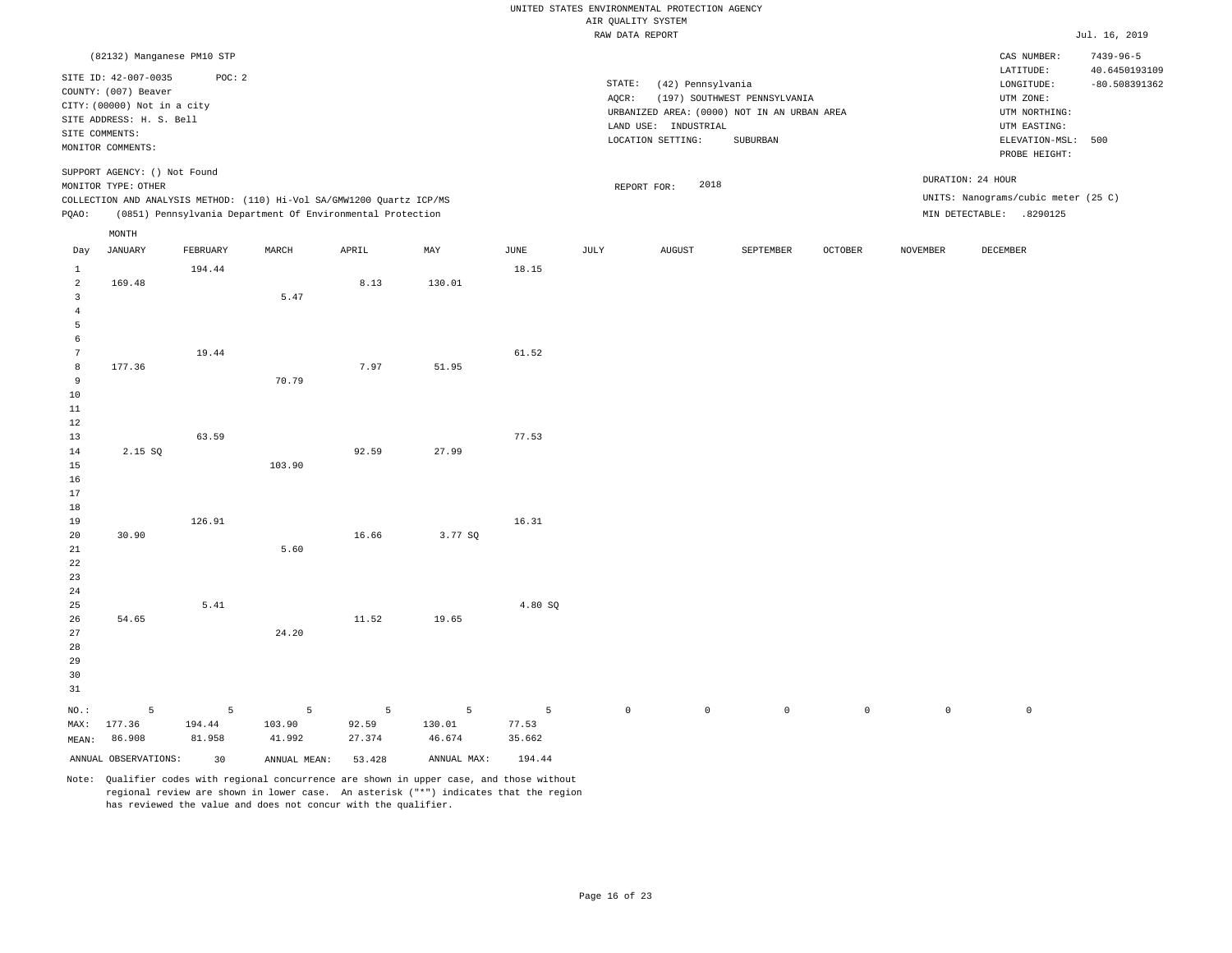|                     |                                                                                                                              |                     |                     |                                                                                                                                     |             |                     | UNITED STATES ENVIRONMENTAL PROTECTION AGENCY<br>AIR QUALITY SYSTEM |                                                                |                                                                                         |                      |                   |                                                                                                                    |                                         |
|---------------------|------------------------------------------------------------------------------------------------------------------------------|---------------------|---------------------|-------------------------------------------------------------------------------------------------------------------------------------|-------------|---------------------|---------------------------------------------------------------------|----------------------------------------------------------------|-----------------------------------------------------------------------------------------|----------------------|-------------------|--------------------------------------------------------------------------------------------------------------------|-----------------------------------------|
|                     |                                                                                                                              |                     |                     |                                                                                                                                     |             |                     | RAW DATA REPORT                                                     |                                                                |                                                                                         |                      |                   |                                                                                                                    | Jul. 16, 2019                           |
|                     | (82136) Nickel PM10 STP                                                                                                      |                     |                     |                                                                                                                                     |             |                     |                                                                     |                                                                |                                                                                         |                      |                   | CAS NUMBER:                                                                                                        | $7440 - 02 - 0$                         |
| SITE COMMENTS:      | SITE ID: 42-007-0035<br>COUNTY: (007) Beaver<br>CITY: (00000) Not in a city<br>SITE ADDRESS: H. S. Bell<br>MONITOR COMMENTS: | POC: 2              |                     |                                                                                                                                     |             |                     | STATE:<br>AQCR:                                                     | (42) Pennsylvania<br>LAND USE: INDUSTRIAL<br>LOCATION SETTING: | (197) SOUTHWEST PENNSYLVANIA<br>URBANIZED AREA: (0000) NOT IN AN URBAN AREA<br>SUBURBAN |                      |                   | $\mathtt{LATITUDE}$<br>LONGITUDE:<br>UTM ZONE:<br>UTM NORTHING:<br>UTM EASTING:<br>ELEVATION-MSL:<br>PROBE HEIGHT: | 40.6450193109<br>$-80.508391362$<br>500 |
|                     | SUPPORT AGENCY: () Not Found<br>MONITOR TYPE: OTHER                                                                          |                     |                     |                                                                                                                                     |             |                     |                                                                     | 2017<br>REPORT FOR:                                            |                                                                                         |                      |                   | DURATION: 24 HOUR                                                                                                  |                                         |
| PQAO:               |                                                                                                                              |                     |                     | COLLECTION AND ANALYSIS METHOD: (110) Hi-Vol SA/GMW1200 Quartz ICP/MS<br>(0851) Pennsylvania Department Of Environmental Protection |             |                     |                                                                     |                                                                |                                                                                         |                      | MIN DETECTABLE:   | UNITS: Nanograms/cubic meter (25 C)                                                                                |                                         |
|                     | MONTH                                                                                                                        |                     |                     |                                                                                                                                     |             |                     |                                                                     |                                                                |                                                                                         |                      |                   |                                                                                                                    |                                         |
| Day                 | <b>JANUARY</b>                                                                                                               | FEBRUARY            | MARCH               | APRIL                                                                                                                               | MAY         | JUNE                | JULY                                                                | <b>AUGUST</b>                                                  | SEPTEMBER                                                                               | <b>OCTOBER</b>       | <b>NOVEMBER</b>   | DECEMBER                                                                                                           |                                         |
| $\mathbf{1}$<br>2   |                                                                                                                              |                     |                     |                                                                                                                                     |             |                     |                                                                     |                                                                |                                                                                         |                      |                   |                                                                                                                    |                                         |
| $\overline{3}$      |                                                                                                                              |                     |                     |                                                                                                                                     |             |                     |                                                                     |                                                                |                                                                                         |                      | $.00$ ND          | $.00$ ND                                                                                                           |                                         |
| $\overline{4}$<br>5 |                                                                                                                              |                     |                     |                                                                                                                                     |             |                     |                                                                     |                                                                |                                                                                         |                      |                   |                                                                                                                    |                                         |
| 6                   |                                                                                                                              |                     |                     |                                                                                                                                     |             |                     |                                                                     |                                                                |                                                                                         |                      |                   |                                                                                                                    |                                         |
| 7<br>8              |                                                                                                                              |                     |                     |                                                                                                                                     |             |                     |                                                                     |                                                                |                                                                                         |                      |                   |                                                                                                                    |                                         |
| 9                   |                                                                                                                              |                     |                     |                                                                                                                                     |             |                     |                                                                     |                                                                |                                                                                         |                      | $.00$ ND          | $.00$ ND                                                                                                           |                                         |
| 10                  |                                                                                                                              |                     |                     |                                                                                                                                     |             |                     |                                                                     |                                                                |                                                                                         |                      |                   |                                                                                                                    |                                         |
| $11\,$              |                                                                                                                              |                     |                     |                                                                                                                                     |             |                     |                                                                     |                                                                |                                                                                         |                      |                   |                                                                                                                    |                                         |
| $1\,2$              |                                                                                                                              |                     |                     |                                                                                                                                     |             |                     |                                                                     |                                                                |                                                                                         |                      |                   |                                                                                                                    |                                         |
| 13<br>14            |                                                                                                                              |                     |                     |                                                                                                                                     |             |                     |                                                                     |                                                                |                                                                                         |                      |                   |                                                                                                                    |                                         |
| 15                  |                                                                                                                              |                     |                     |                                                                                                                                     |             |                     |                                                                     |                                                                |                                                                                         |                      | 2.88              | $.00$ ND                                                                                                           |                                         |
| 16                  |                                                                                                                              |                     |                     |                                                                                                                                     |             |                     |                                                                     |                                                                |                                                                                         | AM                   |                   |                                                                                                                    |                                         |
| 17                  |                                                                                                                              |                     |                     |                                                                                                                                     |             |                     |                                                                     |                                                                |                                                                                         |                      |                   |                                                                                                                    |                                         |
| 18<br>19            |                                                                                                                              |                     |                     |                                                                                                                                     |             |                     |                                                                     |                                                                |                                                                                         |                      |                   |                                                                                                                    |                                         |
| 20                  |                                                                                                                              |                     |                     |                                                                                                                                     |             |                     |                                                                     |                                                                |                                                                                         |                      |                   |                                                                                                                    |                                         |
| 21                  |                                                                                                                              |                     |                     |                                                                                                                                     |             |                     |                                                                     |                                                                |                                                                                         |                      | $.00$ ND          | 2.02 SQ                                                                                                            |                                         |
| 22                  |                                                                                                                              |                     |                     |                                                                                                                                     |             |                     |                                                                     |                                                                |                                                                                         | TS                   |                   |                                                                                                                    |                                         |
| 23                  |                                                                                                                              |                     |                     |                                                                                                                                     |             |                     |                                                                     |                                                                |                                                                                         |                      |                   |                                                                                                                    |                                         |
| 24<br>25            |                                                                                                                              |                     |                     |                                                                                                                                     |             |                     |                                                                     |                                                                |                                                                                         |                      |                   |                                                                                                                    |                                         |
| 26                  |                                                                                                                              |                     |                     |                                                                                                                                     |             |                     |                                                                     |                                                                |                                                                                         |                      |                   |                                                                                                                    |                                         |
| 27                  |                                                                                                                              |                     |                     |                                                                                                                                     |             |                     |                                                                     |                                                                |                                                                                         |                      | .00 <sub>ND</sub> | $.00$ ND                                                                                                           |                                         |
| 28                  |                                                                                                                              |                     |                     |                                                                                                                                     |             |                     |                                                                     |                                                                |                                                                                         | .00 $ND$             |                   |                                                                                                                    |                                         |
| 29                  |                                                                                                                              |                     |                     |                                                                                                                                     |             |                     |                                                                     |                                                                |                                                                                         |                      |                   |                                                                                                                    |                                         |
| 30<br>31            |                                                                                                                              |                     |                     |                                                                                                                                     |             |                     |                                                                     |                                                                |                                                                                         |                      |                   |                                                                                                                    |                                         |
|                     |                                                                                                                              |                     |                     |                                                                                                                                     |             |                     |                                                                     |                                                                |                                                                                         |                      |                   |                                                                                                                    |                                         |
| NO.:<br>MAX:        | $\mathbb O$                                                                                                                  | $\mathsf{O}\xspace$ | $\mathsf{O}\xspace$ | $\mathbb O$                                                                                                                         | $\mathbb O$ | $\mathsf{O}\xspace$ | $\mathbb O$                                                         | $\circ$                                                        | $\mathbb O$                                                                             | $\mathbf{1}$<br>0.00 | 5<br>2.88         | 5<br>2.02                                                                                                          |                                         |
| MEAN:               |                                                                                                                              |                     |                     |                                                                                                                                     |             |                     |                                                                     |                                                                |                                                                                         | 0.000                | .576              | .404                                                                                                               |                                         |
|                     | ANNUAL OBSERVATIONS:                                                                                                         |                     |                     |                                                                                                                                     | ANNUAL MAX: | 2.88                |                                                                     |                                                                |                                                                                         |                      |                   |                                                                                                                    |                                         |
|                     |                                                                                                                              | 11                  | ANNUAL MEAN:        | .445                                                                                                                                |             |                     |                                                                     |                                                                |                                                                                         |                      |                   |                                                                                                                    |                                         |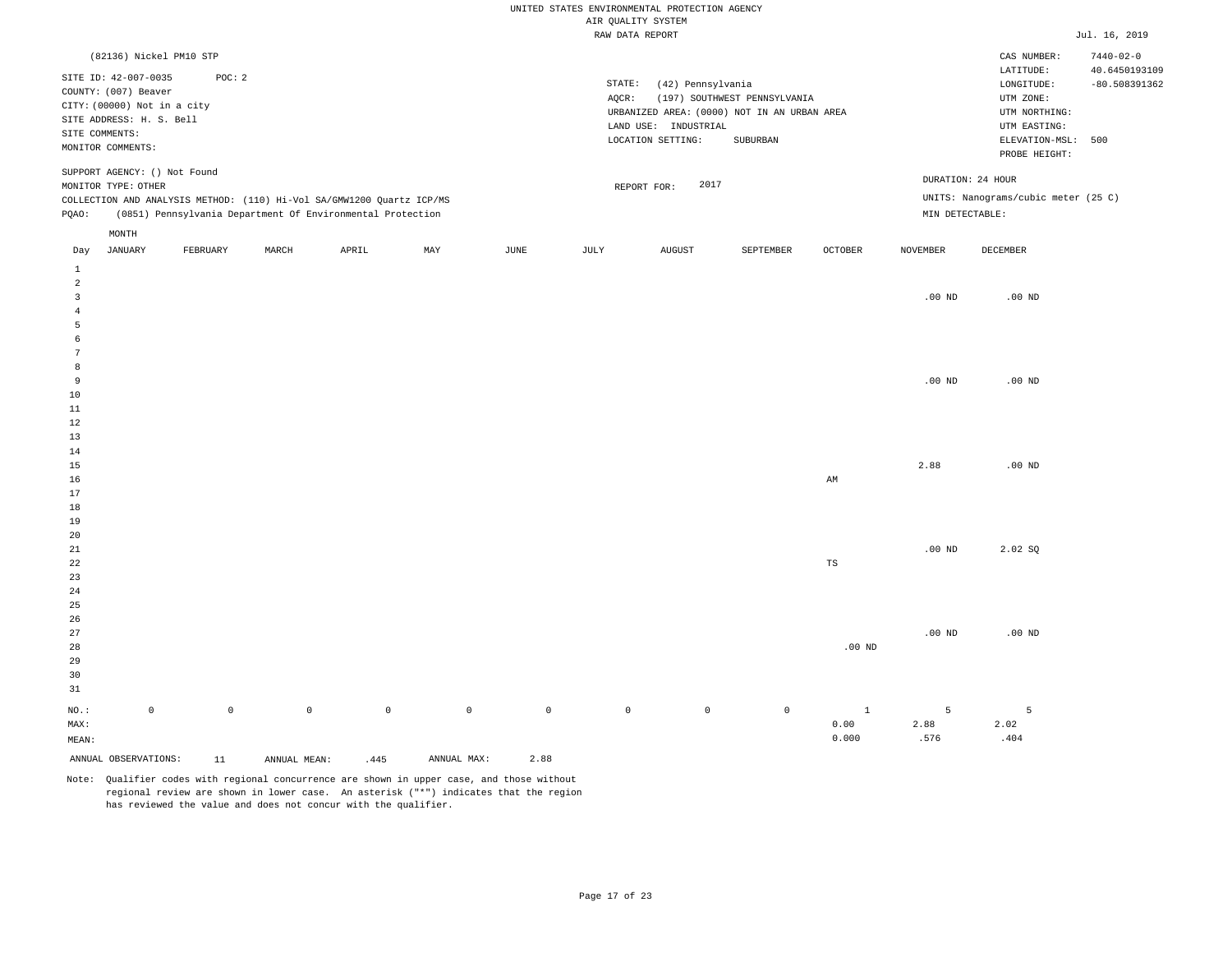|                                |                                                                         |               |                                                                       |                   |                           |                   |                    | UNITED STATES ENVIRONMENTAL PROTECTION AGENCY |                                                                             |             |                     |                                                    |                                                     |
|--------------------------------|-------------------------------------------------------------------------|---------------|-----------------------------------------------------------------------|-------------------|---------------------------|-------------------|--------------------|-----------------------------------------------|-----------------------------------------------------------------------------|-------------|---------------------|----------------------------------------------------|-----------------------------------------------------|
|                                |                                                                         |               |                                                                       |                   |                           |                   | AIR QUALITY SYSTEM |                                               |                                                                             |             |                     |                                                    |                                                     |
|                                |                                                                         |               |                                                                       |                   |                           |                   | RAW DATA REPORT    |                                               |                                                                             |             |                     |                                                    | Jul. 16, 2019                                       |
|                                | (82136) Nickel PM10 STP<br>SITE ID: 42-007-0035<br>COUNTY: (007) Beaver | POC: 2        |                                                                       |                   |                           |                   | STATE:             | (42) Pennsylvania                             |                                                                             |             |                     | CAS NUMBER:<br>LATITUDE:<br>$\texttt{LONGITUDE}$ : | $7440 - 02 - 0$<br>40.6450193109<br>$-80.508391362$ |
|                                | CITY: (00000) Not in a city<br>SITE ADDRESS: H. S. Bell                 |               |                                                                       |                   |                           |                   | AOCR:              |                                               | (197) SOUTHWEST PENNSYLVANIA<br>URBANIZED AREA: (0000) NOT IN AN URBAN AREA |             |                     | UTM ZONE:<br>UTM NORTHING:                         |                                                     |
| SITE COMMENTS:                 |                                                                         |               |                                                                       |                   |                           |                   |                    | LAND USE: INDUSTRIAL                          |                                                                             |             |                     | UTM EASTING:                                       |                                                     |
|                                | MONITOR COMMENTS:                                                       |               |                                                                       |                   |                           |                   |                    | LOCATION SETTING:                             | SUBURBAN                                                                    |             |                     | ELEVATION-MSL:<br>PROBE HEIGHT:                    | 500                                                 |
|                                | SUPPORT AGENCY: () Not Found<br>MONITOR TYPE: OTHER                     |               |                                                                       |                   |                           |                   |                    | 2018<br>REPORT FOR:                           |                                                                             |             |                     | DURATION: 24 HOUR                                  |                                                     |
|                                |                                                                         |               | COLLECTION AND ANALYSIS METHOD: (110) Hi-Vol SA/GMW1200 Quartz ICP/MS |                   |                           |                   |                    |                                               |                                                                             |             |                     | UNITS: Nanograms/cubic meter (25 C)                |                                                     |
| PQAO:                          |                                                                         |               | (0851) Pennsylvania Department Of Environmental Protection            |                   |                           |                   |                    |                                               |                                                                             |             |                     | MIN DETECTABLE: .9664875                           |                                                     |
|                                | $\texttt{MONTH}$                                                        |               |                                                                       |                   |                           |                   |                    |                                               |                                                                             |             |                     |                                                    |                                                     |
| Day                            | <b>JANUARY</b>                                                          | FEBRUARY      | MARCH                                                                 | APRIL             | $\ensuremath{\text{MAX}}$ | $_{\rm JUNE}$     | JULY               | <b>AUGUST</b>                                 | SEPTEMBER                                                                   | OCTOBER     | <b>NOVEMBER</b>     | DECEMBER                                           |                                                     |
| $\mathbf{1}$<br>$\overline{a}$ | $.00$ ND                                                                | 1.24 SQ       |                                                                       | .00 <sub>ND</sub> | 1.51 SQ                   | $.00$ ND          |                    |                                               |                                                                             |             |                     |                                                    |                                                     |
| 3                              |                                                                         |               | $.00$ ND                                                              |                   |                           |                   |                    |                                               |                                                                             |             |                     |                                                    |                                                     |
| $\overline{4}$                 |                                                                         |               |                                                                       |                   |                           |                   |                    |                                               |                                                                             |             |                     |                                                    |                                                     |
| 5                              |                                                                         |               |                                                                       |                   |                           |                   |                    |                                               |                                                                             |             |                     |                                                    |                                                     |
| 6                              |                                                                         |               |                                                                       |                   |                           |                   |                    |                                               |                                                                             |             |                     |                                                    |                                                     |
| $7\phantom{.0}$                |                                                                         | 1.14 SQ       |                                                                       |                   |                           | .00 <sub>ND</sub> |                    |                                               |                                                                             |             |                     |                                                    |                                                     |
| 8                              | $.00$ ND                                                                |               |                                                                       | $.00$ ND          | 1.82 SQ                   |                   |                    |                                               |                                                                             |             |                     |                                                    |                                                     |
| 9                              |                                                                         |               | .00 <sub>ND</sub>                                                     |                   |                           |                   |                    |                                               |                                                                             |             |                     |                                                    |                                                     |
| 10<br>11                       |                                                                         |               |                                                                       |                   |                           |                   |                    |                                               |                                                                             |             |                     |                                                    |                                                     |
| 12                             |                                                                         |               |                                                                       |                   |                           |                   |                    |                                               |                                                                             |             |                     |                                                    |                                                     |
| 13                             |                                                                         | 1.90 SQ       |                                                                       |                   |                           | $.00$ ND          |                    |                                               |                                                                             |             |                     |                                                    |                                                     |
| 14                             | $.00$ ND                                                                |               |                                                                       | $.00$ ND          | $.00$ ND                  |                   |                    |                                               |                                                                             |             |                     |                                                    |                                                     |
| 15                             |                                                                         |               | $.00$ ND                                                              |                   |                           |                   |                    |                                               |                                                                             |             |                     |                                                    |                                                     |
| 16                             |                                                                         |               |                                                                       |                   |                           |                   |                    |                                               |                                                                             |             |                     |                                                    |                                                     |
| 17                             |                                                                         |               |                                                                       |                   |                           |                   |                    |                                               |                                                                             |             |                     |                                                    |                                                     |
| 18                             |                                                                         |               |                                                                       |                   |                           |                   |                    |                                               |                                                                             |             |                     |                                                    |                                                     |
| 19<br>20                       | .00 <sub>ND</sub>                                                       | 4.05          |                                                                       | .00 <sub>ND</sub> | .00 <sub>ND</sub>         | $.00$ ND          |                    |                                               |                                                                             |             |                     |                                                    |                                                     |
| 21                             |                                                                         |               | $.00$ ND                                                              |                   |                           |                   |                    |                                               |                                                                             |             |                     |                                                    |                                                     |
| 22                             |                                                                         |               |                                                                       |                   |                           |                   |                    |                                               |                                                                             |             |                     |                                                    |                                                     |
| 23                             |                                                                         |               |                                                                       |                   |                           |                   |                    |                                               |                                                                             |             |                     |                                                    |                                                     |
| 24                             |                                                                         |               |                                                                       |                   |                           |                   |                    |                                               |                                                                             |             |                     |                                                    |                                                     |
| 25                             |                                                                         | $.00$ ND      |                                                                       |                   |                           | $.00$ ND          |                    |                                               |                                                                             |             |                     |                                                    |                                                     |
| 26                             | 1.38 SO                                                                 |               |                                                                       | $.00$ ND          | $.00$ ND                  |                   |                    |                                               |                                                                             |             |                     |                                                    |                                                     |
| 27                             |                                                                         |               | .00 <sub>ND</sub>                                                     |                   |                           |                   |                    |                                               |                                                                             |             |                     |                                                    |                                                     |
| 28                             |                                                                         |               |                                                                       |                   |                           |                   |                    |                                               |                                                                             |             |                     |                                                    |                                                     |
| 29<br>30                       |                                                                         |               |                                                                       |                   |                           |                   |                    |                                               |                                                                             |             |                     |                                                    |                                                     |
| 31                             |                                                                         |               |                                                                       |                   |                           |                   |                    |                                               |                                                                             |             |                     |                                                    |                                                     |
|                                |                                                                         |               |                                                                       |                   |                           |                   |                    |                                               |                                                                             |             |                     |                                                    |                                                     |
| $NO.$ :                        | 5                                                                       | 5             | 5                                                                     | 5                 | 5                         | 5                 | $\mathbb O$        | $\mathbb O$                                   | $\mathbb O$                                                                 | $\mathbb O$ | $\mathsf{O}\xspace$ | $\mathsf{O}$                                       |                                                     |
| MAX:                           | 1.38<br>.276                                                            | 4.05<br>1.666 | 0.00<br>0.000                                                         | 0.00<br>0.000     | 1.82<br>.666              | 0.00<br>0.000     |                    |                                               |                                                                             |             |                     |                                                    |                                                     |
| MEAN:                          |                                                                         |               |                                                                       |                   |                           |                   |                    |                                               |                                                                             |             |                     |                                                    |                                                     |
|                                | ANNUAL OBSERVATIONS:                                                    | 30            | ANNUAL MEAN:                                                          | .435              | ANNUAL MAX:               | 4.05              |                    |                                               |                                                                             |             |                     |                                                    |                                                     |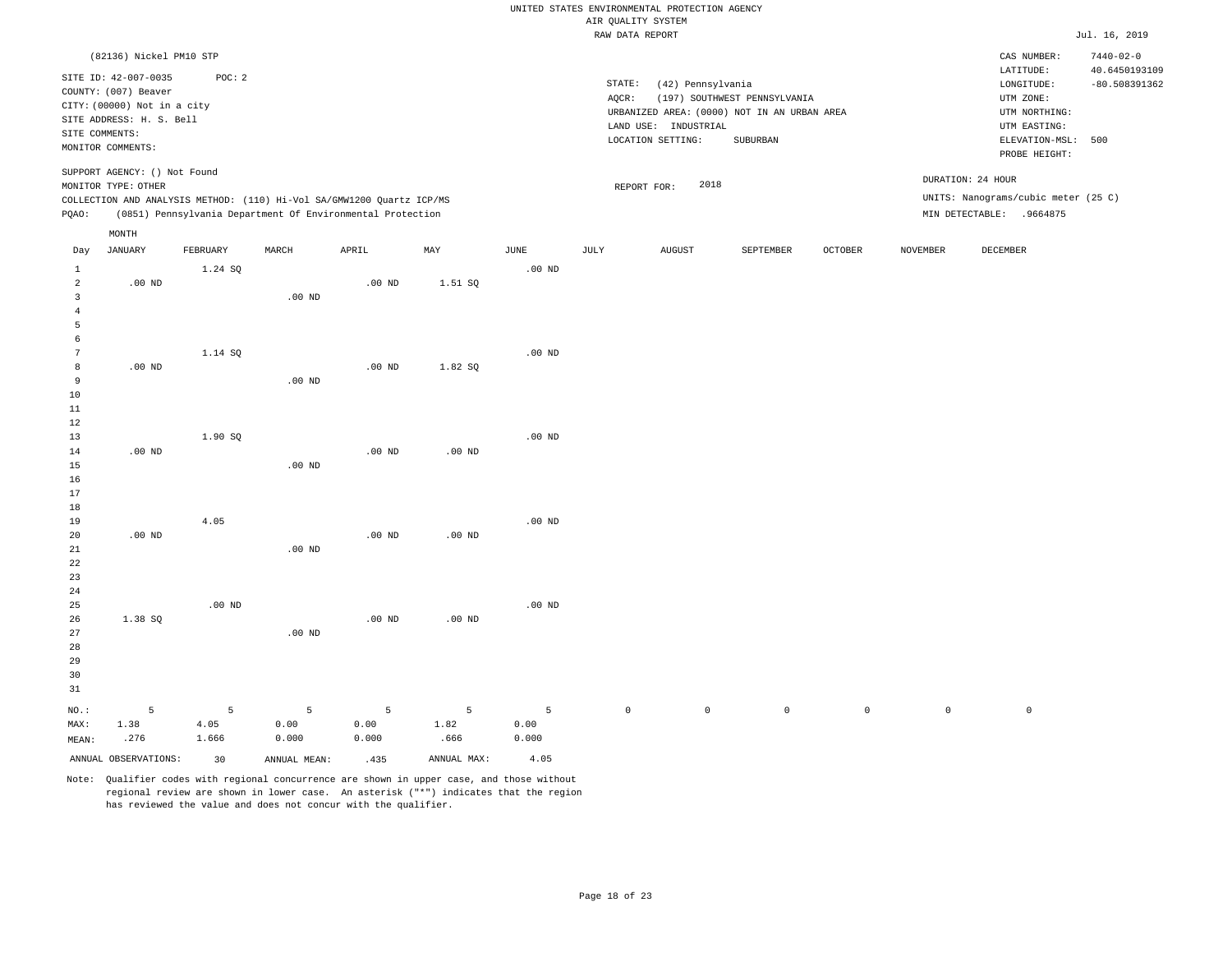|                                       |                                                                                                         |                     |                     |                                                                                                                                     |             |                     | AIR QUALITY SYSTEM | UNITED STATES ENVIRONMENTAL PROTECTION AGENCY                  |                                                                                         |                |                   |                                                                                                                    |                                         |
|---------------------------------------|---------------------------------------------------------------------------------------------------------|---------------------|---------------------|-------------------------------------------------------------------------------------------------------------------------------------|-------------|---------------------|--------------------|----------------------------------------------------------------|-----------------------------------------------------------------------------------------|----------------|-------------------|--------------------------------------------------------------------------------------------------------------------|-----------------------------------------|
|                                       |                                                                                                         |                     |                     |                                                                                                                                     |             |                     | RAW DATA REPORT    |                                                                |                                                                                         |                |                   |                                                                                                                    | Jul. 16, 2019                           |
|                                       | (82154) Selenium PM10 STP                                                                               |                     |                     |                                                                                                                                     |             |                     |                    |                                                                |                                                                                         |                |                   | CAS NUMBER:                                                                                                        | $7782 - 49 - 2$                         |
| SITE COMMENTS:<br>MONITOR COMMENTS:   | SITE ID: 42-007-0035<br>COUNTY: (007) Beaver<br>CITY: (00000) Not in a city<br>SITE ADDRESS: H. S. Bell | POC: 2              |                     |                                                                                                                                     |             |                     | STATE:<br>AQCR:    | (42) Pennsylvania<br>LAND USE: INDUSTRIAL<br>LOCATION SETTING: | (197) SOUTHWEST PENNSYLVANIA<br>URBANIZED AREA: (0000) NOT IN AN URBAN AREA<br>SUBURBAN |                |                   | $\mathtt{LATITUDE}$<br>LONGITUDE:<br>UTM ZONE:<br>UTM NORTHING:<br>UTM EASTING:<br>ELEVATION-MSL:<br>PROBE HEIGHT: | 40.6450193109<br>$-80.508391362$<br>500 |
|                                       | SUPPORT AGENCY: () Not Found<br>MONITOR TYPE: OTHER                                                     |                     |                     |                                                                                                                                     |             |                     |                    | 2017<br>REPORT FOR:                                            |                                                                                         |                |                   | DURATION: 24 HOUR                                                                                                  |                                         |
| PQAO:                                 |                                                                                                         |                     |                     | COLLECTION AND ANALYSIS METHOD: (110) Hi-Vol SA/GMW1200 Quartz ICP/MS<br>(0851) Pennsylvania Department Of Environmental Protection |             |                     |                    |                                                                |                                                                                         |                | MIN DETECTABLE:   | UNITS: Nanograms/cubic meter (25 C)                                                                                |                                         |
|                                       | MONTH                                                                                                   |                     |                     |                                                                                                                                     |             |                     |                    |                                                                |                                                                                         |                |                   |                                                                                                                    |                                         |
| Day                                   | <b>JANUARY</b>                                                                                          | FEBRUARY            | MARCH               | APRIL                                                                                                                               | MAY         | JUNE                | JULY               | <b>AUGUST</b>                                                  | SEPTEMBER                                                                               | <b>OCTOBER</b> | <b>NOVEMBER</b>   | DECEMBER                                                                                                           |                                         |
| $\mathbf{1}$                          |                                                                                                         |                     |                     |                                                                                                                                     |             |                     |                    |                                                                |                                                                                         |                |                   |                                                                                                                    |                                         |
| 2<br>$\overline{3}$<br>$\overline{4}$ |                                                                                                         |                     |                     |                                                                                                                                     |             |                     |                    |                                                                |                                                                                         |                | $.00$ ND          | 1.37 SQ                                                                                                            |                                         |
| 5                                     |                                                                                                         |                     |                     |                                                                                                                                     |             |                     |                    |                                                                |                                                                                         |                |                   |                                                                                                                    |                                         |
| 6<br>7                                |                                                                                                         |                     |                     |                                                                                                                                     |             |                     |                    |                                                                |                                                                                         |                |                   |                                                                                                                    |                                         |
| 8                                     |                                                                                                         |                     |                     |                                                                                                                                     |             |                     |                    |                                                                |                                                                                         |                |                   |                                                                                                                    |                                         |
| 9<br>10                               |                                                                                                         |                     |                     |                                                                                                                                     |             |                     |                    |                                                                |                                                                                         |                | $.00$ ND          | $.00$ ND                                                                                                           |                                         |
| $11\,$                                |                                                                                                         |                     |                     |                                                                                                                                     |             |                     |                    |                                                                |                                                                                         |                |                   |                                                                                                                    |                                         |
| $1\,2$                                |                                                                                                         |                     |                     |                                                                                                                                     |             |                     |                    |                                                                |                                                                                         |                |                   |                                                                                                                    |                                         |
| 13<br>14                              |                                                                                                         |                     |                     |                                                                                                                                     |             |                     |                    |                                                                |                                                                                         |                |                   |                                                                                                                    |                                         |
| 15                                    |                                                                                                         |                     |                     |                                                                                                                                     |             |                     |                    |                                                                |                                                                                         |                | 2.26 5            | $.00$ ND                                                                                                           |                                         |
| 16                                    |                                                                                                         |                     |                     |                                                                                                                                     |             |                     |                    |                                                                |                                                                                         | AM             |                   |                                                                                                                    |                                         |
| 17<br>18                              |                                                                                                         |                     |                     |                                                                                                                                     |             |                     |                    |                                                                |                                                                                         |                |                   |                                                                                                                    |                                         |
| 19                                    |                                                                                                         |                     |                     |                                                                                                                                     |             |                     |                    |                                                                |                                                                                         |                |                   |                                                                                                                    |                                         |
| 20                                    |                                                                                                         |                     |                     |                                                                                                                                     |             |                     |                    |                                                                |                                                                                         |                |                   |                                                                                                                    |                                         |
| 21<br>22                              |                                                                                                         |                     |                     |                                                                                                                                     |             |                     |                    |                                                                |                                                                                         | TS             | $.00$ ND          | $.00$ ND                                                                                                           |                                         |
| 23                                    |                                                                                                         |                     |                     |                                                                                                                                     |             |                     |                    |                                                                |                                                                                         |                |                   |                                                                                                                    |                                         |
| 24                                    |                                                                                                         |                     |                     |                                                                                                                                     |             |                     |                    |                                                                |                                                                                         |                |                   |                                                                                                                    |                                         |
| 25                                    |                                                                                                         |                     |                     |                                                                                                                                     |             |                     |                    |                                                                |                                                                                         |                |                   |                                                                                                                    |                                         |
| 26<br>27                              |                                                                                                         |                     |                     |                                                                                                                                     |             |                     |                    |                                                                |                                                                                         |                | .00 <sub>ND</sub> | $.00$ ND                                                                                                           |                                         |
| 28                                    |                                                                                                         |                     |                     |                                                                                                                                     |             |                     |                    |                                                                |                                                                                         | .00 $ND$       |                   |                                                                                                                    |                                         |
| 29                                    |                                                                                                         |                     |                     |                                                                                                                                     |             |                     |                    |                                                                |                                                                                         |                |                   |                                                                                                                    |                                         |
| 30                                    |                                                                                                         |                     |                     |                                                                                                                                     |             |                     |                    |                                                                |                                                                                         |                |                   |                                                                                                                    |                                         |
| 31                                    |                                                                                                         |                     |                     |                                                                                                                                     |             |                     |                    |                                                                |                                                                                         |                |                   |                                                                                                                    |                                         |
| NO.:                                  | $\mathbb O$                                                                                             | $\mathsf{O}\xspace$ | $\mathsf{O}\xspace$ | $\mathbb O$                                                                                                                         | $\mathbb O$ | $\mathsf{O}\xspace$ | $\mathbb O$        | $\circ$                                                        | $\mathbb O$                                                                             | $\mathbf{1}$   | 5                 | 5                                                                                                                  |                                         |
| MAX:<br>MEAN:                         |                                                                                                         |                     |                     |                                                                                                                                     |             |                     |                    |                                                                |                                                                                         | 0.00<br>0.000  | 2.26<br>.452      | 1.37<br>.274                                                                                                       |                                         |
|                                       | ANNUAL OBSERVATIONS:                                                                                    | 11                  |                     |                                                                                                                                     | ANNUAL MAX: | 2.26                |                    |                                                                |                                                                                         |                |                   |                                                                                                                    |                                         |
|                                       |                                                                                                         |                     | ANNUAL MEAN:        | .330                                                                                                                                |             |                     |                    |                                                                |                                                                                         |                |                   |                                                                                                                    |                                         |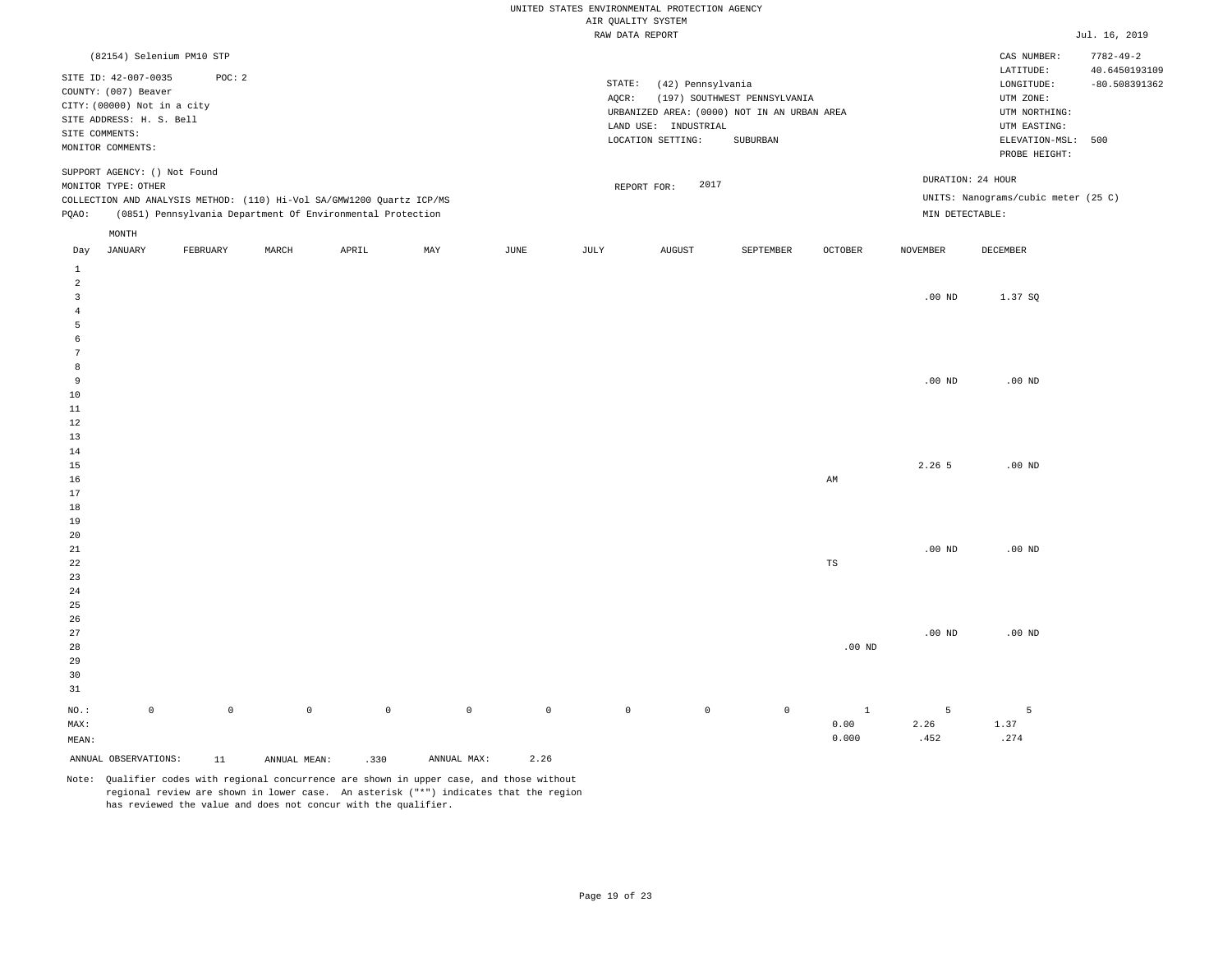|                                  |                              |          |          |                                                                       |           |                   |                    | UNITED STATES ENVIRONMENTAL PROTECTION AGENCY |                                                                             |                |          |                                     |                 |
|----------------------------------|------------------------------|----------|----------|-----------------------------------------------------------------------|-----------|-------------------|--------------------|-----------------------------------------------|-----------------------------------------------------------------------------|----------------|----------|-------------------------------------|-----------------|
|                                  |                              |          |          |                                                                       |           |                   | AIR QUALITY SYSTEM |                                               |                                                                             |                |          |                                     |                 |
|                                  |                              |          |          |                                                                       |           |                   | RAW DATA REPORT    |                                               |                                                                             |                |          |                                     | Jul. 16, 2019   |
|                                  | (82154) Selenium PM10 STP    |          |          |                                                                       |           |                   |                    |                                               |                                                                             |                |          | CAS NUMBER:                         | $7782 - 49 - 2$ |
|                                  | SITE ID: 42-007-0035         | POC: 2   |          |                                                                       |           |                   |                    |                                               |                                                                             |                |          | LATITUDE:                           | 40.6450193109   |
|                                  | COUNTY: (007) Beaver         |          |          |                                                                       |           |                   | STATE:             | (42) Pennsylvania                             |                                                                             |                |          | LONGITUDE:                          | $-80.508391362$ |
|                                  | CITY: (00000) Not in a city  |          |          |                                                                       |           |                   | AQCR:              |                                               | (197) SOUTHWEST PENNSYLVANIA<br>URBANIZED AREA: (0000) NOT IN AN URBAN AREA |                |          | UTM ZONE:<br>UTM NORTHING:          |                 |
|                                  | SITE ADDRESS: H. S. Bell     |          |          |                                                                       |           |                   |                    | LAND USE: INDUSTRIAL                          |                                                                             |                |          | UTM EASTING:                        |                 |
|                                  | SITE COMMENTS:               |          |          |                                                                       |           |                   |                    | LOCATION SETTING:                             | SUBURBAN                                                                    |                |          | ELEVATION-MSL:                      | 500             |
|                                  | MONITOR COMMENTS:            |          |          |                                                                       |           |                   |                    |                                               |                                                                             |                |          | PROBE HEIGHT:                       |                 |
|                                  | SUPPORT AGENCY: () Not Found |          |          |                                                                       |           |                   |                    | 2018                                          |                                                                             |                |          | DURATION: 24 HOUR                   |                 |
|                                  | MONITOR TYPE: OTHER          |          |          | COLLECTION AND ANALYSIS METHOD: (110) Hi-Vol SA/GMW1200 Quartz ICP/MS |           |                   |                    | REPORT FOR:                                   |                                                                             |                |          | UNITS: Nanograms/cubic meter (25 C) |                 |
| PQAO:                            |                              |          |          | (0851) Pennsylvania Department Of Environmental Protection            |           |                   |                    |                                               |                                                                             |                |          | MIN DETECTABLE: .756765             |                 |
|                                  | MONTH                        |          |          |                                                                       |           |                   |                    |                                               |                                                                             |                |          |                                     |                 |
| Day                              | <b>JANUARY</b>               | FEBRUARY | MARCH    | APRIL                                                                 | MAY       | JUNE              | JULY               | <b>AUGUST</b>                                 | SEPTEMBER                                                                   | <b>OCTOBER</b> | NOVEMBER | DECEMBER                            |                 |
| $\mathbf{1}$                     |                              | $.00$ ND |          |                                                                       |           | $.00$ ND          |                    |                                               |                                                                             |                |          |                                     |                 |
| $\overline{a}$<br>$\overline{3}$ | $.00$ ND                     |          | $.00$ ND | 1.09 SQ                                                               | $1.03S$ Q |                   |                    |                                               |                                                                             |                |          |                                     |                 |
| $\overline{4}$                   |                              |          |          |                                                                       |           |                   |                    |                                               |                                                                             |                |          |                                     |                 |
| 5                                |                              |          |          |                                                                       |           |                   |                    |                                               |                                                                             |                |          |                                     |                 |
| 6                                |                              |          |          |                                                                       |           |                   |                    |                                               |                                                                             |                |          |                                     |                 |
| 7                                |                              | 1.15 SQ  |          |                                                                       |           | 1.05 SQ           |                    |                                               |                                                                             |                |          |                                     |                 |
| 8                                | $.00$ ND                     |          |          | $.00$ ND                                                              | 1.24 SQ   |                   |                    |                                               |                                                                             |                |          |                                     |                 |
| $\overline{9}$                   |                              |          | $.00$ ND |                                                                       |           |                   |                    |                                               |                                                                             |                |          |                                     |                 |
| 10                               |                              |          |          |                                                                       |           |                   |                    |                                               |                                                                             |                |          |                                     |                 |
| 11                               |                              |          |          |                                                                       |           |                   |                    |                                               |                                                                             |                |          |                                     |                 |
| 12                               |                              |          |          |                                                                       |           |                   |                    |                                               |                                                                             |                |          |                                     |                 |
| 13                               |                              | 1.26 SO  |          |                                                                       |           | $.00$ ND          |                    |                                               |                                                                             |                |          |                                     |                 |
| 14                               | $.00$ ND                     |          |          | .98SQ                                                                 | 1.11 SQ   |                   |                    |                                               |                                                                             |                |          |                                     |                 |
| 15                               |                              |          | $.00$ ND |                                                                       |           |                   |                    |                                               |                                                                             |                |          |                                     |                 |
| 16                               |                              |          |          |                                                                       |           |                   |                    |                                               |                                                                             |                |          |                                     |                 |
| 17<br>18                         |                              |          |          |                                                                       |           |                   |                    |                                               |                                                                             |                |          |                                     |                 |
| 19                               |                              | .94SQ    |          |                                                                       |           | $.00$ ND          |                    |                                               |                                                                             |                |          |                                     |                 |
| 20                               | $.00$ ND                     |          |          | $.00$ ND                                                              | $.00$ ND  |                   |                    |                                               |                                                                             |                |          |                                     |                 |
| 21                               |                              |          | $.00$ ND |                                                                       |           |                   |                    |                                               |                                                                             |                |          |                                     |                 |
| 22                               |                              |          |          |                                                                       |           |                   |                    |                                               |                                                                             |                |          |                                     |                 |
| 23                               |                              |          |          |                                                                       |           |                   |                    |                                               |                                                                             |                |          |                                     |                 |
| 24                               |                              |          |          |                                                                       |           |                   |                    |                                               |                                                                             |                |          |                                     |                 |
| 25                               |                              | $.00$ ND |          |                                                                       |           | .00 <sub>ND</sub> |                    |                                               |                                                                             |                |          |                                     |                 |
| 26                               | 1.14 SQ                      |          |          | $.00$ ND                                                              | 1.33 SQ   |                   |                    |                                               |                                                                             |                |          |                                     |                 |
| 27                               |                              |          | $.00$ ND |                                                                       |           |                   |                    |                                               |                                                                             |                |          |                                     |                 |
| 28                               |                              |          |          |                                                                       |           |                   |                    |                                               |                                                                             |                |          |                                     |                 |
| 29                               |                              |          |          |                                                                       |           |                   |                    |                                               |                                                                             |                |          |                                     |                 |
| 30                               |                              |          |          |                                                                       |           |                   |                    |                                               |                                                                             |                |          |                                     |                 |
| 31                               |                              |          |          |                                                                       |           |                   |                    |                                               |                                                                             |                |          |                                     |                 |

|  |  |                                      | NO.: 5 5 5 5 5 5 5 0 0 0 0 0 0 |  |  |  |
|--|--|--------------------------------------|--------------------------------|--|--|--|
|  |  | MAX: 1.14 1.26 0.00 1.09 1.33 1.05   |                                |  |  |  |
|  |  | MEAN: .228 .670 0.000 .414 .942 .210 |                                |  |  |  |

ANNUAL OBSERVATIONS: 30 ANNUAL MEAN: .411 ANNUAL MAX: 1.33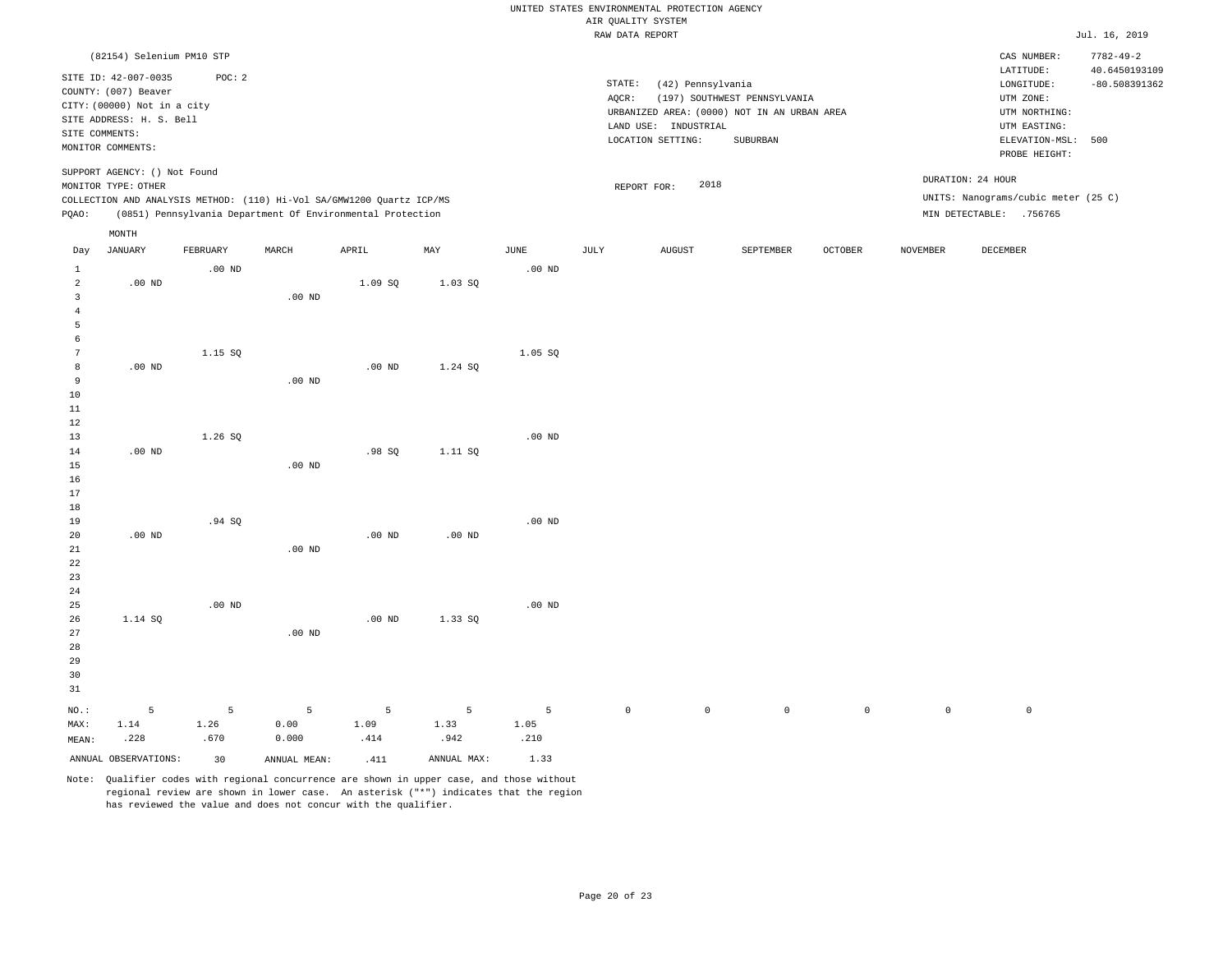|                                           |                                                                                                                                                |             |                     |                                                                                                                                     |             |                     | AIR QUALITY SYSTEM | UNITED STATES ENVIRONMENTAL PROTECTION AGENCY                  |                                                                                                 |                |                 |                                                                                                              |                                  |
|-------------------------------------------|------------------------------------------------------------------------------------------------------------------------------------------------|-------------|---------------------|-------------------------------------------------------------------------------------------------------------------------------------|-------------|---------------------|--------------------|----------------------------------------------------------------|-------------------------------------------------------------------------------------------------|----------------|-----------------|--------------------------------------------------------------------------------------------------------------|----------------------------------|
|                                           |                                                                                                                                                |             |                     |                                                                                                                                     |             |                     | RAW DATA REPORT    |                                                                |                                                                                                 |                |                 |                                                                                                              | Jul. 16, 2019                    |
|                                           | (82167) Zinc PM10 STP                                                                                                                          |             |                     |                                                                                                                                     |             |                     |                    |                                                                |                                                                                                 |                |                 | CAS NUMBER:                                                                                                  | $7440 - 66 - 6$                  |
|                                           | SITE ID: 42-007-0035<br>COUNTY: (007) Beaver<br>CITY: (00000) Not in a city<br>SITE ADDRESS: H. S. Bell<br>SITE COMMENTS:<br>MONITOR COMMENTS: | POC: 2      |                     |                                                                                                                                     |             |                     | STATE:<br>$AQCR$ : | (42) Pennsylvania<br>LAND USE: INDUSTRIAL<br>LOCATION SETTING: | (197) SOUTHWEST PENNSYLVANIA<br>URBANIZED AREA: (0000) NOT IN AN URBAN AREA<br>${\tt SUBURBAN}$ |                |                 | LATITUDE:<br>LONGITUDE:<br>UTM ZONE:<br>UTM NORTHING:<br>UTM EASTING:<br>ELEVATION-MSL: 500<br>PROBE HEIGHT: | 40.6450193109<br>$-80.508391362$ |
|                                           | SUPPORT AGENCY: () Not Found<br>MONITOR TYPE: OTHER                                                                                            |             |                     |                                                                                                                                     |             |                     |                    | 2017<br>REPORT FOR:                                            |                                                                                                 |                |                 | DURATION: 24 HOUR<br>UNITS: Nanograms/cubic meter (25 C)                                                     |                                  |
| PQAO:                                     |                                                                                                                                                |             |                     | COLLECTION AND ANALYSIS METHOD: (110) Hi-Vol SA/GMW1200 Quartz ICP/MS<br>(0851) Pennsylvania Department Of Environmental Protection |             |                     |                    |                                                                |                                                                                                 |                | MIN DETECTABLE: |                                                                                                              |                                  |
|                                           | MONTH                                                                                                                                          |             |                     |                                                                                                                                     |             |                     |                    |                                                                |                                                                                                 |                |                 |                                                                                                              |                                  |
| Day                                       | <b>JANUARY</b>                                                                                                                                 | FEBRUARY    | MARCH               | APRIL                                                                                                                               | MAY         | JUNE                | JULY               | <b>AUGUST</b>                                                  | SEPTEMBER                                                                                       | <b>OCTOBER</b> | <b>NOVEMBER</b> | DECEMBER                                                                                                     |                                  |
| $\,1\,$<br>2                              |                                                                                                                                                |             |                     |                                                                                                                                     |             |                     |                    |                                                                |                                                                                                 |                |                 |                                                                                                              |                                  |
| $\overline{\mathbf{3}}$<br>$\overline{4}$ |                                                                                                                                                |             |                     |                                                                                                                                     |             |                     |                    |                                                                |                                                                                                 |                | $.00$ ND        | 25.43 SQ                                                                                                     |                                  |
| 5                                         |                                                                                                                                                |             |                     |                                                                                                                                     |             |                     |                    |                                                                |                                                                                                 |                |                 |                                                                                                              |                                  |
| 6<br>$7\phantom{.0}$                      |                                                                                                                                                |             |                     |                                                                                                                                     |             |                     |                    |                                                                |                                                                                                 |                |                 |                                                                                                              |                                  |
| 8                                         |                                                                                                                                                |             |                     |                                                                                                                                     |             |                     |                    |                                                                |                                                                                                 |                |                 |                                                                                                              |                                  |
| 9                                         |                                                                                                                                                |             |                     |                                                                                                                                     |             |                     |                    |                                                                |                                                                                                 |                | $.00$ ND        | $.00$ ND                                                                                                     |                                  |
| 10                                        |                                                                                                                                                |             |                     |                                                                                                                                     |             |                     |                    |                                                                |                                                                                                 |                |                 |                                                                                                              |                                  |
| 11<br>12                                  |                                                                                                                                                |             |                     |                                                                                                                                     |             |                     |                    |                                                                |                                                                                                 |                |                 |                                                                                                              |                                  |
| 13                                        |                                                                                                                                                |             |                     |                                                                                                                                     |             |                     |                    |                                                                |                                                                                                 |                |                 |                                                                                                              |                                  |
| 14                                        |                                                                                                                                                |             |                     |                                                                                                                                     |             |                     |                    |                                                                |                                                                                                 |                |                 |                                                                                                              |                                  |
| 15                                        |                                                                                                                                                |             |                     |                                                                                                                                     |             |                     |                    |                                                                |                                                                                                 |                | 45.76 5         | $.00$ ND                                                                                                     |                                  |
| 16                                        |                                                                                                                                                |             |                     |                                                                                                                                     |             |                     |                    |                                                                |                                                                                                 | AM             |                 |                                                                                                              |                                  |
| 17<br>18                                  |                                                                                                                                                |             |                     |                                                                                                                                     |             |                     |                    |                                                                |                                                                                                 |                |                 |                                                                                                              |                                  |
| 19                                        |                                                                                                                                                |             |                     |                                                                                                                                     |             |                     |                    |                                                                |                                                                                                 |                |                 |                                                                                                              |                                  |
| 20                                        |                                                                                                                                                |             |                     |                                                                                                                                     |             |                     |                    |                                                                |                                                                                                 |                |                 |                                                                                                              |                                  |
| $2\sqrt{1}$                               |                                                                                                                                                |             |                     |                                                                                                                                     |             |                     |                    |                                                                |                                                                                                 |                | $.00$ ND        | 25.96 SQ                                                                                                     |                                  |
| 22                                        |                                                                                                                                                |             |                     |                                                                                                                                     |             |                     |                    |                                                                |                                                                                                 | $_{\rm TS}$    |                 |                                                                                                              |                                  |
| 23                                        |                                                                                                                                                |             |                     |                                                                                                                                     |             |                     |                    |                                                                |                                                                                                 |                |                 |                                                                                                              |                                  |
| 24<br>25                                  |                                                                                                                                                |             |                     |                                                                                                                                     |             |                     |                    |                                                                |                                                                                                 |                |                 |                                                                                                              |                                  |
| 26                                        |                                                                                                                                                |             |                     |                                                                                                                                     |             |                     |                    |                                                                |                                                                                                 |                |                 |                                                                                                              |                                  |
| 27                                        |                                                                                                                                                |             |                     |                                                                                                                                     |             |                     |                    |                                                                |                                                                                                 |                | 19.35 SQ        | $.00$ ND                                                                                                     |                                  |
| 28                                        |                                                                                                                                                |             |                     |                                                                                                                                     |             |                     |                    |                                                                |                                                                                                 | $.00$ ND       |                 |                                                                                                              |                                  |
| 29                                        |                                                                                                                                                |             |                     |                                                                                                                                     |             |                     |                    |                                                                |                                                                                                 |                |                 |                                                                                                              |                                  |
| 30                                        |                                                                                                                                                |             |                     |                                                                                                                                     |             |                     |                    |                                                                |                                                                                                 |                |                 |                                                                                                              |                                  |
| 31                                        |                                                                                                                                                |             |                     |                                                                                                                                     |             |                     |                    |                                                                |                                                                                                 |                |                 |                                                                                                              |                                  |
| NO.:                                      | $\mathbb O$                                                                                                                                    | $\mathbb O$ | $\mathsf{O}\xspace$ | $\mathbb O$                                                                                                                         | $\mathbb O$ | $\mathsf{O}\xspace$ | $\mathbb O$        | $\circ$                                                        | $\mathbb O$                                                                                     | $\mathbf{1}$   | 5               | 5                                                                                                            |                                  |
| MAX:                                      |                                                                                                                                                |             |                     |                                                                                                                                     |             |                     |                    |                                                                |                                                                                                 | 0.00           | 45.76           | 25.96                                                                                                        |                                  |
| MEAN:                                     |                                                                                                                                                |             |                     |                                                                                                                                     |             |                     |                    |                                                                |                                                                                                 | 0.000          | 13.022          | 10.278                                                                                                       |                                  |
|                                           | ANNUAL OBSERVATIONS:                                                                                                                           | 11          | ANNUAL MEAN:        | 10.591                                                                                                                              | ANNUAL MAX: | 45.76               |                    |                                                                |                                                                                                 |                |                 |                                                                                                              |                                  |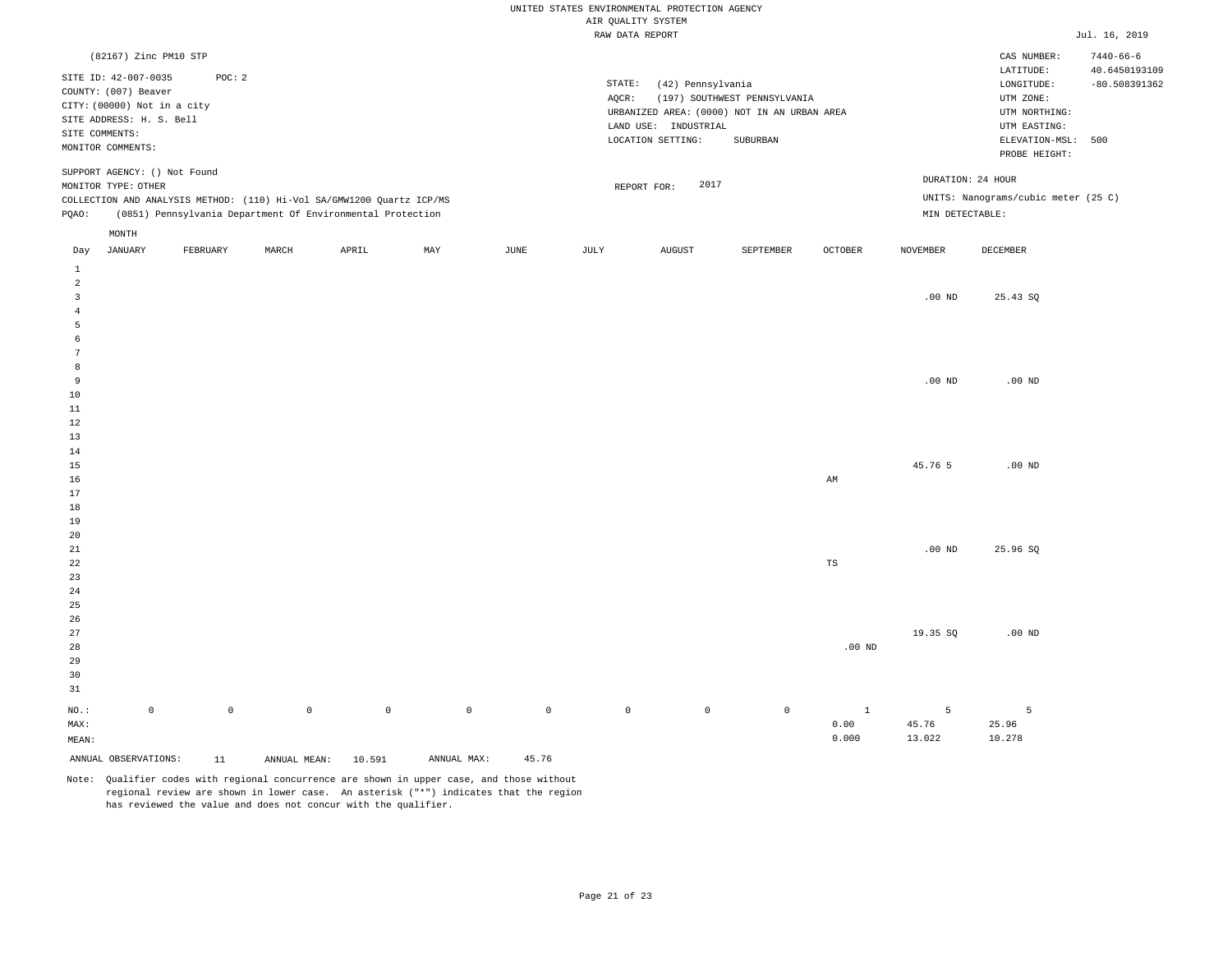|                   |                                            |                   |                                                                       |                   |                   |                   |                    | UNITED STATES ENVIRONMENTAL PROTECTION AGENCY |                                             |             |                 |                                     |                                  |
|-------------------|--------------------------------------------|-------------------|-----------------------------------------------------------------------|-------------------|-------------------|-------------------|--------------------|-----------------------------------------------|---------------------------------------------|-------------|-----------------|-------------------------------------|----------------------------------|
|                   |                                            |                   |                                                                       |                   |                   |                   | AIR QUALITY SYSTEM |                                               |                                             |             |                 |                                     |                                  |
|                   |                                            |                   |                                                                       |                   |                   |                   | RAW DATA REPORT    |                                               |                                             |             |                 |                                     | Jul. 16, 2019                    |
|                   | (82167) Zinc PM10 STP                      |                   |                                                                       |                   |                   |                   |                    |                                               |                                             |             |                 | CAS NUMBER:<br>LATITUDE:            | $7440 - 66 - 6$<br>40.6450193109 |
|                   | SITE ID: 42-007-0035                       | POC: 2            |                                                                       |                   |                   |                   | STATE:             | (42) Pennsylvania                             |                                             |             |                 | LONGITUDE:                          | $-80.508391362$                  |
|                   | COUNTY: (007) Beaver                       |                   |                                                                       |                   |                   |                   | AOCR:              |                                               | (197) SOUTHWEST PENNSYLVANIA                |             |                 | UTM ZONE:                           |                                  |
|                   | CITY: (00000) Not in a city                |                   |                                                                       |                   |                   |                   |                    |                                               | URBANIZED AREA: (0000) NOT IN AN URBAN AREA |             |                 | UTM NORTHING:                       |                                  |
|                   | SITE ADDRESS: H. S. Bell<br>SITE COMMENTS: |                   |                                                                       |                   |                   |                   |                    | LAND USE: INDUSTRIAL                          |                                             |             |                 | UTM EASTING:                        |                                  |
|                   | MONITOR COMMENTS:                          |                   |                                                                       |                   |                   |                   |                    | LOCATION SETTING:                             | SUBURBAN                                    |             |                 | ELEVATION-MSL: 500                  |                                  |
|                   |                                            |                   |                                                                       |                   |                   |                   |                    |                                               |                                             |             |                 | PROBE HEIGHT:                       |                                  |
|                   | SUPPORT AGENCY: () Not Found               |                   |                                                                       |                   |                   |                   |                    | 2018                                          |                                             |             |                 | DURATION: 24 HOUR                   |                                  |
|                   | MONITOR TYPE: OTHER                        |                   | COLLECTION AND ANALYSIS METHOD: (110) Hi-Vol SA/GMW1200 Quartz ICP/MS |                   |                   |                   | REPORT FOR:        |                                               |                                             |             |                 | UNITS: Nanograms/cubic meter (25 C) |                                  |
| PQAO:             |                                            |                   | (0851) Pennsylvania Department Of Environmental Protection            |                   |                   |                   |                    |                                               |                                             |             |                 | MIN DETECTABLE: 15.2509275          |                                  |
|                   |                                            |                   |                                                                       |                   |                   |                   |                    |                                               |                                             |             |                 |                                     |                                  |
| Day               | MONTH<br><b>JANUARY</b>                    | FEBRUARY          | MARCH                                                                 | APRIL             | MAX               | JUNE              | JULY               | AUGUST                                        | SEPTEMBER                                   | OCTOBER     | <b>NOVEMBER</b> | DECEMBER                            |                                  |
| $\mathbf{1}$      |                                            | $.00$ ND          |                                                                       |                   |                   | .00 <sub>ND</sub> |                    |                                               |                                             |             |                 |                                     |                                  |
| $\overline{a}$    | $.00$ ND                                   |                   |                                                                       | $.00$ ND          | 22.66 SQ          |                   |                    |                                               |                                             |             |                 |                                     |                                  |
| $\overline{3}$    |                                            |                   | $.00$ ND                                                              |                   |                   |                   |                    |                                               |                                             |             |                 |                                     |                                  |
| $\sqrt{4}$        |                                            |                   |                                                                       |                   |                   |                   |                    |                                               |                                             |             |                 |                                     |                                  |
| $\overline{5}$    |                                            |                   |                                                                       |                   |                   |                   |                    |                                               |                                             |             |                 |                                     |                                  |
| 6                 |                                            |                   |                                                                       |                   |                   |                   |                    |                                               |                                             |             |                 |                                     |                                  |
| $7\phantom{.0}$   |                                            | 22.94 SQ          |                                                                       |                   |                   | .00 <sub>ND</sub> |                    |                                               |                                             |             |                 |                                     |                                  |
| 8                 | $.00$ ND                                   |                   |                                                                       | $.00$ ND          | 20.43 SQ          |                   |                    |                                               |                                             |             |                 |                                     |                                  |
| 9                 |                                            |                   | .00 <sub>ND</sub>                                                     |                   |                   |                   |                    |                                               |                                             |             |                 |                                     |                                  |
| 10                |                                            |                   |                                                                       |                   |                   |                   |                    |                                               |                                             |             |                 |                                     |                                  |
| $11\,$<br>12      |                                            |                   |                                                                       |                   |                   |                   |                    |                                               |                                             |             |                 |                                     |                                  |
| 13                |                                            | 30.22 SO          |                                                                       |                   |                   | .00 <sub>ND</sub> |                    |                                               |                                             |             |                 |                                     |                                  |
| 14                | $.00$ ND                                   |                   |                                                                       | $.00$ ND          | .00 <sub>ND</sub> |                   |                    |                                               |                                             |             |                 |                                     |                                  |
| 15                |                                            |                   | $.00$ ND                                                              |                   |                   |                   |                    |                                               |                                             |             |                 |                                     |                                  |
| 16                |                                            |                   |                                                                       |                   |                   |                   |                    |                                               |                                             |             |                 |                                     |                                  |
| 17                |                                            |                   |                                                                       |                   |                   |                   |                    |                                               |                                             |             |                 |                                     |                                  |
| $18$              |                                            |                   |                                                                       |                   |                   |                   |                    |                                               |                                             |             |                 |                                     |                                  |
| 19                |                                            | 21.94 SQ          |                                                                       |                   |                   | .00 <sub>ND</sub> |                    |                                               |                                             |             |                 |                                     |                                  |
| 20                | 18.56 SO                                   |                   |                                                                       | .00 <sub>ND</sub> | $.00$ ND          |                   |                    |                                               |                                             |             |                 |                                     |                                  |
| $2\sqrt{1}$<br>22 |                                            |                   | $.00$ ND                                                              |                   |                   |                   |                    |                                               |                                             |             |                 |                                     |                                  |
| 23                |                                            |                   |                                                                       |                   |                   |                   |                    |                                               |                                             |             |                 |                                     |                                  |
| 24                |                                            |                   |                                                                       |                   |                   |                   |                    |                                               |                                             |             |                 |                                     |                                  |
| 25                |                                            | .00 <sub>ND</sub> |                                                                       |                   |                   | $.00$ ND          |                    |                                               |                                             |             |                 |                                     |                                  |
| 26                | 24.05 SQ                                   |                   |                                                                       | $.00$ ND          | $.00$ ND          |                   |                    |                                               |                                             |             |                 |                                     |                                  |
| 27                |                                            |                   | $.00$ ND                                                              |                   |                   |                   |                    |                                               |                                             |             |                 |                                     |                                  |
| 28                |                                            |                   |                                                                       |                   |                   |                   |                    |                                               |                                             |             |                 |                                     |                                  |
| 29                |                                            |                   |                                                                       |                   |                   |                   |                    |                                               |                                             |             |                 |                                     |                                  |
| 30                |                                            |                   |                                                                       |                   |                   |                   |                    |                                               |                                             |             |                 |                                     |                                  |
| 31                |                                            |                   |                                                                       |                   |                   |                   |                    |                                               |                                             |             |                 |                                     |                                  |
| NO.:              | 5                                          | 5                 | 5                                                                     | 5                 | 5                 | 5                 | $\circ$            | $\mathbb O$                                   | $\mathsf 0$                                 | $\mathbb O$ | $\mathbb O$     | $\,0\,$                             |                                  |
| MAX:              | 24.05                                      | 30.22             | 0.00                                                                  | 0.00              | 22.66             | 0.00              |                    |                                               |                                             |             |                 |                                     |                                  |
| MEAN:             | 8.522                                      | 15.020            | 0.000                                                                 | 0.000             | 8.618             | 0.000             |                    |                                               |                                             |             |                 |                                     |                                  |
|                   | ANNUAL OBSERVATIONS:                       | 30                | ANNUAL MEAN:                                                          | 5.360             | ANNUAL MAX:       | 30.22             |                    |                                               |                                             |             |                 |                                     |                                  |